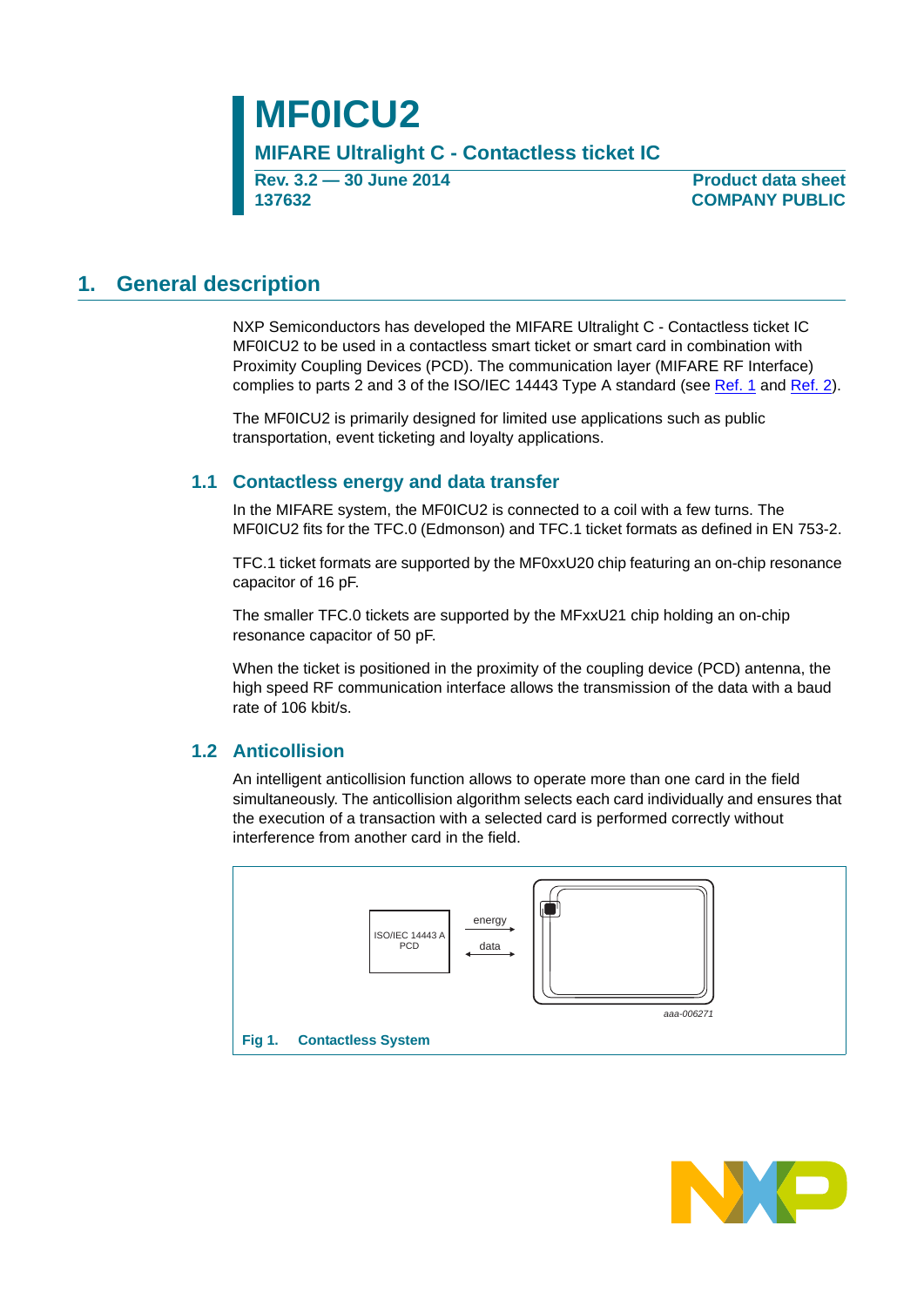The anticollision function is based on an IC individual serial number called Unique IDentification. The UID of the MF0ICU2 is 7 bytes long and supports cascade level 2 according to ISO/IEC 14443-3.

#### <span id="page-1-1"></span>**1.3 Security**

- **•** 3DES Authentication
- **•** Anti-cloning support by unique 7-byte serial number for each device
- **•** 32-bit user programmable OTP area
- **•** Field programmable read-only locking function per page for first 512-bit
- **•** Read-only locking per block for the memory above 512 bit

#### <span id="page-1-2"></span>**1.4 Naming conventions**

#### <span id="page-1-0"></span>**Table 1. Naming conventions**

| MF0xxU2w01Dyy | <b>Description</b>                                                                                                                                                                                         |
|---------------|------------------------------------------------------------------------------------------------------------------------------------------------------------------------------------------------------------|
| MF            | <b>MIFARE</b> family                                                                                                                                                                                       |
| 0             | Ultralight product family                                                                                                                                                                                  |
| XX            | Two character identifier for the package type<br>IC  bare die<br>MO  contactless module                                                                                                                    |
| U2            | Product: Ultralight C                                                                                                                                                                                      |
| W             | One character identifier for input capacitance<br>$016$ pF<br>1  50 pF                                                                                                                                     |
| 01D           | Fixed                                                                                                                                                                                                      |
| уy            | This is a two character identifier for the package type<br>UF $\ldots$ bare die, 75 $\mu$ m thickness<br>UD  bare die, 120 $\mu$ m thickness<br>A4  MOA4 contactless module<br>A8  MOA8 contactless module |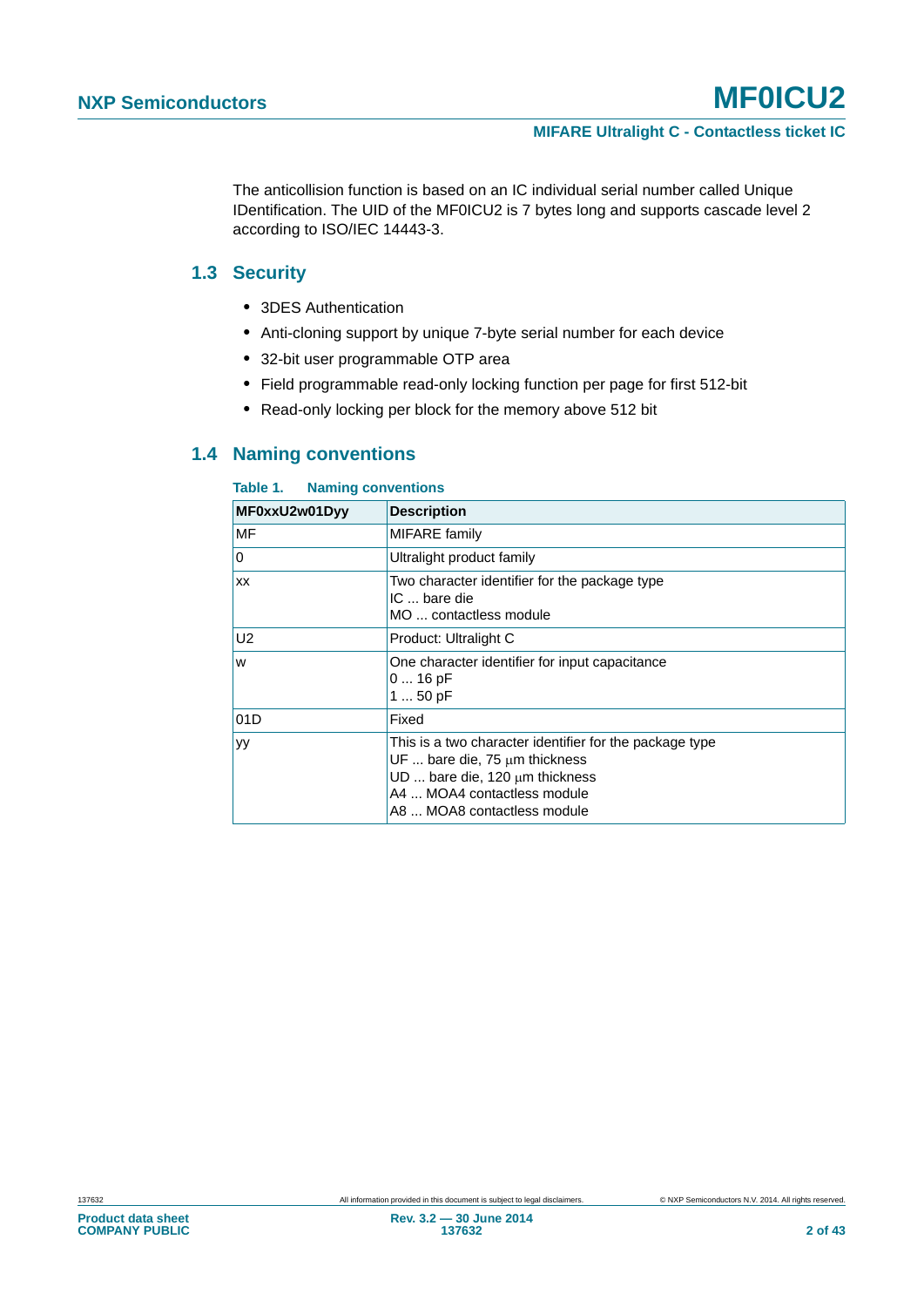**MIFARE Ultralight C - Contactless ticket IC**

### <span id="page-2-3"></span><span id="page-2-2"></span>**2. Features and benefits**

#### **2.1 MIFARE RF Interface (ISO/IEC 14443 A)**

- Contactless transmission of data and supply energy
- Operating frequency of 13.56 MHz Data transfer of 106 kbit/s
- Data integrity of 16-bit CRC, parity, bit coding, bit counting
- 7 byte serial number (cascade level 2 according to ISO/IEC 14443-3)
- **Fast counter transaction:**  $<$  10 ms

#### <span id="page-2-4"></span>**2.2 EEPROM**

- 
- 
- Field programmable read-only locking function per page for first 512-bit
- 32-bit user definable One-Time Programmable (OTP) area
- Data retention of 10 years
- Operating distance up to 100 mm depending on antenna geometry and reader configuration
- 
- $\blacksquare$  True anticollision
- **Typical ticketing transaction:**  $<$  35 ms
- 1536-bit total memory 512-bit compatible to MF0ICU1
- 36 pages, 1152-bit user r/w area **■** Field programmable read-only locking function per block
	- 16-bit one-way counter
	- Write endurance 100000 cycles

### <span id="page-2-5"></span>**3. Quick reference data**

<span id="page-2-1"></span>

| Table 2.                          | <b>Characteristics</b>        |                                          |                                                                                                                                                                                                                                                                                            |        |                |            |             |
|-----------------------------------|-------------------------------|------------------------------------------|--------------------------------------------------------------------------------------------------------------------------------------------------------------------------------------------------------------------------------------------------------------------------------------------|--------|----------------|------------|-------------|
| <b>Symbol</b>                     | <b>Parameter</b>              | <b>Conditions</b>                        |                                                                                                                                                                                                                                                                                            | Min    | <b>Typ</b>     | <b>Max</b> | <b>Unit</b> |
| $f_i$                             | input frequency               |                                          |                                                                                                                                                                                                                                                                                            |        | 13.56          |            | MHz         |
| $C_i$                             | input capacitance             | 16 pF version (bare<br>silicon and MOA4) | $\boxed{1}$                                                                                                                                                                                                                                                                                | 14.08  | 16             | 17.92      | pF          |
|                                   |                               | 50 pF version                            | $[1] % \centering \includegraphics[width=0.9\columnwidth]{figures/fig_10.pdf} \caption{The figure shows the number of times on the right, and the number of times on the right, respectively. The left and right is the number of times on the right, respectively.} \label{fig:fig:time}$ | 44     | 50             | 56         | рF          |
|                                   | <b>EEPROM characteristics</b> |                                          |                                                                                                                                                                                                                                                                                            |        |                |            |             |
| $t_{\text{cy(W)}}$                | write cycle time              |                                          |                                                                                                                                                                                                                                                                                            |        | 4.1            |            | ms          |
| $t_{\sf ret}$                     | retention time                | $T_{amb}$ = 22 °C                        |                                                                                                                                                                                                                                                                                            | 10     |                |            | year        |
| <sub>l</sub> N <sub>endu(W)</sub> | write endurance               | $T_{amb}$ = 22 °C                        |                                                                                                                                                                                                                                                                                            | 100000 | $\blacksquare$ |            | cycle       |

<span id="page-2-0"></span>[1]  $T_{amb} = 22 °C$ , f = 13.56 MHz,  $V_{Lab} = 1.5 V$  RMS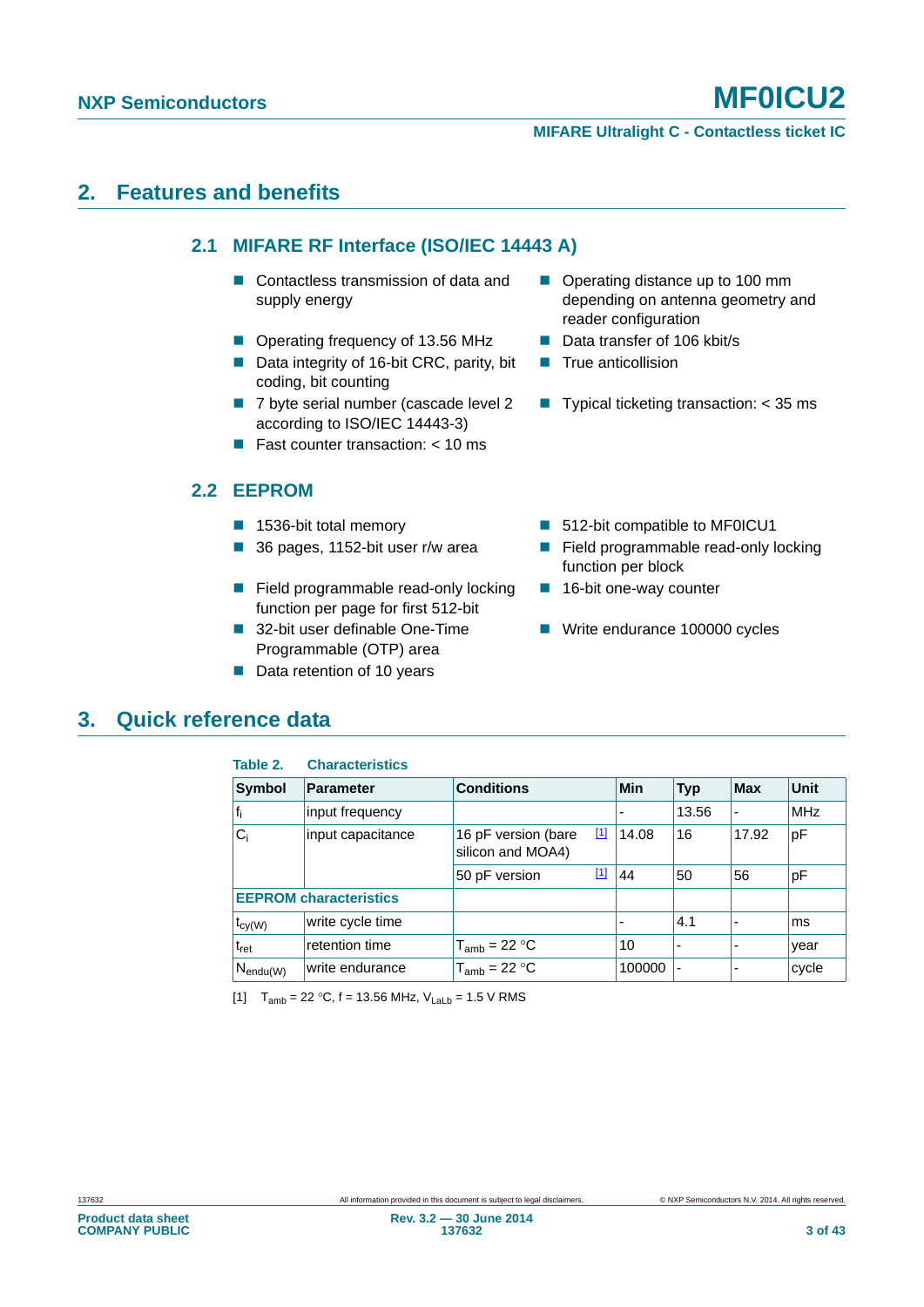## <span id="page-3-2"></span>**4. Ordering information**

<span id="page-3-0"></span>

| Table 3.      | <b>Ordering information</b> |                                                                                                                                                             |                |  |  |  |  |
|---------------|-----------------------------|-------------------------------------------------------------------------------------------------------------------------------------------------------------|----------------|--|--|--|--|
| Type number   | Package                     |                                                                                                                                                             |                |  |  |  |  |
|               | <b>Name</b>                 | <b>Description</b>                                                                                                                                          | <b>Version</b> |  |  |  |  |
| MF0ICU2001DUF |                             | 8 inch wafer (laser diced; $75 \mu m$ thickness, on film frame carrier; electronic<br>fail die marking according to SECSII format); 16 pF input capacitance |                |  |  |  |  |
| MF0ICU2101DUF |                             | 8 inch wafer (laser diced; 75 $\mu$ m thickness, on film frame carrier; electronic<br>fail die marking according to SECSII format), 50pF input capacitance  |                |  |  |  |  |
| MF0ICU2001DUD |                             | 8 inch wafer (laser diced; 120 µm thickness, on film frame carrier; electronic<br>fail die marking according to SECSII format); 16 pF input capacitance     |                |  |  |  |  |
| MF0ICU2101DUD |                             | 8 inch wafer (laser diced; $120 \mu m$ thickness, on film frame carrier; electronic<br>fail die marking according to SECSII format), 50pF input capacitance |                |  |  |  |  |
| MF0MOU2001DA4 | <b>PLLMC</b>                | MOA4 plastic leadless module carrier package; 35 mm wide tape;<br>16 pF input capacitance                                                                   | SOT500-2       |  |  |  |  |
| MF0MOU2101DA4 | <b>PLLMC</b>                | MOA4 plastic leadless module carrier package; 35 mm wide tape;<br>50 pF input capacitance                                                                   | SOT500-2       |  |  |  |  |
| MF0MOU2001DA8 | <b>PLLMC</b>                | MOA8 plastic leadless module carrier package; 35 mm wide tape;<br>16 pF input capacitance                                                                   | SOT500-4       |  |  |  |  |
| MF0MOU2101DA8 | <b>PLLMC</b>                | MOA8 plastic leadless module carrier package; 35 mm wide tape;<br>50 pF input capacitance                                                                   | SOT500-4       |  |  |  |  |

## <span id="page-3-3"></span>**5. Block diagram**

<span id="page-3-1"></span>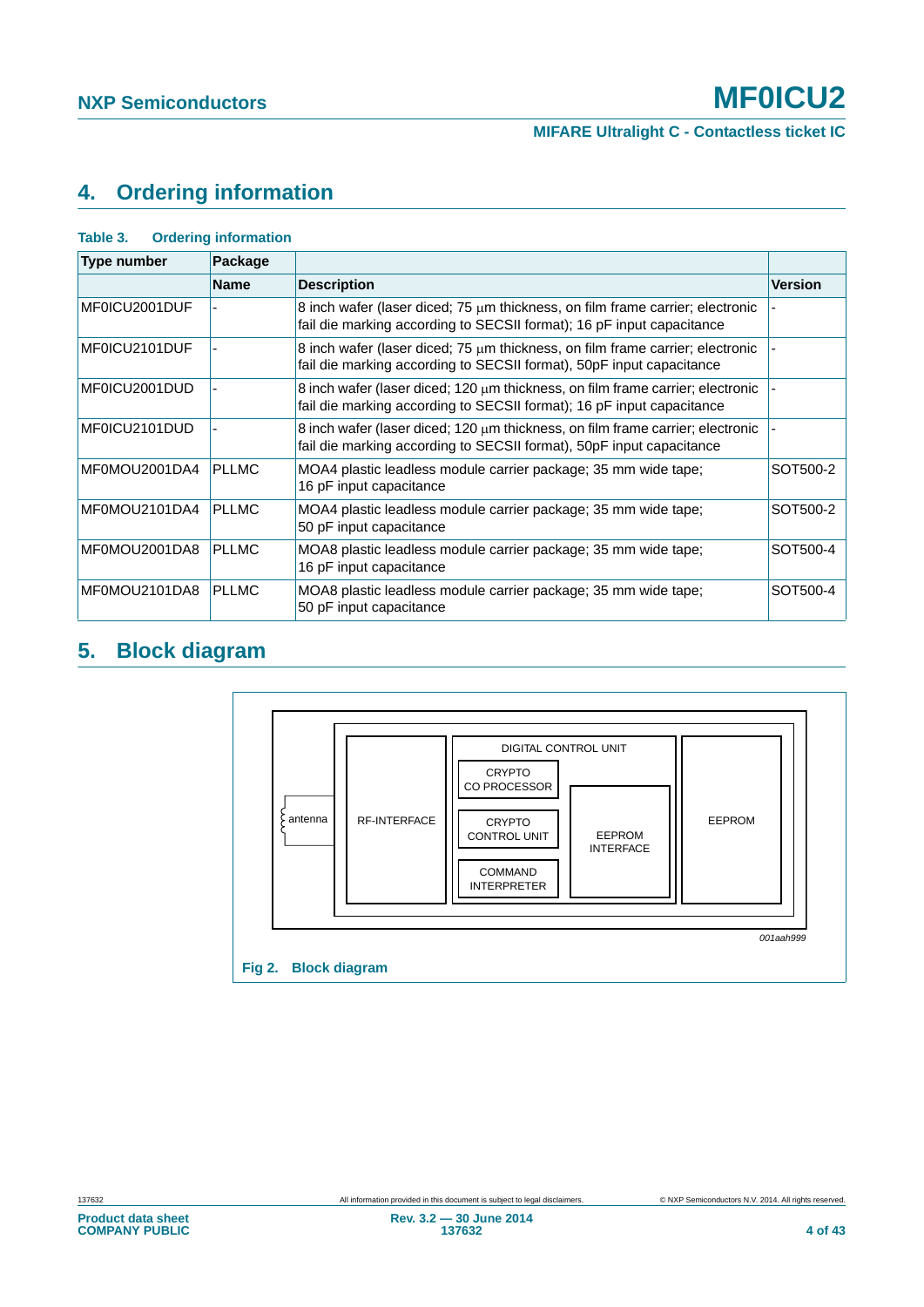**MIFARE Ultralight C - Contactless ticket IC**

### <span id="page-4-3"></span><span id="page-4-2"></span>**6. Pinning information**

#### **6.1 Smart card contactless module**



<span id="page-4-1"></span>The pinning is shown as an example in for the MOA4 contactless module. For the contactless module MOA8, the pinning is analogous and not explicitly shown.

#### <span id="page-4-0"></span>**Table 4. Pin allocation table**

| Antenna contacts | <b>Symbol</b> | <b>Description</b>         |
|------------------|---------------|----------------------------|
|                  |               | Antenna coil connection LA |
| ILB              | ∟B            | Antenna coil connection LB |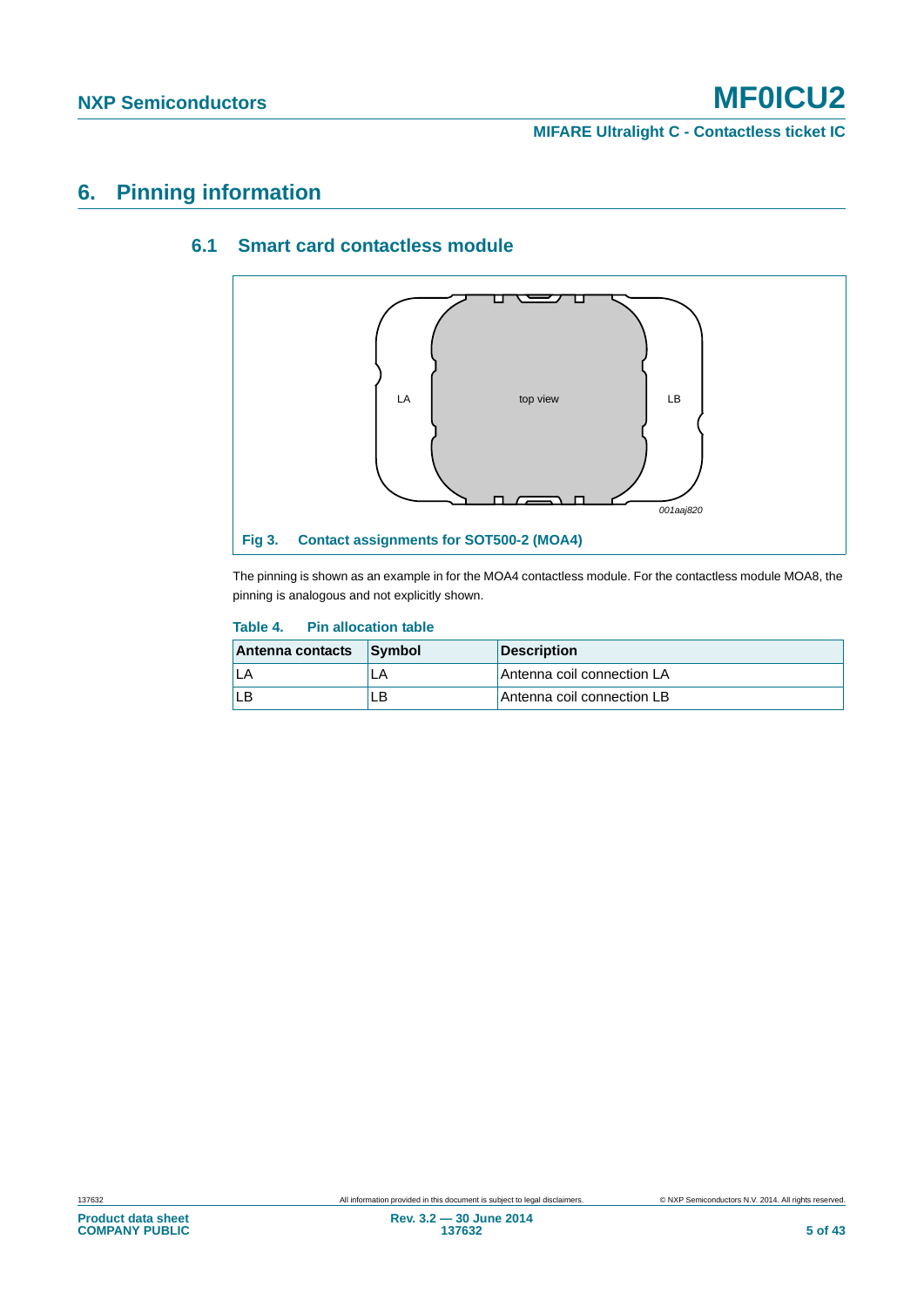#### **MIFARE Ultralight C - Contactless ticket IC**

### <span id="page-5-1"></span><span id="page-5-0"></span>**7. Functional description**

#### **7.1 Block description**

The MF0ICU2 chip consists of a 1536-bit EEPROM, an RF-Interface and the Digital Control Unit. Energy and data are transferred via an antenna, which consists of a coil with a few turns directly connected to the MF0ICU2. No further external components are necessary. For details on antenna design please refer to the document [Ref. 7](#page-36-2).

- **•** RF-Interface:
	- **–** Modulator/Demodulator
	- **–** Rectifier
	- **–** Clock Regenerator
	- **–** Power On Reset
	- **–** Voltage Regulator
- **•** Crypto coprocessor: Triple Data Encryption Standard (3DES) coprocessor
- **•** Crypto control unit: controls Crypto coprocessor operations
- **•** Command Interpreter: Handles the commands supported by the MF0ICU2 in order to access the memory
- **•** EEPROM-Interface
- **•** EEPROM: The 1536 bits are organized in 48 pages with 32 bits each. 80 bits are reserved for manufacturer data. 32 bits are used for the read-only locking mechanism. 32 bits are available as OTP area. 1152 bits are user programmable read/write memory.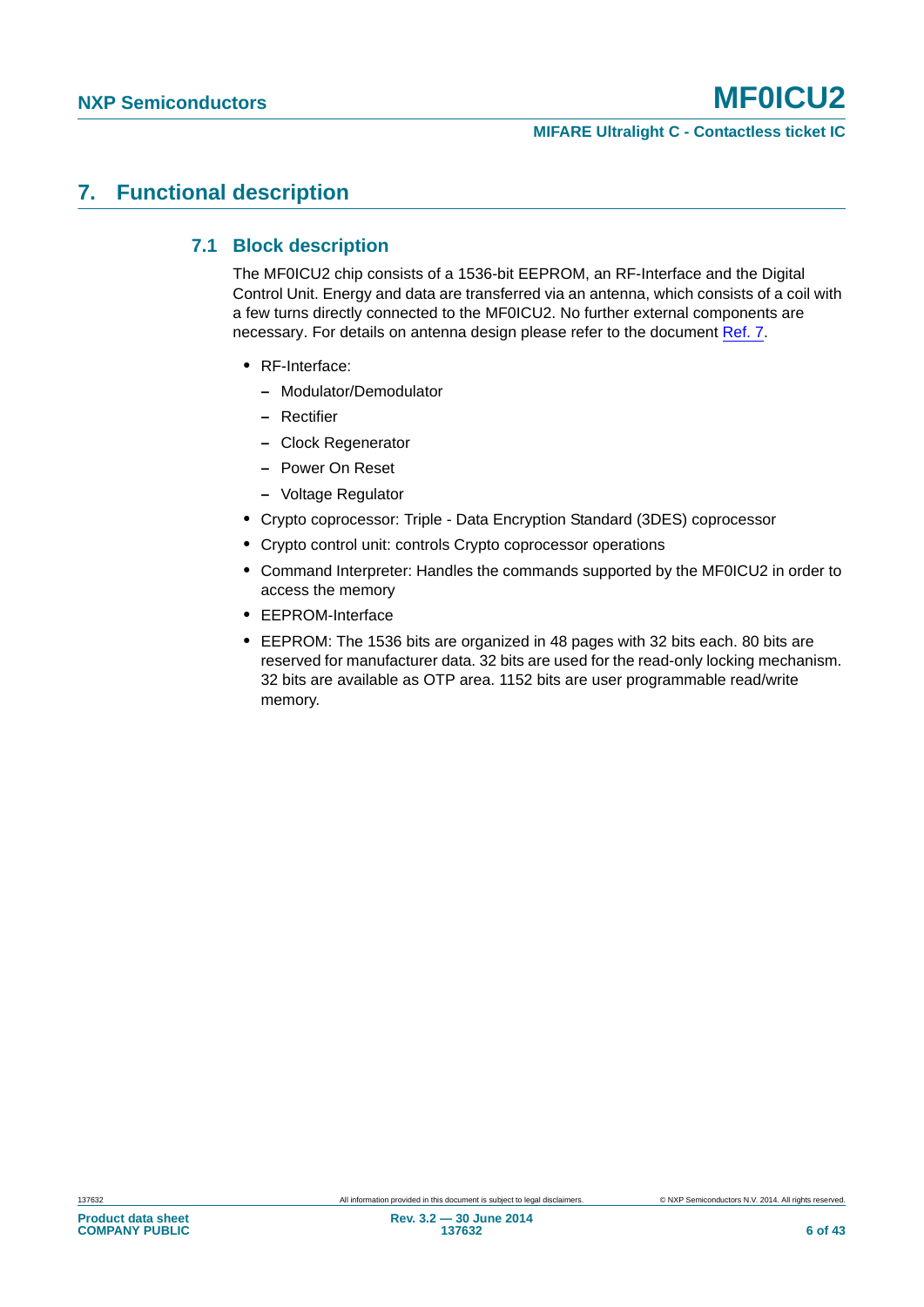#### <span id="page-6-1"></span>**7.2 State diagram and logical states description**

The commands are initiated by the PCD and controlled by the Command Interpreter of the MF0ICU2. It handles the internal states (as shown in [Figure 4\)](#page-6-0) and generates the appropriate response.

For a correct implementation of an anticollision procedure please refer to the documents in [Section 14.](#page-36-3)

<span id="page-6-0"></span>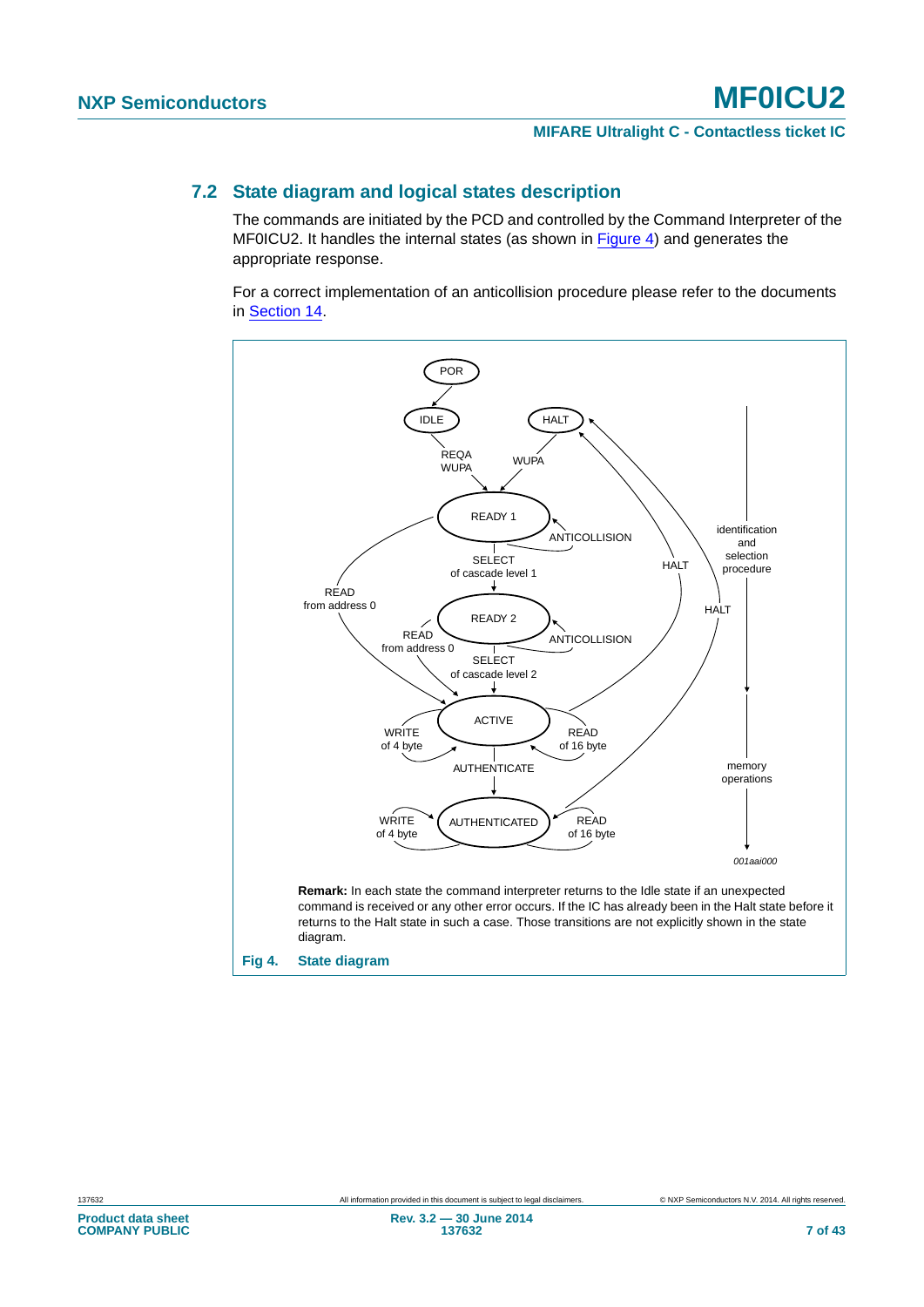#### <span id="page-7-0"></span>**7.2.1 IDLE**

After Power On Reset (POR) the MF0ICU2 enters IDLE state. With a REQA or a WUPA command sent from the PCD transits to the READY1 state. Any other data received in this state is interpreted as an error and the MF0ICU2 remains waiting in the Idle state.

Please refer to [Ref. 4](#page-36-4) for implementation hints for a card polling algorithm that respects relevant timing specifications from ISO/IEC 14443 Type A.

After a correctly executed HLTA command i.e. out of the ACTIVE or AUTHENTICATED state, the default waiting state changes from the IDLE state to the HALT state. This state can then be exited with a WUPA command only.

#### <span id="page-7-1"></span>**7.2.2 READY1**

In the READY1 state the MF0ICU2 supports the PCD in resolving the first part of its UID (3 bytes) with the ANTICOLLISION or a cascade level 1 SELECT command.

There are two possibilities to leave this state:

- **•** With the cascade level 1 SELECT command the PCD transits the MF0ICU2 into the READY2 state where the second part of the UID can be resolved
- **•** With the READ (from page address 00h) command the complete anticollision mechanism may be skipped and the MF0ICU2 changes directly into the ACTIVE state

**Remark:** If more than one MF0ICU2 is in the field of the PCD, a read from address 0 will cause a collision because of the different serial numbers, but all MF0ICU2 devices will be selected.

**Remark:** Any other data received in state READY1 state is interpreted as an error and the MF0ICU2 falls back to its waiting state (IDLE or HALT, depending on its previous state).

The response of the MF0ICU2 to the cascade level 1 SELECT command is the SAK byte with value 04h. It indicates that the UID has not been complete received by the PCD yet and another anticollision level is required.

#### <span id="page-7-2"></span>**7.2.3 READY2**

In the READY2 state the MF0ICU2 supports the PCD in resolving the second part of its UID (4 bytes) with the ANTICOLLISION command of cascade level 2. This state is left with the cascade level 2 SELECT command.

Alternatively, state READY2 state may be skipped via a READ (from block address 00h) command as described in state READY1.

**Remark:** If more than one MF0ICU2 is in the field of the PCD, a read from address 00h will cause a collision because of the different serial numbers, but all MF0ICU2 devices will be selected.

**Remark:** The response of the MF0ICU2 to the cascade level 2 SELECT command is the SAK byte with value 00h. According to ISO/IEC14443 this byte indicates whether the anticollision cascade procedure is finished (see [Ref. 6](#page-36-5)). In addition it defines for the MIFARE architecture platform the type of the selected device. At this stage the MF0ICU2 is uniquely selected and only a single device will continue communication with the PCD even if other contactless devices are in the field of the PCD.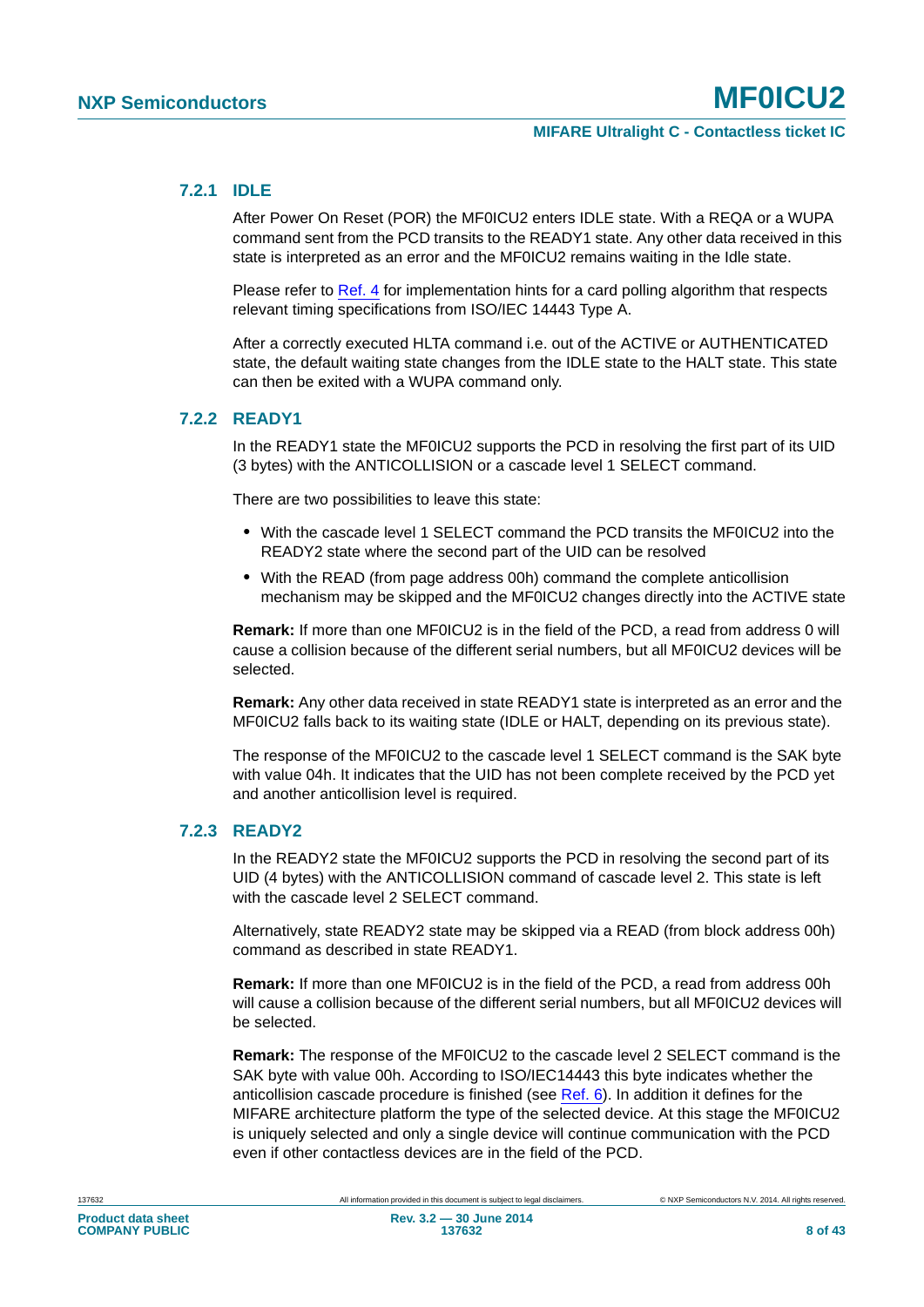Any other command received in this state is interpreted as an error and the MF0ICU2 falls back to its waiting state (IDLE or HALT, depending on its previous state).

#### <span id="page-8-1"></span>**7.2.4 ACTIVE**

In the ACTIVE state READ (16 bytes), WRITE (4 bytes), COMPATIBILITY WRITE (16 bytes) commands or an authentication can be performed.

After a successful authentication the state "AUTHENTICATED" is reached, see [Section 7.2.6](#page-8-0).

The ACTIVE state is gratefully exited with the HLTA command and upon reception the MF0ICU2 transits to the HALT state.

Any other command received in this state is interpreted as an error and the MF0ICU2 goes back to its waiting state (IDLE or HALT, depending on its previous state).

#### <span id="page-8-2"></span>**7.2.5 HALT**

Besides the IDLE state the HALT state constitutes the second waiting state implemented in the MF0ICU2. A MF0ICU2 that has already been processed can be set into this state via the HLTA command. This state helps the PCD to distinguish between already processed cards and cards that have not been selected yet. The only way to get the MF0ICU2 out of this state is the WUPA command or a RF reset. Any other data received in this state is interpreted as an error and the MF0ICU2 remains in this state.

#### <span id="page-8-0"></span>**7.2.6 AUTHENTICATED**

In the AUTHENTICATED state either a READ or a WRITE command may be performed to memory areas, which are only readable and/or writeable after authentication.

Authentication is performed using the 3DES Authentication described in [Section 7.5.5.](#page-14-0)

#### <span id="page-8-3"></span>**7.3 Data integrity**

The following mechanisms are implemented in the contactless communication link between PCD and MF0ICU2 to ensure a reliable data transmission:

- **•** 16 bits CRC per block
- **•** Parity bit for each byte
- **•** Bit count checking
- **•** Bit coding to distinguish between "1", "0", and no information
- **•** Channel monitoring (protocol sequence and bit stream analysis)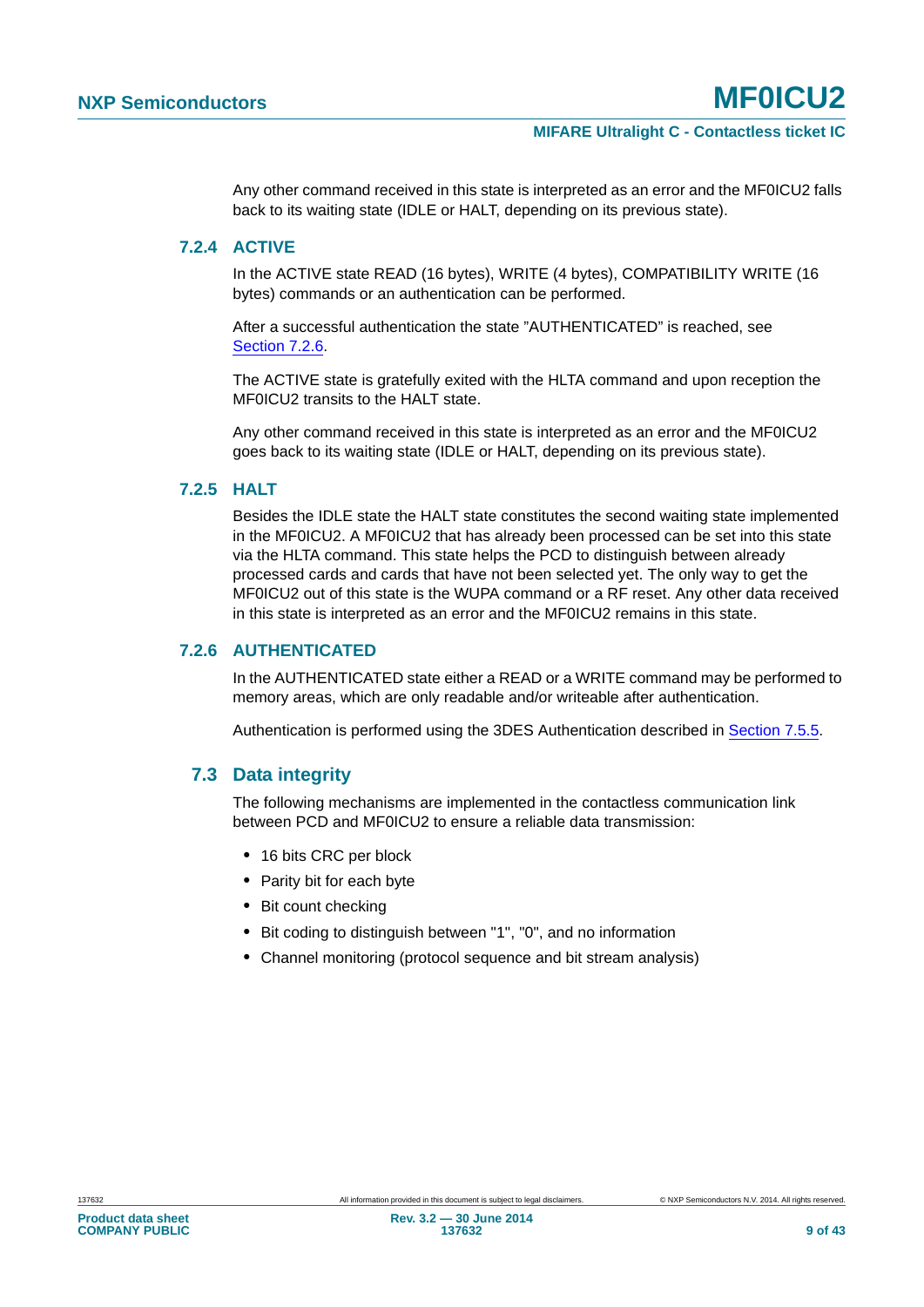#### <span id="page-9-1"></span>**7.4 RF interface**

The RF-interface is implemented according to the standard for contactless smart cards ISO/IEC 14443 Type A (see [Ref. 1](#page-36-0) and [Ref. 2\)](#page-36-1).

The RF-field from the PCD is always present (with short modulation pulses when transmitting), because it is used for the power supply of the card.

For both directions of data communication there is one start bit at the beginning of each frame. Each byte is transmitted with a parity bit (odd parity) at the end. The LSBit of the byte with the lowest byte address within selected page is transmitted first. The maximum frame length is 164 bits (16 data bytes  $+ 2$  CRC bytes = 16  $*$  9  $+ 2$   $*$  9  $+ 1$  start bit  $+ 1$  end bit).

#### <span id="page-9-2"></span>**7.5 Memory organization**

The 1536-bit EEPROM memory is organized in 48 pages with 32 bits each. In the erased state the EEPROM cells are read as a logical "0", in the written state as a logical "1".

|                | Page address    |                              | <b>Byte number</b>     |             |             |  |  |  |
|----------------|-----------------|------------------------------|------------------------|-------------|-------------|--|--|--|
| <b>Decimal</b> | <b>Hex</b>      | 0                            | 3<br>$\mathbf{2}$<br>1 |             |             |  |  |  |
| 0              | 00h             |                              | serial number          |             |             |  |  |  |
|                | 01h             |                              | serial number          |             |             |  |  |  |
| 2              | 02 <sub>h</sub> | serial number                | internal               | lock bytes  | lock bytes  |  |  |  |
| 3              | 03h             | <b>OTP</b>                   | OTP                    | <b>OTP</b>  | <b>OTP</b>  |  |  |  |
| 4 to 39        | 04h to 27h      | user memory                  | user memory            | user memory | user memory |  |  |  |
| 40             | 28h             | lock bytes                   | lock bytes             |             |             |  |  |  |
| 41             | 29h             | 16-bit counter               | 16-bit counter         |             |             |  |  |  |
| 42             | 2Ah             | authentication configuration |                        |             |             |  |  |  |
| 43             | 2Bh             | authentication configuration |                        |             |             |  |  |  |
| 44 to 47       | 2Ch to 2Fh      |                              | authentication key     |             |             |  |  |  |

#### <span id="page-9-0"></span>**Table 5. Memory organization**

#### <span id="page-9-3"></span>**7.5.1 UID/serial number**

The unique 7 byte serial number (UID) and its two Block Check Character Bytes (BCC) are programmed into the first 9 bytes of the memory. It therefore covers page 00h, page 01h and the first byte of page 02h. The second byte of page 02h is reserved for internal data. Due to security and system requirements these bytes are programmed and write-protected in the production test.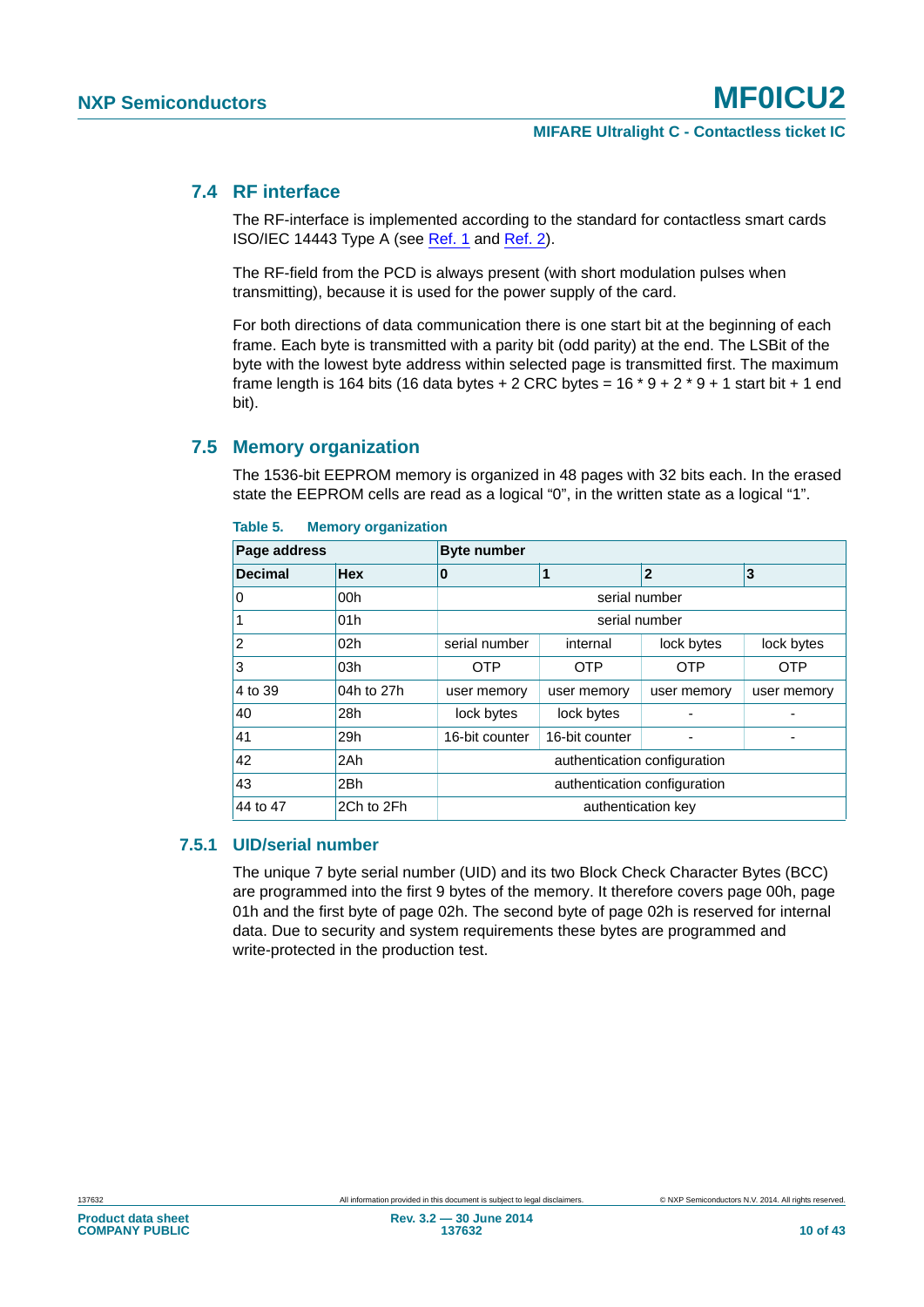#### **MIFARE Ultralight C - Contactless ticket IC**



<span id="page-10-2"></span>According to ISO/IEC14443-3 BCC0 is defined as  $CT \oplus SNO \oplus SN1 \oplus SN2$ . Abbreviations CT stays for Cascade Tag byte (88h) and BCC1 is defined as SN3  $\oplus$  SN4  $\oplus$  SN5  $\oplus$  SN6.

SN0 holds the Manufacturer ID for NXP (04h) according to ISO/IEC14443-3 and ISO/IEC 7816-6 AMD.1.

#### <span id="page-10-1"></span>**7.5.2 Lock byte 0 and 1**

The bits of byte 2 and byte 3 of page 02h represent the field programmable permanent read-only locking mechanism. Each page from 03h (OTP) to 0Fh can be individually locked by setting the corresponding locking bit Lx to logic 1 to prevent further write access. After locking, the corresponding page becomes read-only memory. To restrict read access to the memory refer to the authentication functionality (see [Section 7.5.5\)](#page-14-0)**.**

The three least significant bits of lock byte 0 are the block-locking bits. Bit 2 deals with pages 0Ah to 0Fh, bit 1 deals with pages 04h to 09h and bit 0 deals with page 03h (OTP). Once the block-locking bits are set, the locking configuration for the corresponding memory area is frozen. The functionality of the bits inside the lock bytes 0 and 1 are shown in [Table 6.](#page-11-0)



<span id="page-10-0"></span>For example if BL15-10 is set to logic 1, then bits L15 to L10 (lock byte 1, bit[7:2]) can no longer be changed. A WRITE command or COMPATIBILITY\_WRITE command to page 02h, sets the locking and block-locking bits. Byte 2 and byte 3 of the WRITE or COMPATIBILITY\_WRITE command, and the contents of the lock bytes are bit-wise OR'ed and the result then becomes the new content of the lock bytes. This process is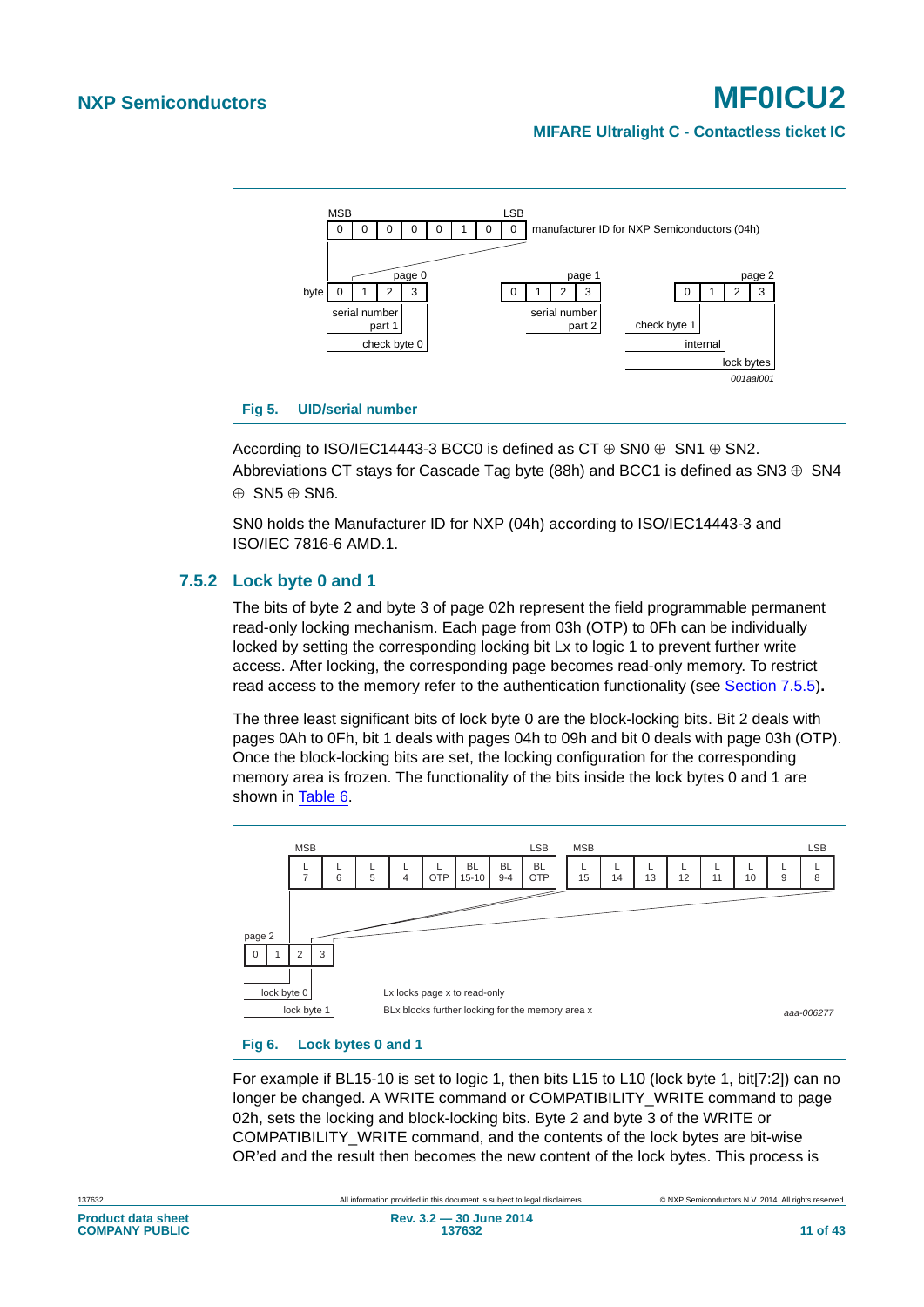irreversible. If a bit is set to logic 1, it cannot be changed back to logic 0. Therefore, before writing the lock bytes, the user has to ensure that the corresponding user memory area and/or configuration bytes to be locked are correctly written.

The contents of bytes 0 and 1 of page 02h are unaffected by the corresponding data bytes of the WRITE (see [Section 9.3](#page-25-0)) or COMPATIBILITY\_WRITE (see [Section 9.4](#page-26-0)) command.

The default value of the static lock bytes is 00 00h.

For compatibility reasons, the first 512 bits of the memory area have the same functionality as the MIFARE Ultralight MF0ICU1 (see also [Ref. 8](#page-36-6)), meaning that the two lock bytes used for the configuration of this memory area have identical functionality. The mapping of single lock bits to memory area for the first 512 bits is shown in [Figure 6](#page-10-0) and [Table 6](#page-11-0).

| <b>Lock Byte</b> | <b>Bit</b>     | <b>Function</b> | <b>Block Locking in</b><br><b>Lock Byte</b> | <b>Block Locking</b><br>in Bit |
|------------------|----------------|-----------------|---------------------------------------------|--------------------------------|
| $\Omega$         | 3              | lock OTP page   | 0                                           | $\Omega$                       |
| 0                | 4              | lock page 4     | 0                                           |                                |
| 0                | 5              | lock page 5     | 0                                           |                                |
| 0                | 6              | lock page 6     | 0                                           |                                |
| 0                | 7              | lock page 7     | 0                                           |                                |
| 1                | 0              | lock page 8     | $\Omega$                                    |                                |
| 1                | 1              | lock page 9     | 0                                           |                                |
| 1                | $\overline{2}$ | lock page 10    | $\Omega$                                    | $\mathfrak{p}$                 |
| 1                | 3              | lock page 11    | $\Omega$                                    | 2                              |
| 1                | 4              | lock page 12    | $\Omega$                                    | $\mathfrak{p}$                 |
| 1                | 5              | lock page 13    | $\Omega$                                    | 2                              |
| 1                | 6              | lock page 14    | 0                                           | $\mathfrak{p}$                 |
|                  | 7              | lock page 15    | $\Omega$                                    | 2                              |

<span id="page-11-0"></span>**Table 6. Functionality of lock bits in lock byte 0 and 1**

Any write operation to the lock bytes 0 and 1, features anti-tearing support.

**Remark:** The configuration written in the lock bytes is valid upon the next REQA or WUPA command.

#### <span id="page-11-1"></span>**7.5.3 Lock byte 2 and 3**

To lock the pages of the MF0UL21 starting at page address 10h onwards, the lock bytes 2 and 3 located in page 28h (byte 0 and 1 as shown in [Figure 7](#page-12-0)) are used. Those two lock bytes cover the memory area of 96 data bytes in pages 10h (16d) to 27h (39d) and the configuration area from page address 28h onwards. The granularity is 4 pages, compared to a single page for the first 512 bits as shown in [Figure 7](#page-12-0). The functionality of the bits inside the lock bytes 2 and 3 are shown in [Table 7.](#page-12-1)

**Remark:** Set all bits marked with RFUI to 0, when writing to the lock bytes.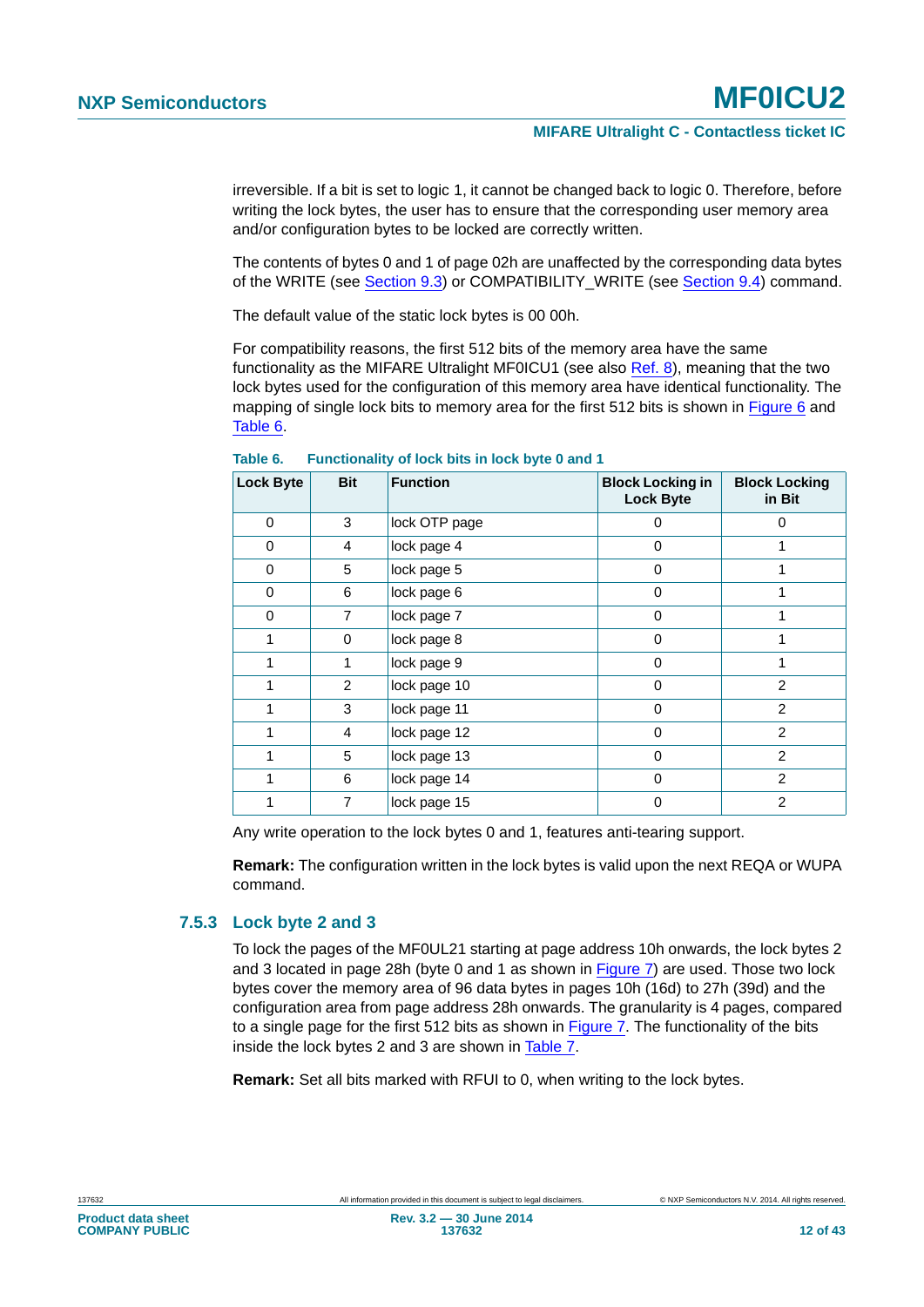#### **MIFARE Ultralight C - Contactless ticket IC**



<span id="page-12-0"></span>The default value of lock bytes 2 and 3 is 00 00h. The value of byte 3 on page 28h (see [Figure 7\)](#page-12-0) is always BDh when read.

The contents of bytes 2 and 3 of page 28h are unaffected by the corresponding data bytes of the WRITE (see [Section 9.3](#page-25-0)) or COMPATIBILITY\_WRITE (see [Section 9.4](#page-26-0)) command.

| <b>Lock Byte</b> | <b>Bit</b>     | <b>Function</b> | <b>Block Locking in</b><br><b>Lock Byte</b> | <b>Block Locking</b><br>in Bit |
|------------------|----------------|-----------------|---------------------------------------------|--------------------------------|
| $\mathfrak{p}$   | 1              | lock page 16-19 | 2                                           | <sup>0</sup>                   |
| $\mathfrak{p}$   | $\overline{2}$ | lock page 20-23 | $\mathfrak{p}$                              | $\Omega$                       |
| $\mathfrak{p}$   | 3              | lock page 24-27 | $\overline{2}$                              | $\Omega$                       |
| $\overline{2}$   | 5              | lock page 28-31 | $\overline{2}$                              | 4                              |
| $\overline{2}$   | 6              | lock page 32-35 | $\overline{2}$                              | 4                              |
| $\overline{2}$   | 7              | lock page 36-39 | $\mathfrak{p}$                              | 4                              |
| 3                | 4              | lock Counter    | 3                                           | $\Omega$                       |
| 3                | 5              | lock AUTH0      | 3                                           |                                |
| 3                | 6              | lock AUTH1      | 3                                           | $\mathcal{P}$                  |
| 3                | 7              | lock Key        | 3                                           | 3                              |

<span id="page-12-1"></span>**Table 7. Functionality of lock bits in lock byte 2 and 3**

Any write operation to the lock bytes 2 and 3, features anti-tearing support.

**Remark:** The configuration written in the lock bytes is valid upon the next REQA or WUPA command.

#### <span id="page-12-2"></span>**7.5.4 OTP bytes**

Page 3 is the OTP page. It is preset to all "0" after production. These bytes may be bit-wise modified by the WRITE or COMPATIBILITY WRITE command.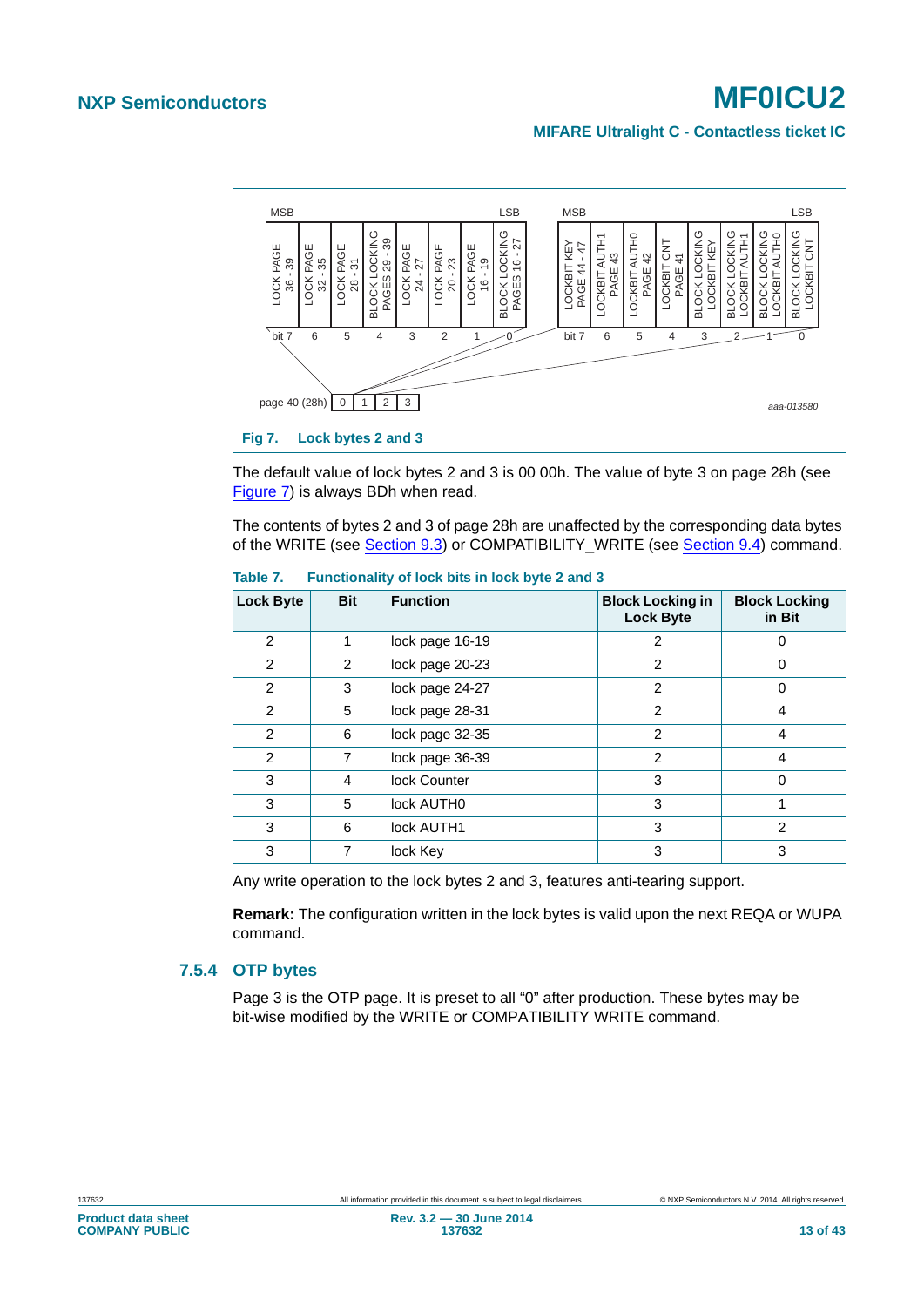#### **MIFARE Ultralight C - Contactless ticket IC**



<span id="page-13-0"></span>The bytes of the WRITE command and the current contents of the OTP bytes are bit-wise "OR-ed" and the result forms the new content of the OTP bytes. This process is irreversible. If a bit is set to "1", it cannot be changed back to "0" again.

The default value of the OTP bytes is 00 00 00 00h.

Any write operation to the OTP bytes features anti-tearing support.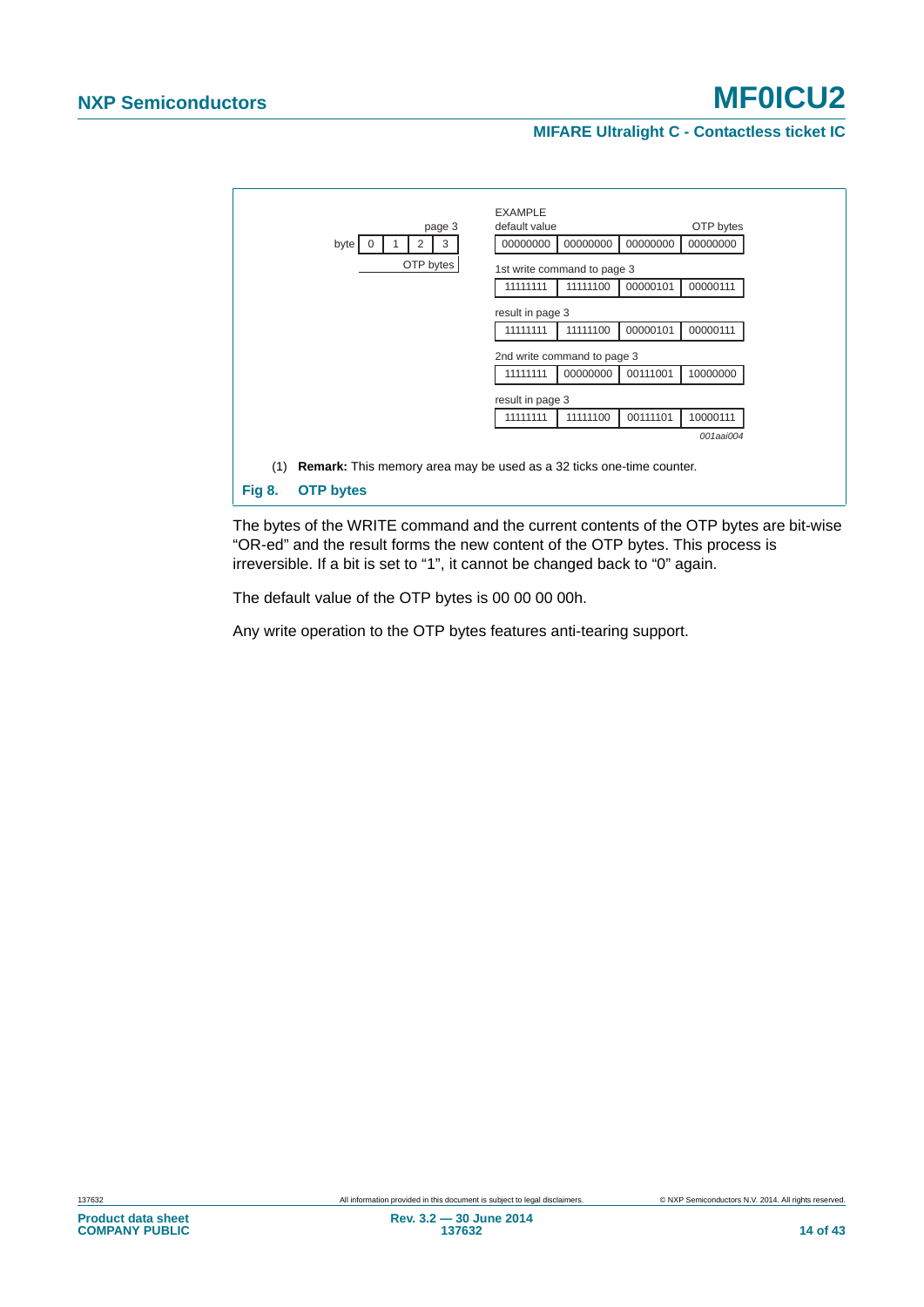#### <span id="page-14-0"></span>**7.5.5 3DES Authentication**

The 3DES Authentication implemented in the MF0ICU2 proves that two entities hold the same secret and each entity can be seen as a reliable partner for onwards communication. The applied encryption algorithm ek() is the 2 key 3DES encryption (see [Ref. 9\)](#page-36-7) in Cipher-Block Chaining (CBC) mode as described in ISO/IEC 10116 (see [Ref. 10](#page-36-8)). The Initial Value (IV) of the first encryption of the protocol is the all zero block. For the subsequent encryptions the IV consists of the last ciphertext block.

The following table shows the communication flow during authentication:

| #              | <b>PCD</b>                                                                                                                                                                                                                                                | Data exchanged PICC                                             |                                                                                                                                                                                                                                                                                                                                                                                                                                                                                                                                                                                                                                                                                                                       |        |
|----------------|-----------------------------------------------------------------------------------------------------------------------------------------------------------------------------------------------------------------------------------------------------------|-----------------------------------------------------------------|-----------------------------------------------------------------------------------------------------------------------------------------------------------------------------------------------------------------------------------------------------------------------------------------------------------------------------------------------------------------------------------------------------------------------------------------------------------------------------------------------------------------------------------------------------------------------------------------------------------------------------------------------------------------------------------------------------------------------|--------|
| $\mathbf{1}$   | The reader device is always the entity which<br>starts an authentication procedure. This is<br>done by sending the command<br>AUTHENTICATE.                                                                                                               | "1Ah"<br>$\rightarrow$<br><b>AUTHENTICATE</b>                   |                                                                                                                                                                                                                                                                                                                                                                                                                                                                                                                                                                                                                                                                                                                       | Step 1 |
| $\overline{2}$ |                                                                                                                                                                                                                                                           | $\leftarrow$<br>"AFh"   <br>8 bytes<br>ek(RndB)                 | The PICC generates a 8 byte random<br>number RndB. This random number is<br>enciphered with the key, denoted by<br>ek(RndB), and is then transmitted to the<br>PCD.                                                                                                                                                                                                                                                                                                                                                                                                                                                                                                                                                   |        |
| $\vert$ 3      | The PCD itself generates a 8 byte random<br>number RndA. This RndA is concatenated<br>with RndB' and enciphered with the key.<br>RndB' is generated by rotating the original<br>RndB left by 8 bits. This token ek(RndA   <br>RndB') is sent to the PICC. | $\rightarrow$<br>"AFh"   <br>16 bytes<br>ek(RndA  )<br>$RndB$ ) |                                                                                                                                                                                                                                                                                                                                                                                                                                                                                                                                                                                                                                                                                                                       |        |
| 4              |                                                                                                                                                                                                                                                           | $\leftarrow$<br>"00h"   <br>8 bytes<br>ek(RndA')                | The PICC runs an decipherment on the<br>received token and thus gains RndA +<br>RndB'. The PICC can now verify the sent<br>RndB' by comparing it with the RndB'<br>obtained by rotating the original RndB left by<br>8 bits internally.<br>A successful verification proves to the PICC<br>that the PICC and the PCD posses the same<br>secret key.<br>If the verification fails, the PICC stops the<br>authentication procedure and returns an<br>error message.<br>As the PICC also received the random<br>number RndA, generated by the PCD, it can<br>perform a rotate left operation by 8 bits on<br>RndA to gain RndA', which is enciphered<br>again, resulting in ek(RndA'). This token is<br>sent to the PCD. | Step 2 |
| 5              | The PCD runs a decipherment on the<br>received ek(RndA') and thus gains RndA' for<br>comparison with the PCD-internally rotated<br>RndA'.                                                                                                                 |                                                                 |                                                                                                                                                                                                                                                                                                                                                                                                                                                                                                                                                                                                                                                                                                                       |        |
|                | If the comparison fails, the PCD exits the<br>procedure and may halt the PICC.                                                                                                                                                                            |                                                                 |                                                                                                                                                                                                                                                                                                                                                                                                                                                                                                                                                                                                                                                                                                                       |        |
| 6              |                                                                                                                                                                                                                                                           |                                                                 | The PICC sets the state to authenticate.                                                                                                                                                                                                                                                                                                                                                                                                                                                                                                                                                                                                                                                                              |        |

#### <span id="page-14-1"></span>**Table 8. 3DES authentication**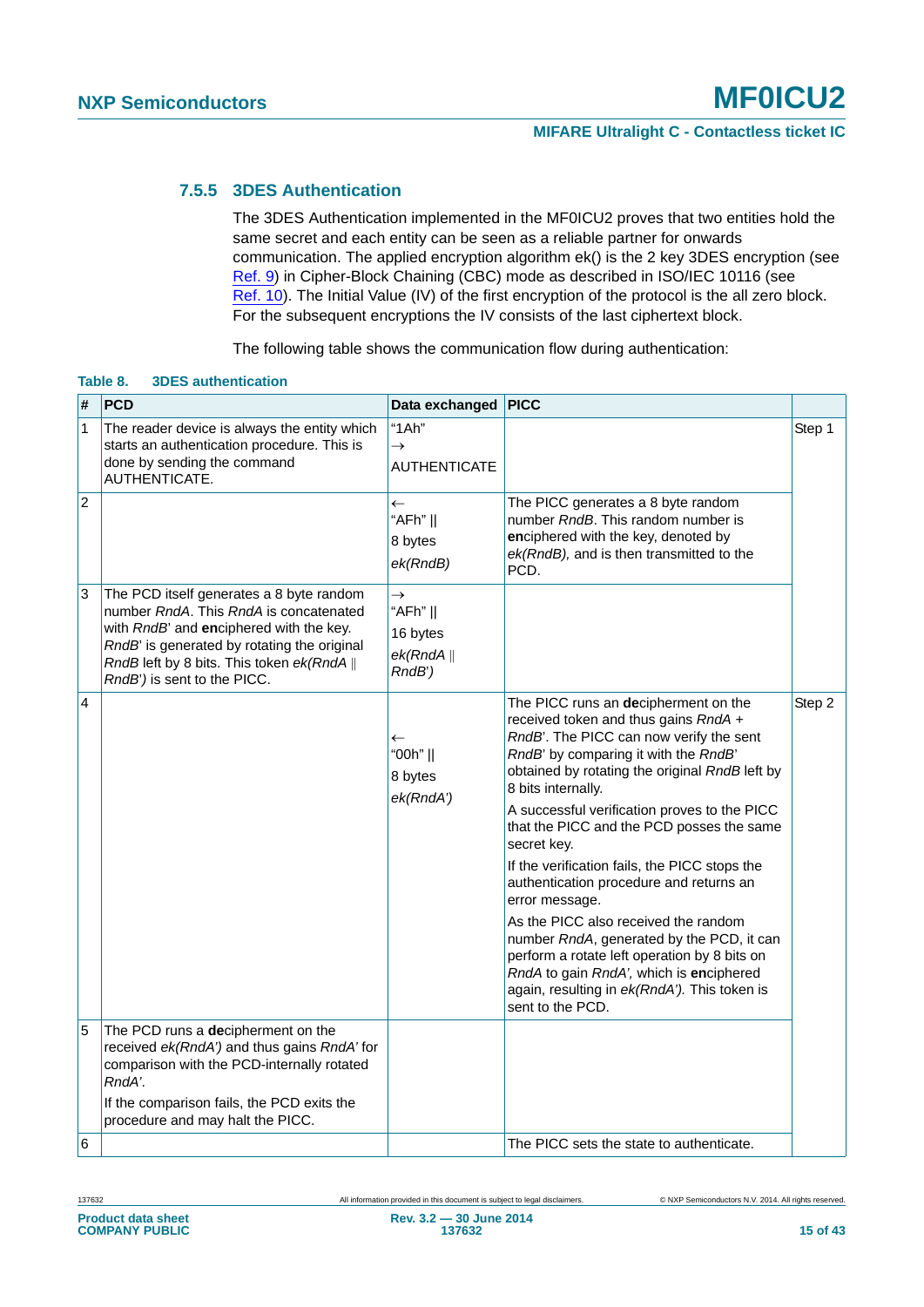The cryptographic method is based on 3DES in CBC mode.

See command details in [Section 9.5.](#page-28-0) The used key is a double length DES Key; where the parity bits are not checked or used.

#### **7.5.6 3DES Authentication example**

A numerical example of a 3DES authentication process is shown below in [Table 9.](#page-15-0) The key used in the example has a value of 49454D4B41455242214E4143554F5946h.

<span id="page-15-1"></span><span id="page-15-0"></span>**Table 9. Numerical 3DES authentication example**

|                | $#$ PCD                                                                                                                                                                                                                                     | Data exchanged                                          | <b>PICC</b>                                                                                                                                               |
|----------------|---------------------------------------------------------------------------------------------------------------------------------------------------------------------------------------------------------------------------------------------|---------------------------------------------------------|-----------------------------------------------------------------------------------------------------------------------------------------------------------|
| 1              | start the authentication procedure                                                                                                                                                                                                          | $\rightarrow$<br>1Ah                                    |                                                                                                                                                           |
| $\overline{2}$ |                                                                                                                                                                                                                                             | $\leftarrow$<br>AF577293FD2F34CA51                      | generate $RndB = 51E764602678DF2B$<br>$IV = 0000000000000000$<br>$ek(RndB) = 577293FD2F34CA51$                                                            |
|                | decipher ek(RndB) to retrieve RndB<br>generate RndA = A8AF3B256C75ED40<br>RndB' = E764602678DF2B51<br>$RndA+RndB' =$<br>A8AF3B256C75ED40E764602678DF2B51<br>IV = 577293FD2F34CA51<br>$ek(RndA+RndB') =$<br>0A638559FC7737F9F15D7862EBBE967A | $\rightarrow$<br>AF0A638559FC7737F9<br>F15D7862EBBE967A |                                                                                                                                                           |
| $\overline{4}$ |                                                                                                                                                                                                                                             | $\leftarrow$<br>003B884FA07C137CE1                      | decipher ek(RndA+RndB <sup>2</sup> ) to retrieve RndA<br>verify RndB'<br>RndA'=AF3B256C75ED40A8<br>$IV = F15D7862EBBE967A$<br>ek(RndA')= 3B884FA07C137CE1 |
| 5              | decipher and verify ek(RndA')                                                                                                                                                                                                               |                                                         |                                                                                                                                                           |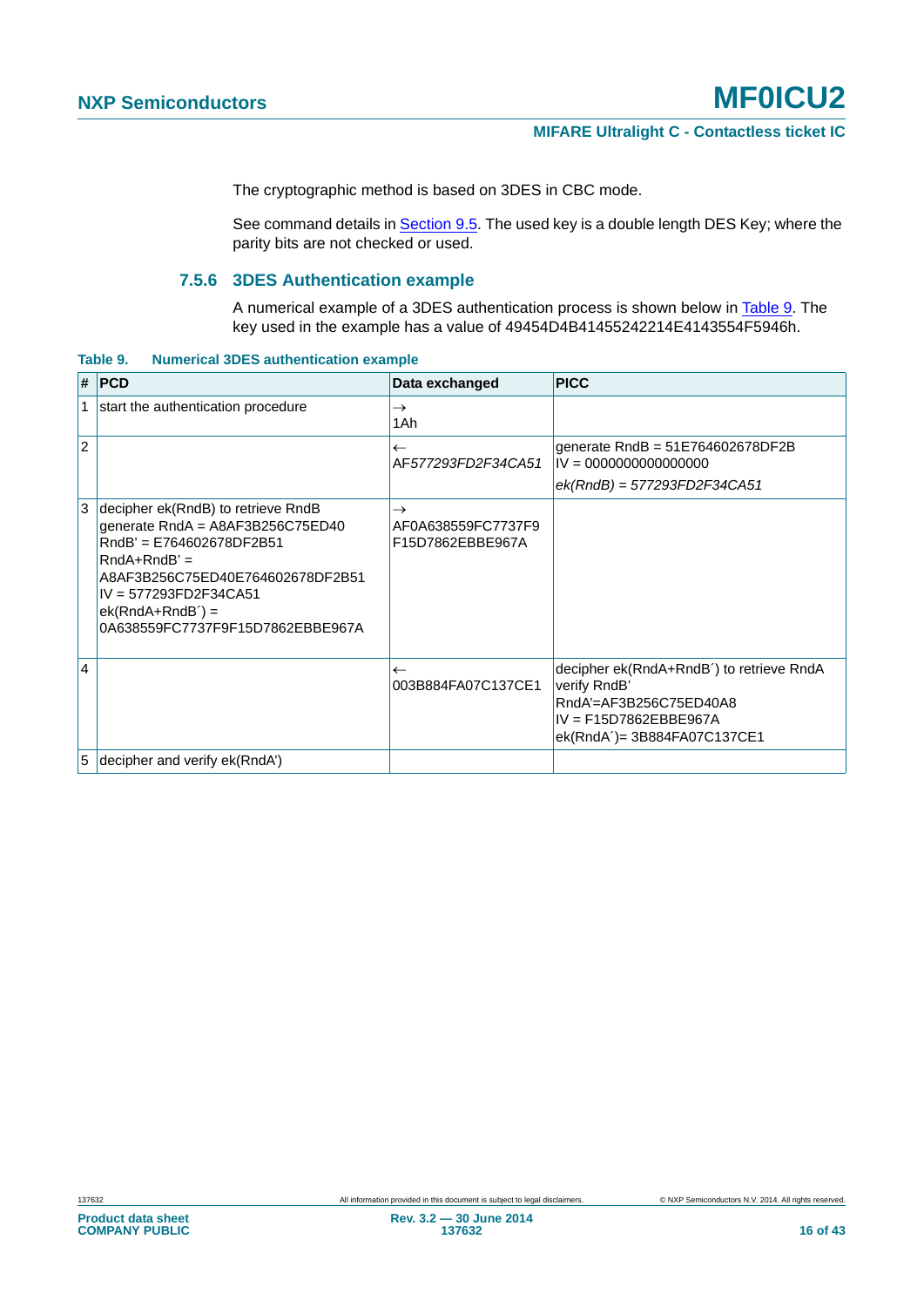#### <span id="page-16-2"></span>**7.5.7 Programming of 3DES key to memory**

The 16 bytes of the 3DES key are programmed to memory pages from 2Ch to 2Fh. The keys are stored in memory as shown in [Table 10.](#page-16-0) The key itself can be written during personalization or at any later stage using the WRITE (see [Section 9.3\)](#page-25-0) or COMPATIBILITY WRITE (see [Section 9.4\)](#page-26-0) command. For both commands, Byte 0 is always sent first.

#### <span id="page-16-0"></span>**Table 10. Key memory configuration**

| <b>Byte address</b> |         | 0h        | 1 <sub>h</sub> | 2 <sub>h</sub> | 3 <sub>h</sub> |
|---------------------|---------|-----------|----------------|----------------|----------------|
| Page address        |         | Byte 0    | Byte 1         | Byte 2         | Byte 3         |
| 2Ch                 | Page 44 | Key1/K0   | Key1/K1        | Key1 / K2      | Key1/K3        |
| 2Dh                 | Page 45 | Key1 / K4 | Key1/K5        | Key1 / K6      | Key1 / K7      |
| 2Eh                 | Page 46 | Key2/K0   | Key2/K1        | Key2/K2        | Key2 / K3      |
| 2Fh                 | Page 47 | Key2 / K4 | Key2 / K5      | Key2 / K6      | Key2 / K7      |

On example of Key1 =  $0001020304050607h$  and Key2 =  $08090A0B0C0D0E0Fh$ , the command sequence needed for key programming with WRITE command is:

- **•** A2 2C 07 06 05 04 CRC
- **•** A2 2D 03 02 01 00 CRC
- **•** A2 2E 0F 0E 0D 0C CRC
- **•** A2 2F 0B 0A 09 08 CRC

The memory content after those (COMPATIBILITY) WRITE commands is shown in [Table 11](#page-16-1).

| <b>Byte address</b> |         | 0h             | 1h            | 2h     | 3 <sub>h</sub> |
|---------------------|---------|----------------|---------------|--------|----------------|
| Page address        |         | Byte 0         | <b>Byte 1</b> | Byte 2 | Byte 3         |
| 2Ch                 | Page 44 | 07             | 06            | 05     | 04             |
| 2Dh                 | Page 45 | 03             | 02            | 01     | 00             |
| 2Eh                 | Page 46 | 0F             | 0E            | 0D     | 0C             |
| 2Fh                 | Page 47 | 0 <sub>B</sub> | 0A            | 09     | 08             |

#### <span id="page-16-1"></span>**Table 11. Memory content based on example configuration**

The memory pages holding the authentication key can never be read, independent of the configuration.

**Remark:** A re-programmed authentication key is only valid for authentication after a RF reset or a re-activation.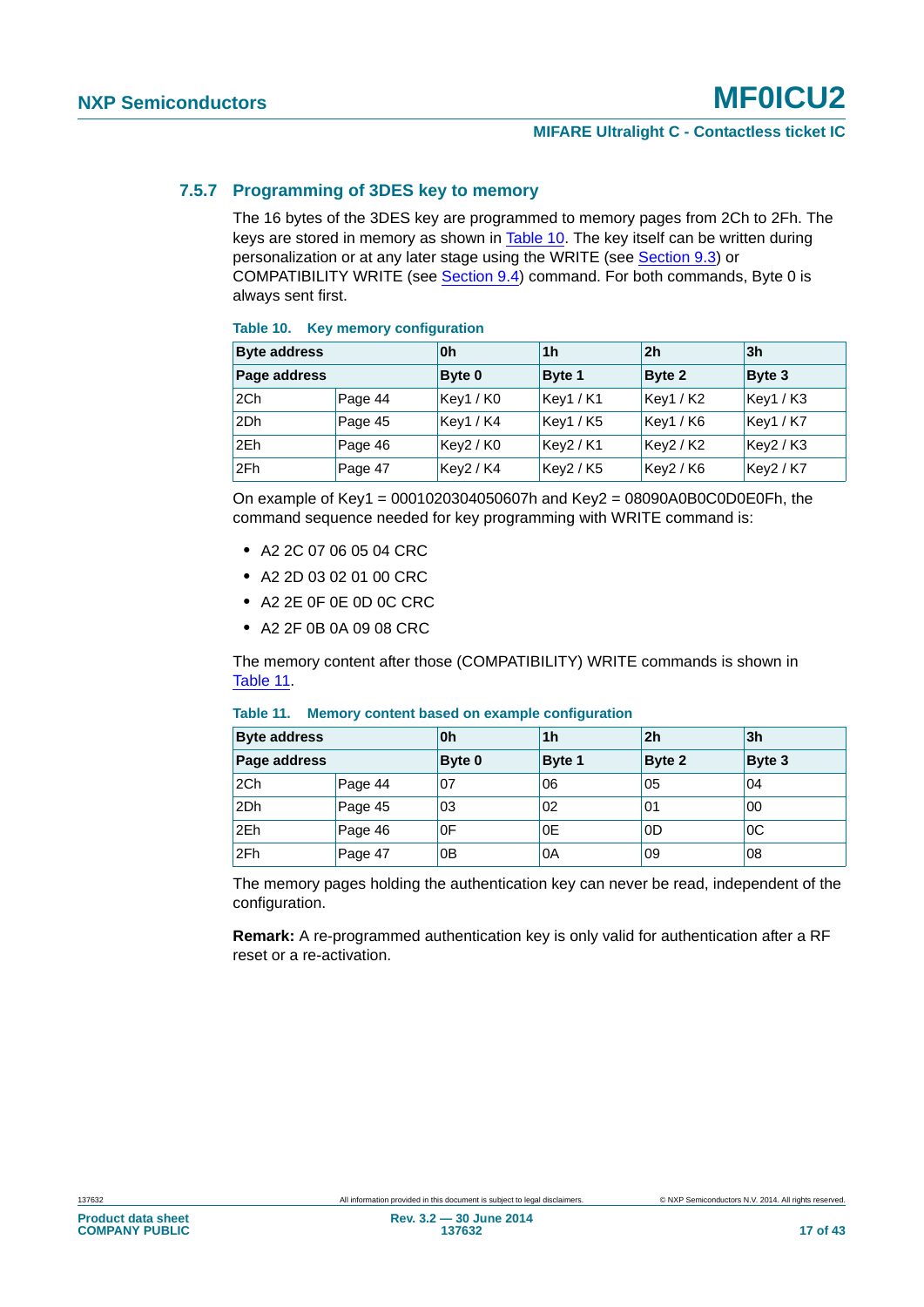#### <span id="page-17-1"></span>**7.5.8 Configuration for memory access via 3DES Authentication**

The behavior of the memory access rights depending on the authentication is configured with two configuration bytes, AUTH0 and AUTH1, located in pages 2Ah and 2Bh. Both configuration bytes are located in Byte 0 of the respective pages (see also [Table 5](#page-9-0)).

- **•** AUTH0 defines the page address from which the authentication is required. Valid address values for byte AUTH0 are from 03h to 30h.
- **•** Setting AUTH0 to 30h effectively disables memory protection.
- **•** AUTH1 determines if write access is restricted or both read and write access are restricted, see [Table 12](#page-17-0)

#### <span id="page-17-0"></span>**Table 12. AUTH1 bit description**

| Bit    | Value | Description                                                         |
|--------|-------|---------------------------------------------------------------------|
| 1 to 7 | anv   | ignored                                                             |
| 10     |       | write access restricted, read access allowed without authentication |
|        |       | read and write access restricted                                    |

#### <span id="page-17-2"></span>**7.5.9 Data pages**

The MF0ICU2 features 144 bytes of data memory. The user memory area ranges from page 04h to 27h.

Initial state of each byte in the user area is 00h.

A write access to data memory is done with a WRITE (see [Section 9.3](#page-25-0)) or a COMPATIBILITY WRITE (see [Section 9.4](#page-26-0)) command. In both cases, 4 bytes of memory - (one page) - will be written. Write access to data memory can be permanently restricted via lock bytes (see [Section 7.5.2](#page-10-1) and [Section 7.5.3\)](#page-11-1) and/or permanently or temporary restricted using an authentication (see [Section 7.5.5](#page-14-0)).

Reading data is done using the READ command (see [Section 9.2\)](#page-23-0).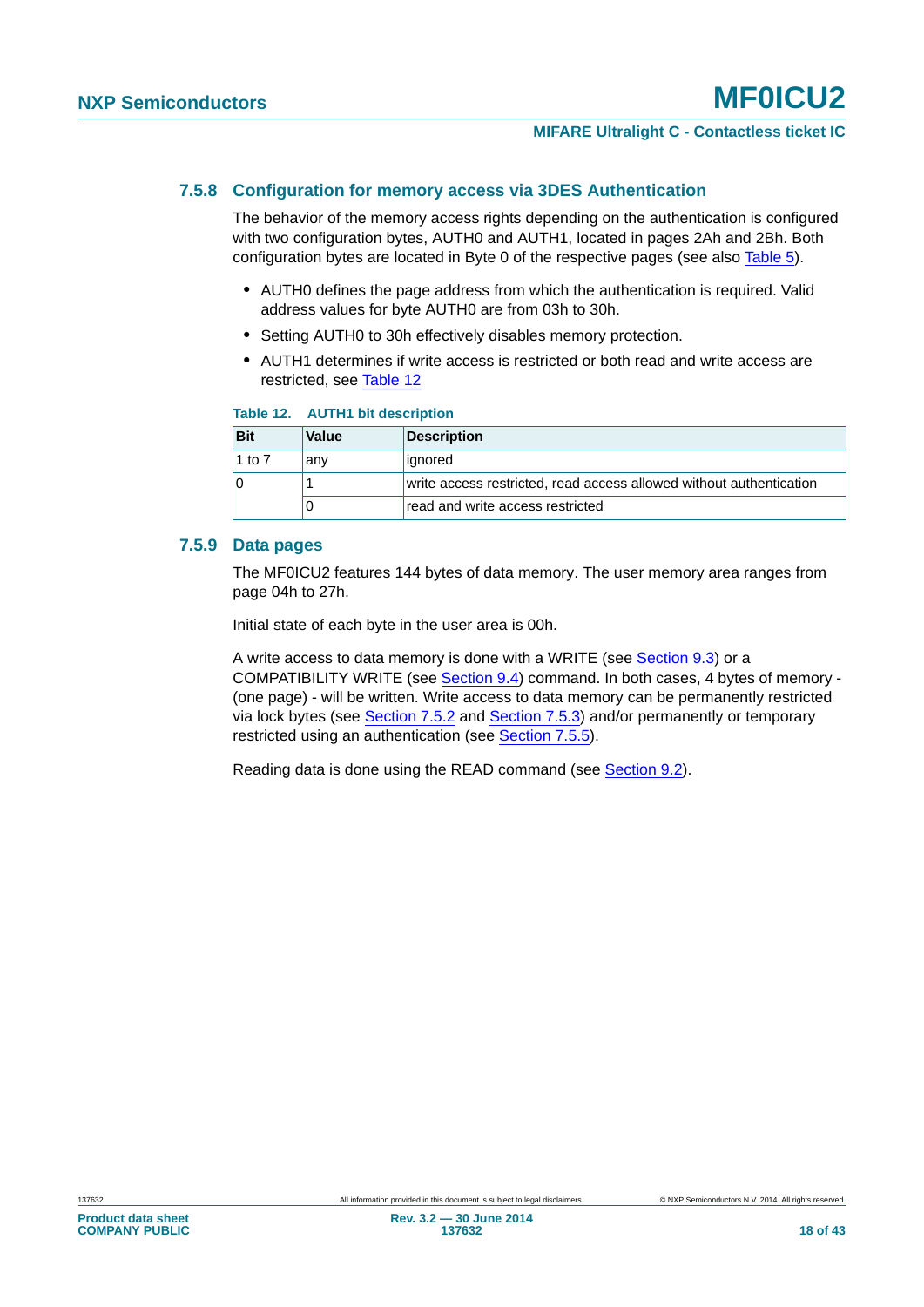#### <span id="page-18-1"></span>**7.5.10 Initial memory configuration**

The memory configuration of MF0ICU2 in delivery state is shown in [Table 13:](#page-18-0)

|                | Page address |                 | <b>Byte number</b> |                 |                  |  |  |
|----------------|--------------|-----------------|--------------------|-----------------|------------------|--|--|
| dec.           | hex.         | $\mathbf{0}$    | 1                  | $\mathbf{2}$    | 3                |  |  |
| 0              | 00h          | SN <sub>0</sub> | SN <sub>1</sub>    | SN <sub>2</sub> | BCC <sub>0</sub> |  |  |
| 1              | 01h          | SN <sub>3</sub> | SN <sub>4</sub>    | SN <sub>5</sub> | SN <sub>6</sub>  |  |  |
| $\overline{c}$ | 02h          | BCC1            | internal           | 00h             | 00h              |  |  |
| 3              | 03h          | 00h             | 00h                | 00h             | 00h              |  |  |
| 4 to 39        | 04h to 27h   | 00h             | 00h                | 00h             | 00h              |  |  |
| 40             | 28h          | 00h             | 00h                | rfu             | rfu              |  |  |
| 41             | 29h          | 00h             | 00h                | rfu             | rfu              |  |  |
| 42             | 2Ah          | 30h             | rfu                | rfu             | rfu              |  |  |
| 43             | 2Bh          | 00h             | rfu                | rfu             | rfu              |  |  |
| 44             | 2Ch          | 42h             | 52h                | 45h             | 41h              |  |  |
| 45             | 2Dh          | 4Bh             | 4Dh                | 45h             | 49h              |  |  |
| 46             | 2Eh          | 46h             | 59h                | 4Fh             | 55h              |  |  |
| 47             | 2Fh          | 43h             | 41 h               | 4Eh             | 21h              |  |  |

<span id="page-18-0"></span>**Table 13. Initial memory organization**

This configuration ensures that the complete memory area is available for personalization, without knowledge of the authentication key. All lock bytes are set to zero meaning that no page or functionality is locked. The Counter is set to zero.

**Remark:** It is strongly recommended to program the authentication key during personalization in a secure environment and configure the AUTH0 byte at least in a way that the key and the AUTH0 and AUTH1 bytes can only be overwritten with prior authentication. This can be achieved by setting AUTH0 to 2Ah.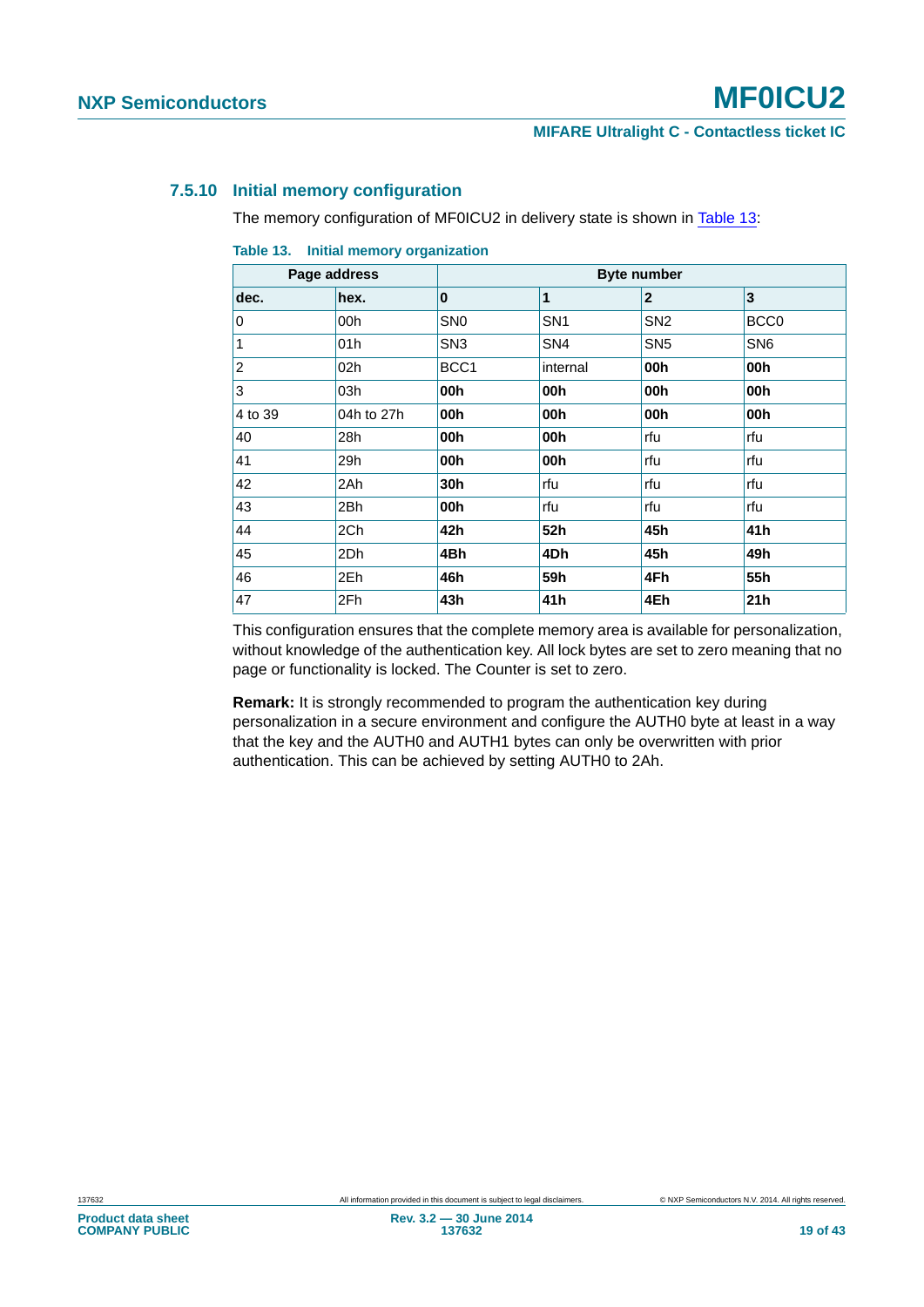#### <span id="page-19-1"></span>**7.6 Counter**

The MF0ICU2 features a 16-bit one-way counter, located at the first two bytes of page 29h. The default counter value is 0000h.

The first<sup>1</sup> valid WRITE or COMPATIBILITY WRITE to address 29h can be performed with any value in the range between 0001h and FFFFh and corresponds to the initial counter value. Every consecutive WRITE command, which represents the increment, can contain values between 0001h and 000Fh. Upon such WRITE command and following mandatory RF reset, the value written to the address 29h is added to the counter content.

After the initial write, only the lower nibble of the first data byte is used for the increment value (0h-Fh) and the remaining part of the data is ignored. Once the counter value reaches FFFFh and an increment is performed via a valid WRITE command, the MF0ICU2 will reply a NAK. If the sum of counter value and increment is higher than FFFFh, MF0ICU2 will reply a NAK and will not increment the counter.

An increment by zero (0000h) is always possible, but does not have any impact to the counter value.

It is recommended to protect the access to the counter functionality by authentication.



An example for the counter functionality is shown in [Figure 9](#page-19-0).

<span id="page-19-0"></span><sup>1.</sup> The first valid write is defined as a write to a counter value of 0000h with an argument different than zero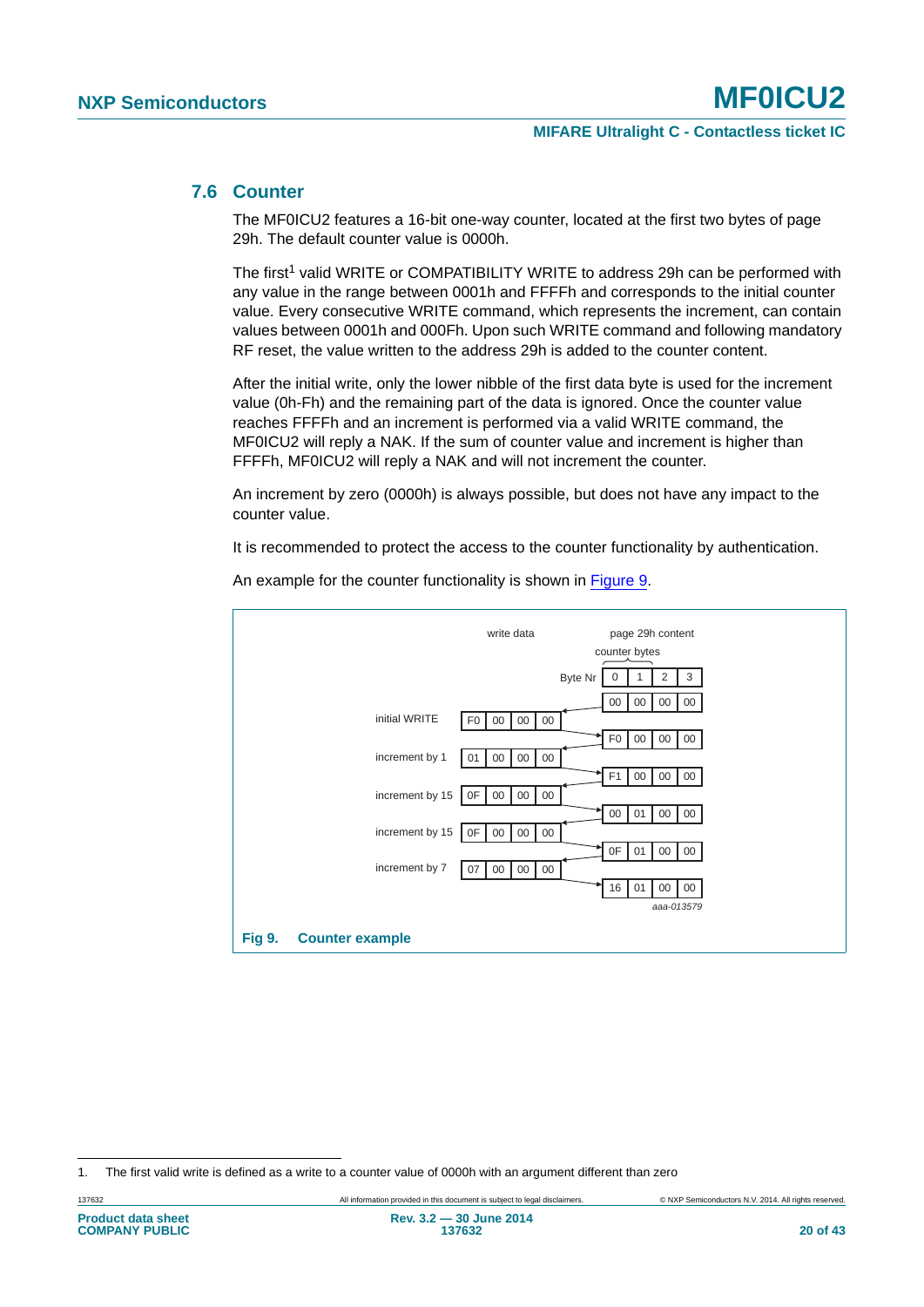### <span id="page-20-1"></span>**8. Command overview**

The MIFARE Ultralight C card activation follows the ISO/IEC 14443 Type A. After the MIFARE Ultralight C card has been selected, it can either be deactivated using the ISO/IEC 14443 Halt command, or the MIFARE Ultralight C commands can be performed. For more details about the card activation refer to [Ref. 2.](#page-36-1)

#### <span id="page-20-2"></span>**8.1 MIFARE Ultralight C command overview**

All available commands for the MIFARE Ultralight C are shown in [Table 14](#page-20-0). All memory access commands are transmitted in plain, only the AUTHENTICATE command uses 3DES encryption, see [Section 9.5.](#page-28-0)

| Command                    | <b>ISO/IEC 14443</b>     | <b>Command code</b><br>(hexadecimal) |
|----------------------------|--------------------------|--------------------------------------|
| Request                    | <b>REQA</b>              | 26h (7 bit)                          |
| Wake-up                    | <b>WUPA</b>              | 52h (7 bit)                          |
| Anticollision CL1          | Anticollision CL1        | 93h 20h                              |
| Select CL1                 | Select CL1               | 93h 70h                              |
| <b>Anticollision CL2</b>   | <b>Anticollision CL2</b> | 95h 20h                              |
| Select CL <sub>2</sub>     | Select CL <sub>2</sub>   | 95h 70h                              |
| Halt                       | Halt                     | 50h 00h                              |
| <b>READ</b>                |                          | 30h                                  |
| <b>WRITE</b>               |                          | A <sub>2</sub> h                     |
| <b>COMPATIBILITY WRITE</b> |                          | A0h                                  |
| <b>AUTHENTICATE</b>        |                          | 1Ah                                  |

#### <span id="page-20-0"></span>**Table 14. Command overview**

All commands use the coding and framing as described in [Ref. 1](#page-36-0) and [Ref. 2](#page-36-1) if not otherwise specified.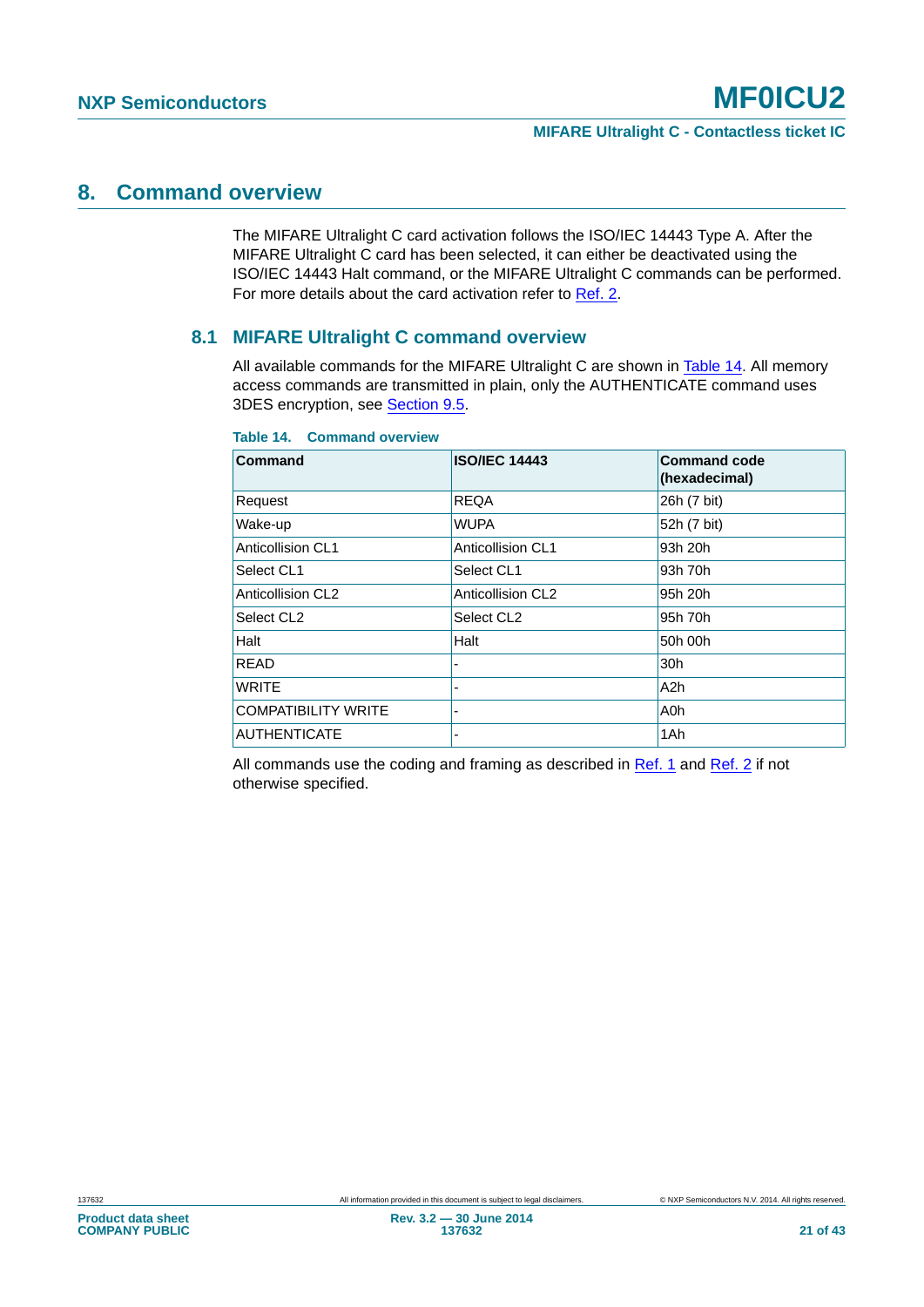#### <span id="page-21-2"></span>**8.2 Timings**

The timing shown in this document are not to scale and values are rounded to 1  $\mu$ s.

All given command and response transmission times refer to the data frames including start of communication and end of communication. A PCD data frame contains the start of communication (1 "start bit") and the end of communication (one logic  $0 + 1$  bit length of unmodulated carrier). A PICC data frame contains the start of communication (1 "start bit") and the end of communication (1 bit length of no subcarrier).

The minimum command response time is specified according to [Ref. 2](#page-36-1) as an integer n which specifies the PCD to PICC frame delay time. The frame delay time (FDT) from PICC to PCD is at least 87 us which corresponds to a n=9. The maximum command response time is specified as a time-out value. Depending on the command, the  $T_{ACK}$ value specified for command responses defines the PCD to PICC frame delay time. It does it for either the 4-bit ACK/NAK value specified in [Section 8.3](#page-21-0) or for a data frame.

All command timings are according to ISO/IEC 14443-3 frame specification as shown for the Frame Delay Time in [Figure 10](#page-21-1). For more details refer to [Ref. 1](#page-36-0) and [Ref. 2.](#page-36-1)



<span id="page-21-1"></span>**Remark:** Due to the coding of commands, the measured timings usually excludes (a part of) the end of communication. Consider this factor when comparing the specified with the measured times.

#### <span id="page-21-0"></span>**8.3 MIFARE Ultralight C ACK and NAK**

The MIFARE Ultralight C - Contactless ticket IC uses, apart from the responses defined in the following sections, two half-byte answers to acknowledge the command received in ACTIVE and AUTHENTICATED state (see [Figure 4\)](#page-6-0) abbreviated as ACK and NAK.

The MIFARE Ultralight C - Contactless ticket IC distinguishes between positive (ACK) and negative (NAK) acknowledge. Valid values for ACK and NAK are shown in [Table 15](#page-22-0).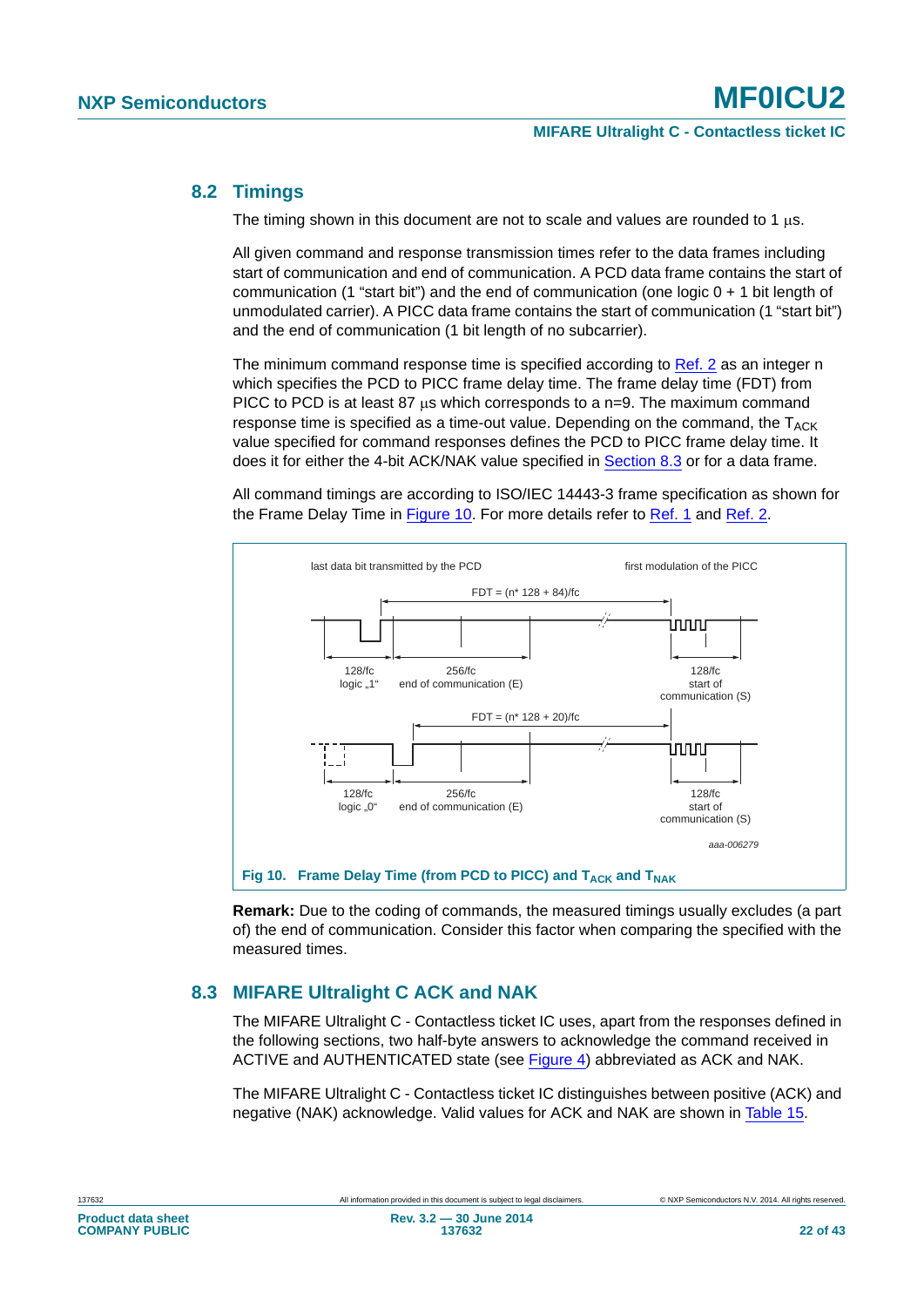<span id="page-22-0"></span>**Table 15. ACK and NAK values**

| Answer value   | <b>Answer explanation</b>   |
|----------------|-----------------------------|
| Ah             | positive acknowledge (ACK)  |
| 2 <sub>h</sub> | NAK for EEPROM write error  |
| 1h             | NAK for parity or CRC error |
| 0h             | NAK for any other error     |

After every NAK, the MF0ICU2 performs an internal reset and returns to IDLE or HALT state.

**Remark:** Any 4-bit response different from Ah shall be interpreted as NAK, although not all 4-bit values are detailed in [Table 15](#page-22-0)

#### <span id="page-22-1"></span>**8.4 Summary of device identification data**

For more details on the values below please refer to [Ref. 2](#page-36-1), [Ref. 3](#page-36-9) and [Ref. 4](#page-36-4).

| Code                | Length | Value | <b>Binary Format</b> | <b>Remark</b>                                                      |
|---------------------|--------|-------|----------------------|--------------------------------------------------------------------|
| <b>ATQA</b>         | 2 Byte | 0044h | 0000 0000 0100 0100  |                                                                    |
| <b>CT</b>           | 1 Byte | 88h   | 1000 1000            | Cascade Tag, ensures<br>collision with cascade<br>level 1 products |
| SAK (casc. level 1) | 1 Byte | 04h   | 0000 0100            | '1' indicates additional<br>cascade level                          |
| SAK (casc. level 2) | 1 Byte | 00h   | 0000 0000            | indicates complete UID<br>and MIFARE Ultralight<br>functionality   |
| Manufacturer Byte   | 1 Byte | 04h   | 0000 0100            | indicates<br>NXP Semiconductors as<br>manufacturer                 |

<span id="page-22-2"></span>

|  |  | Table 16. Summary of relevant data for device identification |
|--|--|--------------------------------------------------------------|
|  |  |                                                              |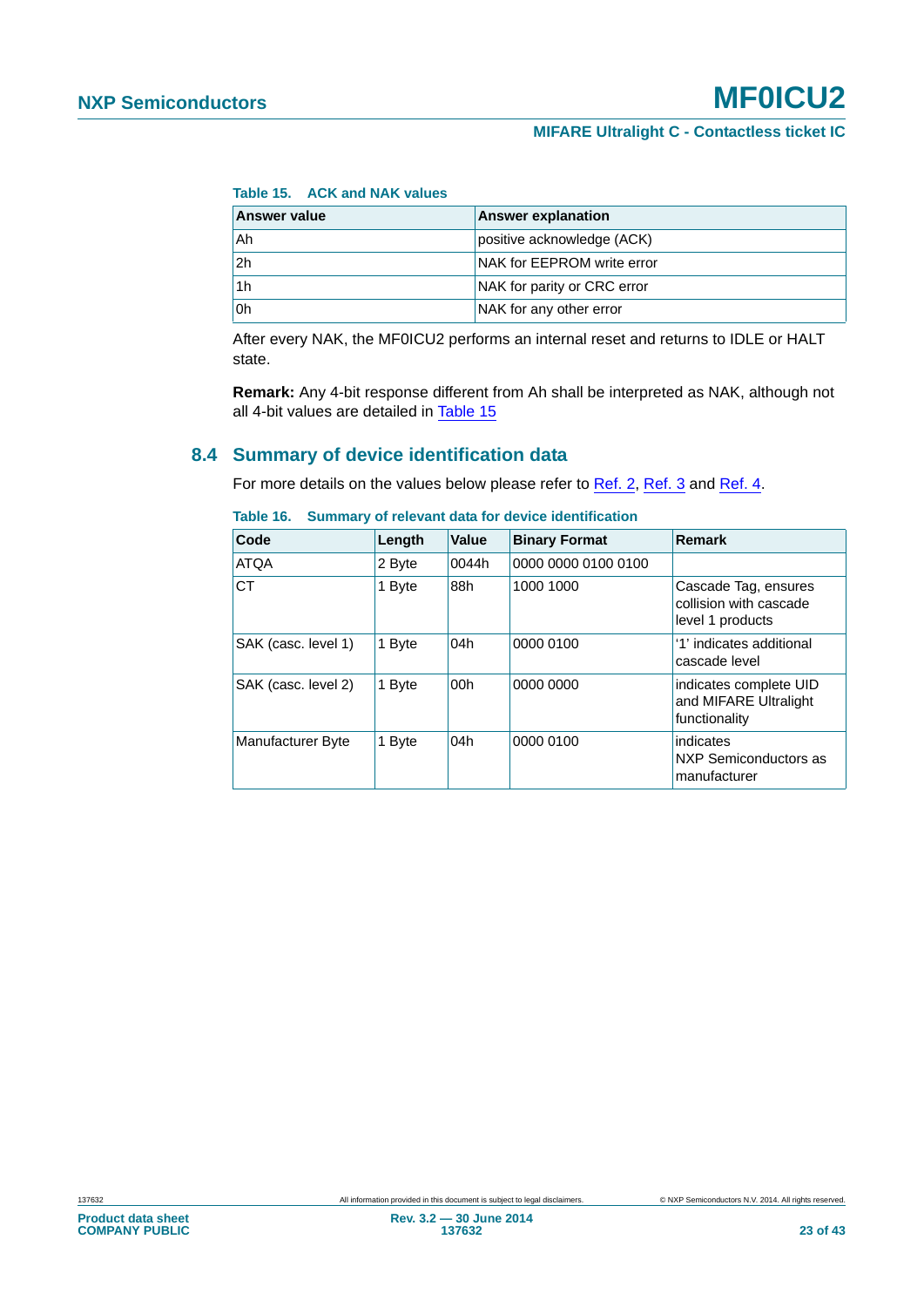### <span id="page-23-3"></span><span id="page-23-2"></span>**9. MIFARE Ultralight C - Contactless ticket IC commands**

#### **9.1 MIFARE Ultralight C - Contactless ticket IC card activation**

The ATQA and SAK values are identical as for MF0ICU1 (see [Ref. 8](#page-36-6)). For information on ISO 14443 card activation, see [Ref. 4](#page-36-4). Summary of data relevant for device identification is given in [Section 8.4](#page-22-1).

#### <span id="page-23-0"></span>**9.2 READ**

The READ command takes the page address as a parameter. Only addresses 00h to 2Bh are decoded. For higher addresses the MF0ICU2 returns a NAK. The MF0ICU2 responds to the READ command by sending 16 bytes starting from the page address defined in the command (e.g. if ADR is 03h, pages 03h, 04h, 05h, 06h are returned). The command structure is shown in [Figure 11](#page-23-1) and [Table 17](#page-24-0).

[Table 18](#page-24-1) shows the required timing.

A roll-over mechanism is implemented to continue reading from page 00h once the end of the accessible memory is reached. For example, reading from address 29h on a MF0ICU2 results in pages 29h, 2Ah, 2Bh and 00h being returned.

The following conditions apply if part of the memory is protected by the 3DES authentication for read access:

- **•** if the MF0ICU2 is in the ACTIVE state
	- **–** addressing a page which is equal or higher than AUTH0 results in a NAK response
	- **–** addressing a page lower than AUTH0 results in data being returned with the roll-over mechanism occurring just before the AUTH0 defined page
- **•** if the MF0ICU2 is in the AUTHENTICATED state
	- **–** the READ command behaves like on a MF0ICU2 without access protection

<span id="page-23-1"></span>

| PCD                      | Cmd | Addr        | CRC |                        |                          |            |
|--------------------------|-----|-------------|-----|------------------------|--------------------------|------------|
| PICC ,, ACK"             |     |             |     |                        | Data                     | CRC        |
|                          |     | $368 \mu s$ |     | <b>T<sub>ACK</sub></b> |                          | 1548 µs    |
| PICC, , NAK"             |     |             |     | <b>T<sub>NAK</sub></b> | <b>NAK</b><br>$57 \mu s$ |            |
| Time out<br>Fig 11. READ |     |             |     | <b>T</b> TimeOut       |                          | aaa-006284 |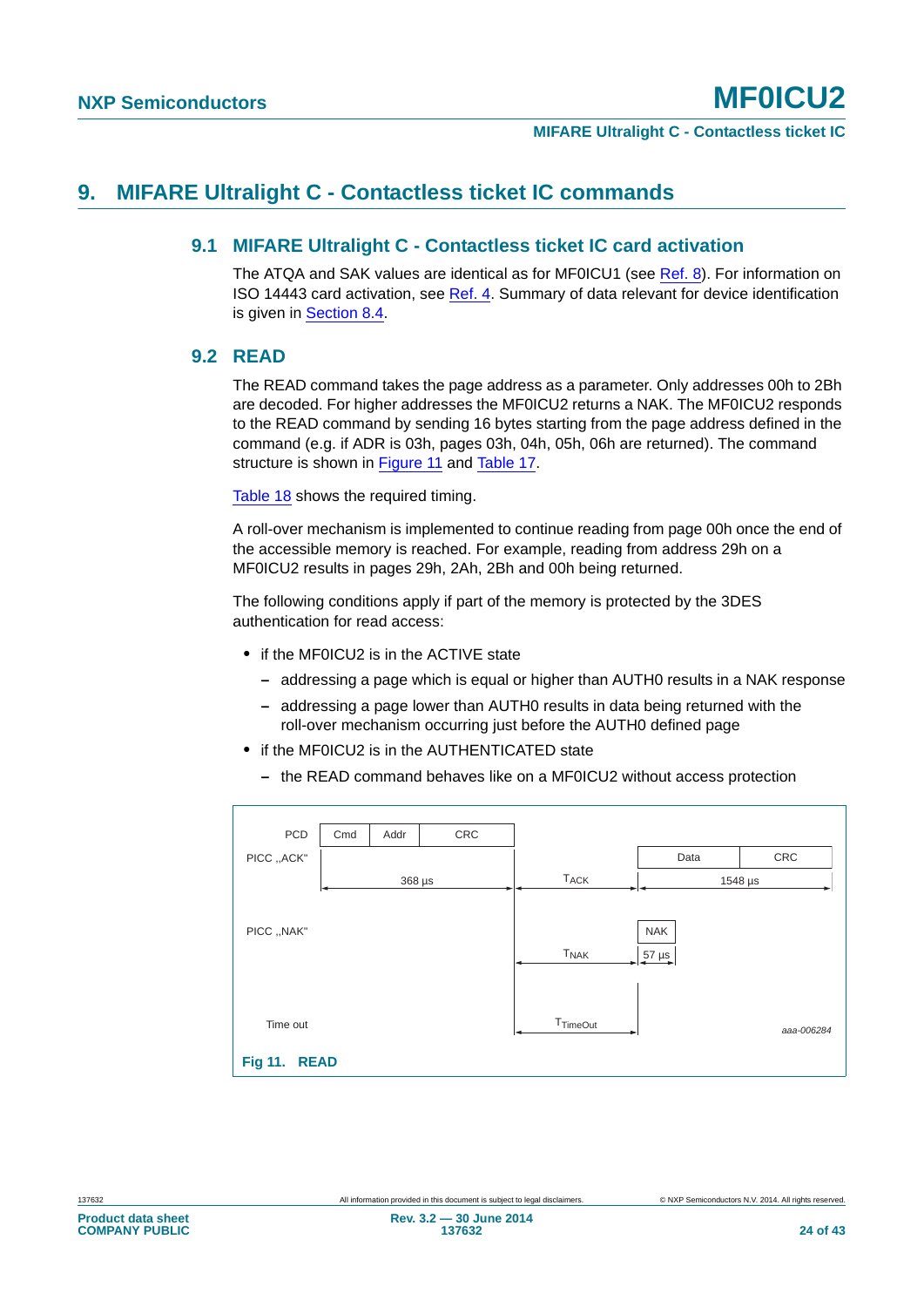### **MIFARE Ultralight C - Contactless ticket IC**

#### <span id="page-24-0"></span>**Table 17. READ command**

| <b>Name</b>                      | Code         | <b>Description</b>                  | Length   |
|----------------------------------|--------------|-------------------------------------|----------|
| $\mathsf{C}\mathsf{m}\mathsf{d}$ | 30h          | read four pages                     | 1 byte   |
| Addr                             |              | start page address '00h' to '2Bh'   | 1 byte   |
| <b>CRC</b>                       |              | CRC according to Ref. 2             | 2 bytes  |
| Data                             |              | data content of the addressed pages | 16 bytes |
| <b>NAK</b>                       | see Table 15 | see Section 8.3                     | 4-bit    |

#### <span id="page-24-1"></span>**Table 18. READ timing**

*These times exclude the end of communication of the PCD.*

|             | $\mathsf{T}_{\mathsf{ACK}}$ min | $\mathsf{T}_{\mathsf{ACK}}$ max | I NAK min | I NAK max | 'TimeOut |
|-------------|---------------------------------|---------------------------------|-----------|-----------|----------|
| <b>READ</b> | $n=9$                           | <b>TimeOut</b>                  | $n=9$     | TimeOut   | 5 ms     |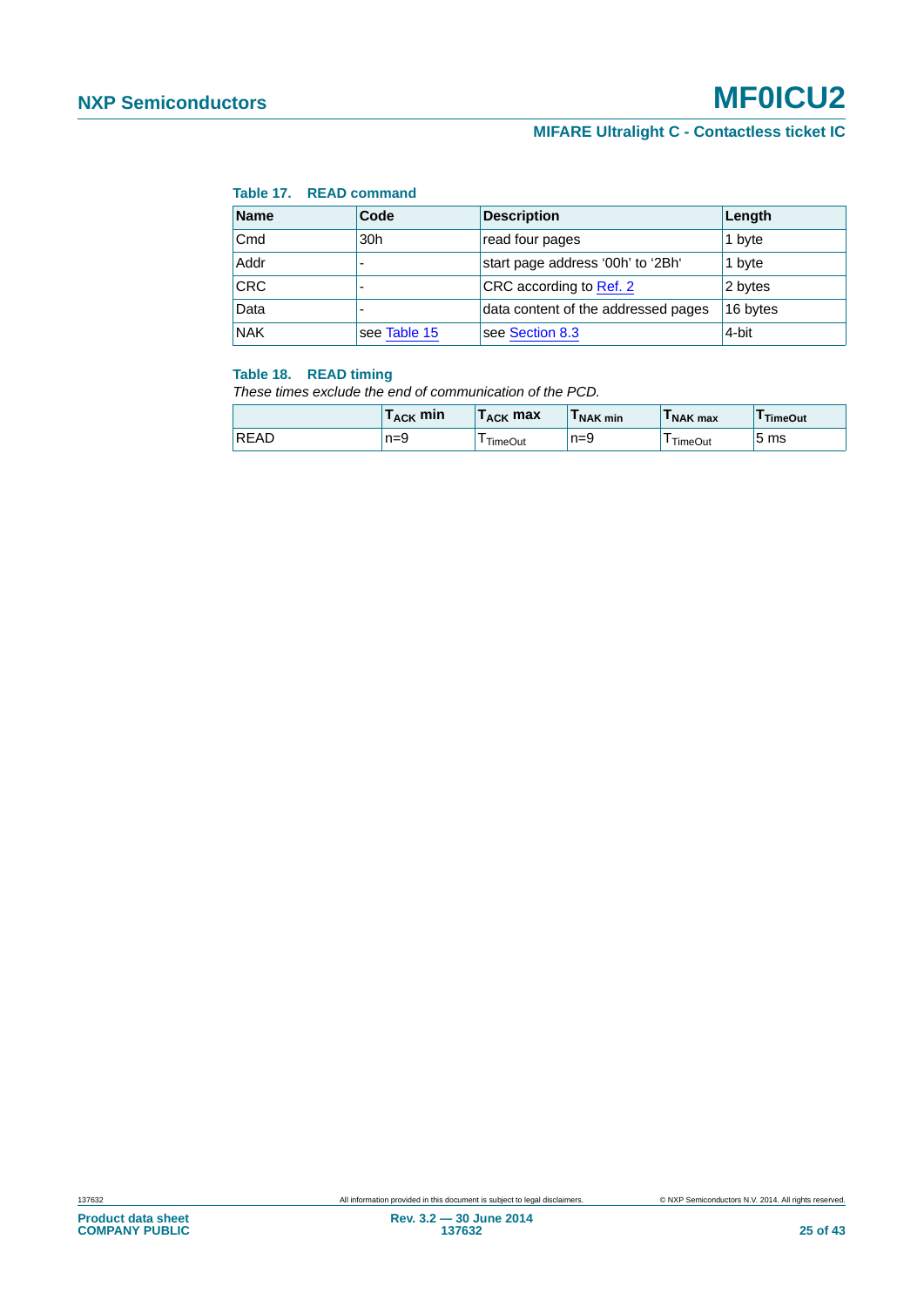#### <span id="page-25-0"></span>**9.3 WRITE**

The WRITE command is used to program the lock bytes in page 02h, the OTP bytes in page 03h, data bytes in pages 04h to 27h, configuration data from page 28h to 2B and keys from page 2Ch to 2Fh. A WRITE command is performed page-wise, programming 4 bytes in a page.The WRITE command is shown in [Figure 12](#page-25-1) and [Table 19.](#page-25-2)

[Table 20](#page-25-3) shows the required timing.



#### <span id="page-25-2"></span><span id="page-25-1"></span>**Table 19. WRITE command**

| <b>Name</b> | Code             | <b>Description</b>          | Length  |
|-------------|------------------|-----------------------------|---------|
| Cmd         | A <sub>2</sub> h | write one page              | 1 byte  |
| Addr        |                  | page address '02h' to '2Fh' | 1 byte  |
| <b>CRC</b>  |                  | CRC according to Ref. 2     | 2 bytes |
| Data        |                  | data                        | 4 bytes |
| <b>NAK</b>  | see Table 15     | see Section 8.3             | 4-bit   |

#### <span id="page-25-3"></span>**Table 20. WRITE timing**

*These times exclude the end of communication of the PCD.*

|              | $\mathsf{T}_{\mathsf{ACK}}$ min | $\mathsf{T}_{\mathsf{ACK}}$ max $\mathsf{T}_{\mathsf{ACK}}$ | I NAK min | I NAK max | TimeOut |
|--------------|---------------------------------|-------------------------------------------------------------|-----------|-----------|---------|
| <b>WRITE</b> | $n=9$                           | TimeOut                                                     | $n=9$     | TimeOut   | 10 ms   |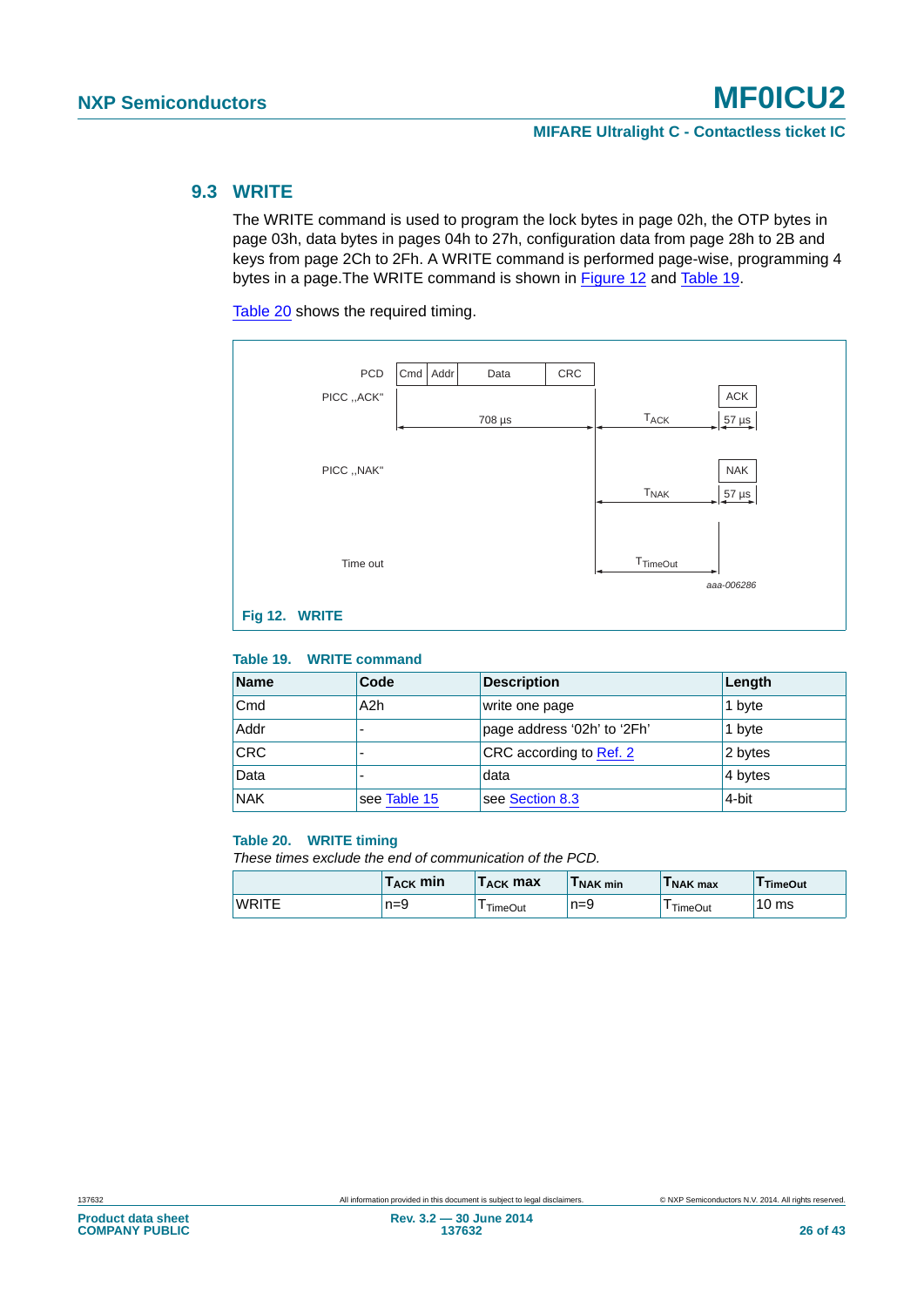#### <span id="page-26-0"></span>**9.4 COMPATIBILITY WRITE**

The COMPATIBILITY WRITE command was implemented to accommodate the established MIFARE PCD infrastructure. Even though 16 bytes are transferred to the MF0ICU2, only the least significant 4 bytes (bytes 0 to 3) will be written to the specified address. It is recommended to set the remaining bytes 4 to 15 to all '0'.

Personalization of authentication key: For writing the authentication key, one needs to write the key with four commands. The first command shall have the 4 least significant bytes of the key and shall be written on page 2Ch, the second 4 bytes shall be written on page 2Dh, the next 4 bytes shall be written on page 2Eh, the last 4 bytes shall be written on page 2Fh.



<span id="page-26-2"></span><span id="page-26-1"></span>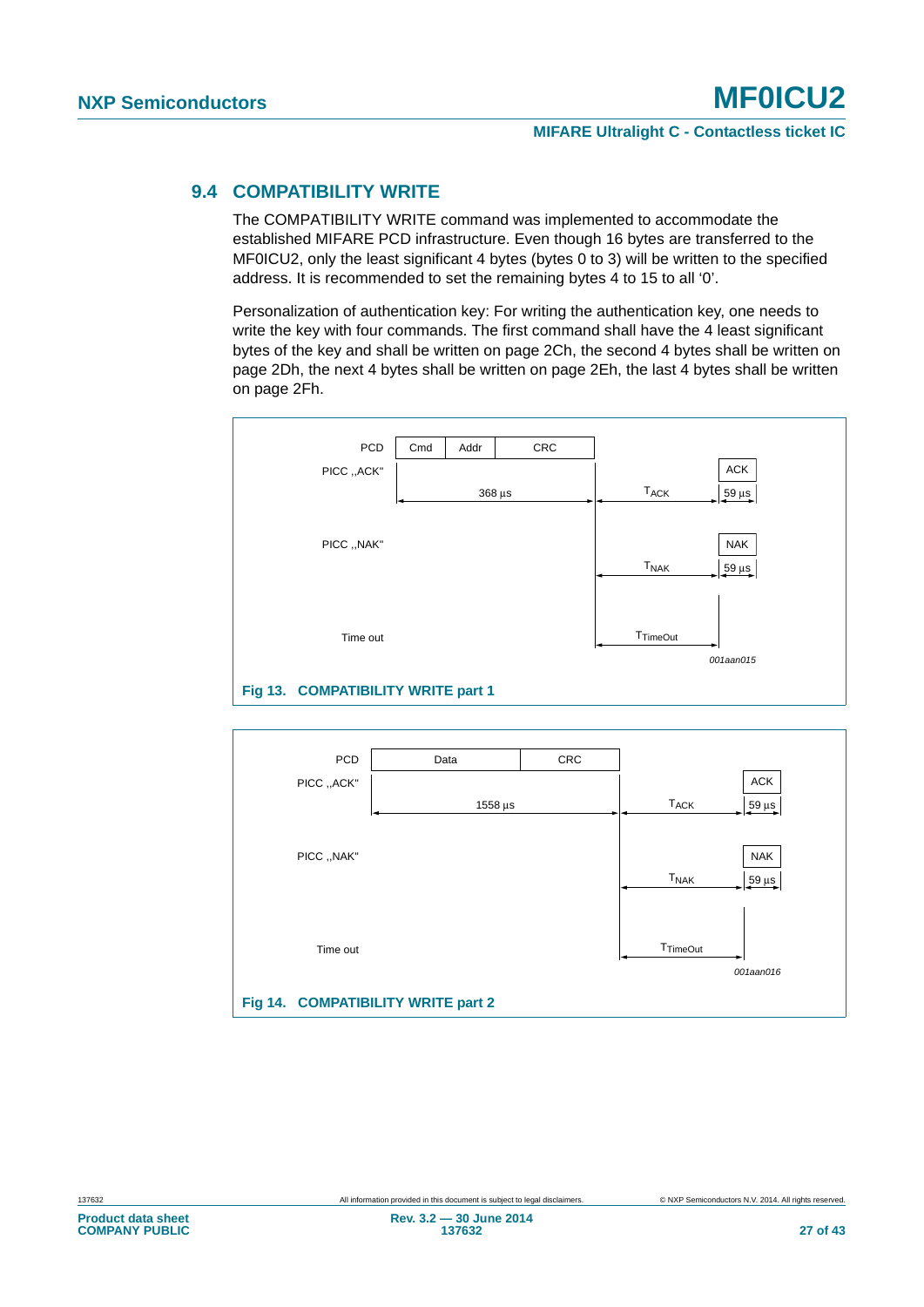#### <span id="page-27-0"></span>**Table 21. COMPATIBILITY\_WRITE command**

| Name       | Code         | <b>Description</b>                                          | Length   |
|------------|--------------|-------------------------------------------------------------|----------|
| Cmd        | A0h          | compatibility write                                         | 1 byte   |
| Addr       |              | page address '02h' to '2Fh'                                 | 1 byte   |
| CRC        |              | CRC according to Ref. 2                                     | 2 bytes  |
| Data       |              | 16-byte Data, only least significant 4<br>bytes are written | 16 bytes |
| <b>NAK</b> | see Table 15 | see Section 8.3                                             | 4-bit    |

#### <span id="page-27-1"></span>**Table 22. COMPATIBILITY\_WRITE timing**

*These times exclude the end of communication of the PCD.*

|                            | $T_{\rm ACK}$ min | $T_{\rm ACK}$ max | <b>INAK min</b> | I NAK max      | TimeOut          |
|----------------------------|-------------------|-------------------|-----------------|----------------|------------------|
| COMPATIBILITY WRITE part 1 | $n=9$             | TimeOut           | $n=9$           | TimeOut        | 5 <sub>ms</sub>  |
| COMPATIBILITY WRITE part 2 | $n=9$             | <b>TimeOut</b>    | $n=9$           | <b>TimeOut</b> | 10 <sub>ms</sub> |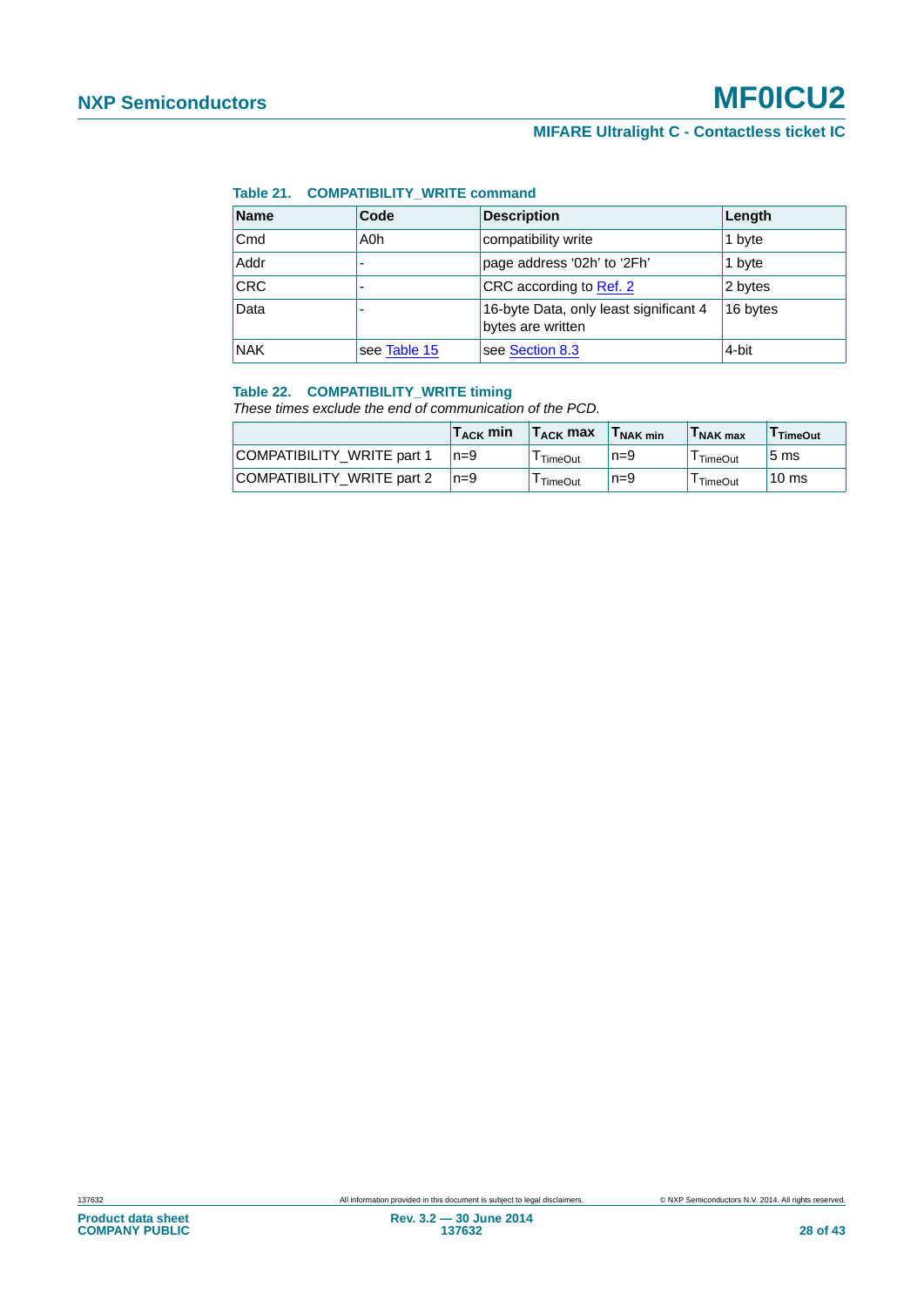#### <span id="page-28-0"></span>**9.5 AUTHENTICATE**

**Description:** The authentication process is detailed **[Section 7.5.5](#page-14-0)**.

The command is performed in the same protocol as READ, WRITE and COMPATIBILITY WRITE.

Executing a HALT command results in losing the authentication status.



#### <span id="page-28-4"></span><span id="page-28-1"></span>**Table 23. AUTHENTICATE part 1 command**

| <b>Name</b>      | Code         | <b>Description</b>                                                                              | Length  |
|------------------|--------------|-------------------------------------------------------------------------------------------------|---------|
| Cmd              | 1Ah          | authentication part 1                                                                           | 1 byte  |
| <sub>i</sub> Arg | 00h          | fixed value 00h as argument                                                                     | 1 byte  |
| <b>CRC</b>       |              | CRC according to Ref. 2                                                                         | 2 bytes |
| <b>AFh</b>       | <b>AFh</b>   | first response byte indicates that the<br>authentication process needs a<br>second command part | 1 bytes |
| ek(RndB)         |              | 8-byte encrypted PICC random<br>number RndB                                                     | 8 bytes |
| <b>NAK</b>       | see Table 15 | see Section 8.3                                                                                 | 4-bit   |

#### <span id="page-28-2"></span>**Table 24. AUTHENTICATE part 1 timing**

*These times exclude the end of communication of the PCD.*

|                            | $T_{\rm ACK}$ min | $T_{\rm ACK}$ max | <b>INAK min</b> | I NAK max | TimeOut |
|----------------------------|-------------------|-------------------|-----------------|-----------|---------|
| <b>AUTHENTICATE part 1</b> | $n=9$             | <b>TimeOut</b>    | $n=9$           | TimeOut   | 5 ms    |

#### <span id="page-28-3"></span>**Table 25. AUTHENTICATE Step 2**

|            | Code Parameter | <b>Data</b>    | Integrity mechanism | Response           |
|------------|----------------|----------------|---------------------|--------------------|
| <b>AFh</b> | -              | ek(RndA+RndB') | Parity, CRC         | $'00'$ + ek(RndA') |

**Product data sheet COMPANY PUBLIC**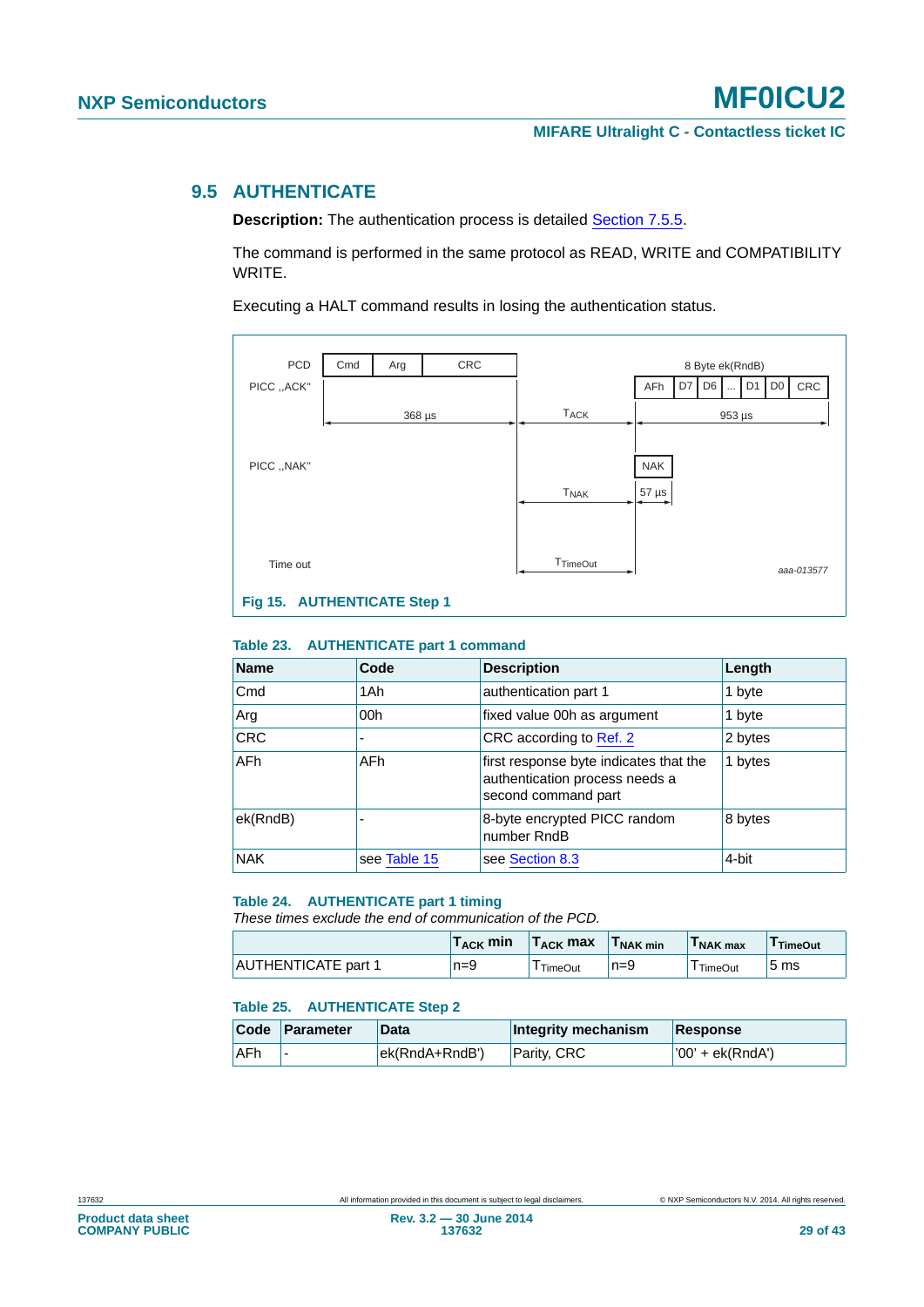#### **MIFARE Ultralight C - Contactless ticket IC**



#### <span id="page-29-2"></span><span id="page-29-0"></span>**Table 26. AUTHENTICATE part 2 command**

| <b>Name</b>       | Code         | <b>Description</b>                                                                                 | Length   |
|-------------------|--------------|----------------------------------------------------------------------------------------------------|----------|
| Cmd               | AFh          | fixed first byte for the<br>AUTHENTICATE part 2 command                                            | 1 byte   |
| ek(RndA    RndB') |              | 16-byte encrypted random numbers<br>RNDA concatenated by RndB'                                     | 16 bytes |
| <b>CRC</b>        |              | CRC according to Ref. 2                                                                            | 2 bytes  |
| 00 <sub>h</sub>   | 00h          | first response byte indicates that the<br>authentication process is finished<br>after this command | 1 bytes  |
| ek(RndA')         |              | 8-byte encrypted, shifted PCD<br>random number RndA'                                               | 8 bytes  |
| <b>NAK</b>        | see Table 15 | see Section 8.3                                                                                    | 4-bit    |

#### <span id="page-29-1"></span>**Table 27. AUTHENTICATE part 2 timing**

*These times exclude the end of communication of the PCD.*

|                            | $T_{\sf ACK}$ min | $T_{\rm ACK}$ max | I NAK min | I NAK max | <sup>I</sup> TimeOut |
|----------------------------|-------------------|-------------------|-----------|-----------|----------------------|
| <b>AUTHENTICATE part 2</b> | $n=9$             | TimeOut           | $n=9$     | TimeOut   | 5 ms                 |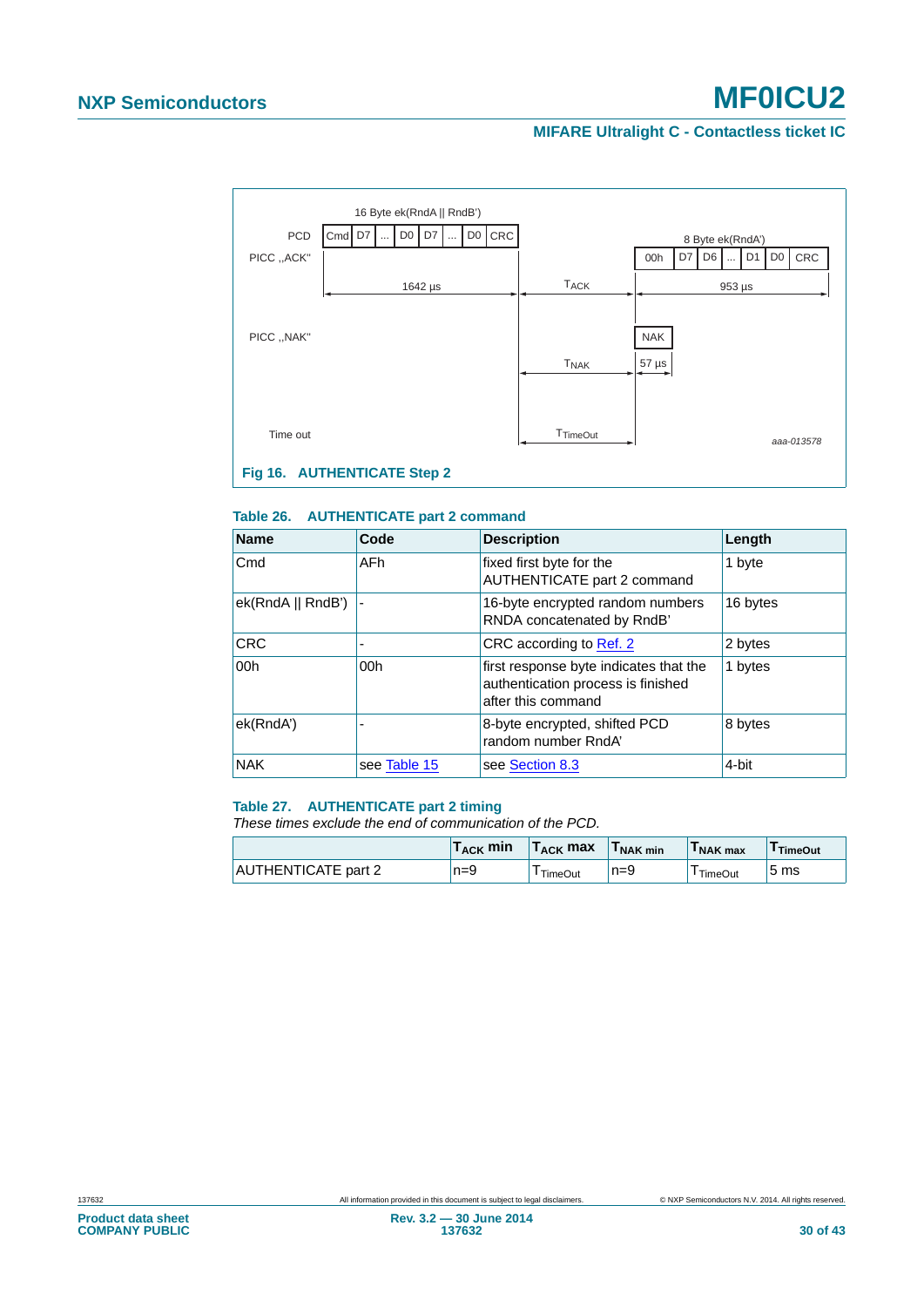### <span id="page-30-4"></span>**10. Limiting values**

Stresses exceeding one or more of the limiting values, can cause permanent damage to the device. Exposure to limiting values for extended periods can affect device reliability.

#### <span id="page-30-2"></span>**Table 28. Limiting values**

*In accordance with the Absolute Maximum Rating System (IEC 60134).*

| Symbol        | <b>Parameter</b>                         |            | Min   | Max    | Unit        |
|---------------|------------------------------------------|------------|-------|--------|-------------|
|               | input current                            |            | ٠     | 30     | mA          |
| l stg         | storage temperature                      |            | -55   | $+125$ | $^{\circ}C$ |
| l amb         | ambient temperature                      |            | $-25$ | $+70$  | °C          |
| $\rm V_{ESD}$ | electrostatic discharge voltage on LA/LB | <u>[1]</u> | 2     |        | kV          |

<span id="page-30-0"></span>[1] ANSI/ESDA/JEDEC JS-001; Human body model:  $C = 100$  pF, R = 1.5 k $\Omega$ 

### <span id="page-30-6"></span><span id="page-30-5"></span>**11. Characteristics**

#### **11.1 Electrical characteristics**

#### <span id="page-30-3"></span>**Table 29. Characteristics**

| <b>Symbol</b>          | <b>Parameter</b>              | <b>Conditions</b>                            | Min    | <b>Typ</b> | <b>Max</b> | <b>Unit</b> |
|------------------------|-------------------------------|----------------------------------------------|--------|------------|------------|-------------|
| $ f_i $                | input frequency               |                                              |        | 13.56      | ۰          | <b>MHz</b>  |
| $ C_i$                 | input capacitance             | 16 pF version (bare [1]<br>silicon and MOA4) | 14.08  | 16         | 17.92      | pF          |
|                        |                               | $[1]$<br>50 pF version                       | 44     | 50         | 56         | pF          |
|                        | <b>EEPROM</b> characteristics |                                              |        |            |            |             |
| $t_{cy(W)}$            | write cycle time              |                                              |        | 4.1        |            | ms          |
| $t_{\rm ret}$          | retention time                | $T_{amb}$ = 22 °C                            | 10     |            |            | year        |
| ∣ N <sub>endu(W)</sub> | write endurance               | $T_{amb}$ = 22 °C                            | 100000 |            |            | cycle       |

<span id="page-30-1"></span>[1]  $T_{amb} = 22 °C$ , f = 13.56 MHz,  $V_{Lab} = 1.5 V$  RMS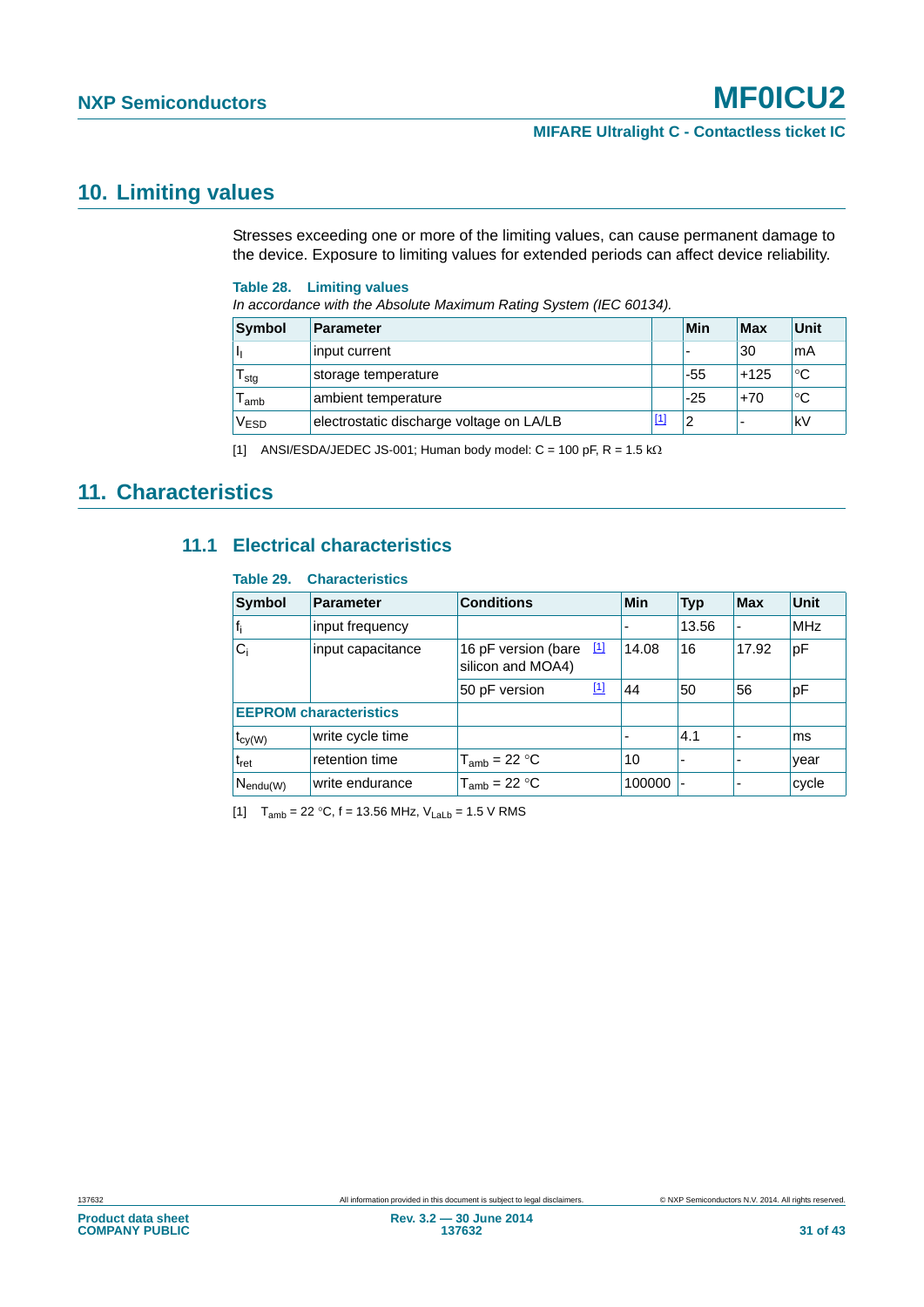### <span id="page-31-3"></span>**12. Wafer specification**

<span id="page-31-2"></span>

| <b>Wafer specifications MF0ICU2x01DUy</b><br>Table 30. |                                                                |  |  |
|--------------------------------------------------------|----------------------------------------------------------------|--|--|
| <b>Wafer</b>                                           |                                                                |  |  |
| diameter                                               | 200 mm typical (8 inches)                                      |  |  |
| maximum diameter after foil expansion                  | 210 mm                                                         |  |  |
| die separation process                                 | laser dicing                                                   |  |  |
| thickness<br>MF0ICU2x01XDUD                            | 120 μm $±$ 15 μm                                               |  |  |
| MF0ICU2x01XDUF                                         | $75 \mu m \pm 10 \mu m$                                        |  |  |
| flatness                                               | not applicable                                                 |  |  |
| Potential Good Dies per Wafer (PGDW)                   | 61942                                                          |  |  |
| Wafer backside                                         |                                                                |  |  |
| material                                               | Si                                                             |  |  |
| treatment                                              | ground and stress relieve                                      |  |  |
| roughness                                              | $R_a$ max = 0.2 $\mu$ m                                        |  |  |
|                                                        | $R_t$ max = 2 $\mu$ m                                          |  |  |
| <b>Chip dimensions</b>                                 |                                                                |  |  |
| step size <sup>[1]</sup>                               | $x = 710 \mu m$                                                |  |  |
|                                                        | $y = 710 \mu m$                                                |  |  |
| gap between chips <sup>[1]</sup>                       | typical = $22 \mu m$                                           |  |  |
|                                                        | minimum = $5 \mu m$                                            |  |  |
| <b>Passivation</b>                                     |                                                                |  |  |
| type                                                   | sandwich structure                                             |  |  |
| material                                               | PSG / nitride                                                  |  |  |
| thickness                                              | 500 nm / 600 nm                                                |  |  |
| Au bump (substrate connected to VSS)                   |                                                                |  |  |
| material                                               | > 99.9 % pure Au                                               |  |  |
| hardness                                               | 35 to 80 HV 0.005                                              |  |  |
| shear strength                                         | > 70 MPa                                                       |  |  |
| height                                                 | $18 \mu m$                                                     |  |  |
| height uniformity                                      | within a die = $\pm 2 \mu m$                                   |  |  |
|                                                        | within a wafer = $\pm 3 \mu m$                                 |  |  |
|                                                        | wafer to wafer = $\pm 4$ µm                                    |  |  |
| flatness                                               | minimum = $\pm 1.5 \mu$ m                                      |  |  |
| size                                                   | LA, LB, VSS, TP1, TP2 <sup>[2]</sup> = 60 $\mu$ m × 60 $\mu$ m |  |  |
| size variation                                         | $±5 \mu m$                                                     |  |  |
| under bump metallization                               | sputtered TiW                                                  |  |  |

<span id="page-31-0"></span>[1] The step size and the gap between chips may vary due to changing foil expansion

<span id="page-31-1"></span>[2] Pads VSS and TESTIO are disconnected when wafer is sawn.

### **12.1 Fail die identification**

Electronic wafer mapping covers the electrical test results and additionally the results of mechanical/visual inspection. No ink dots are applied.

<span id="page-31-4"></span>137632 All information provided in this document is subject to legal disclaimers. © NXP Semiconductors N.V. 2014. All rights reserved.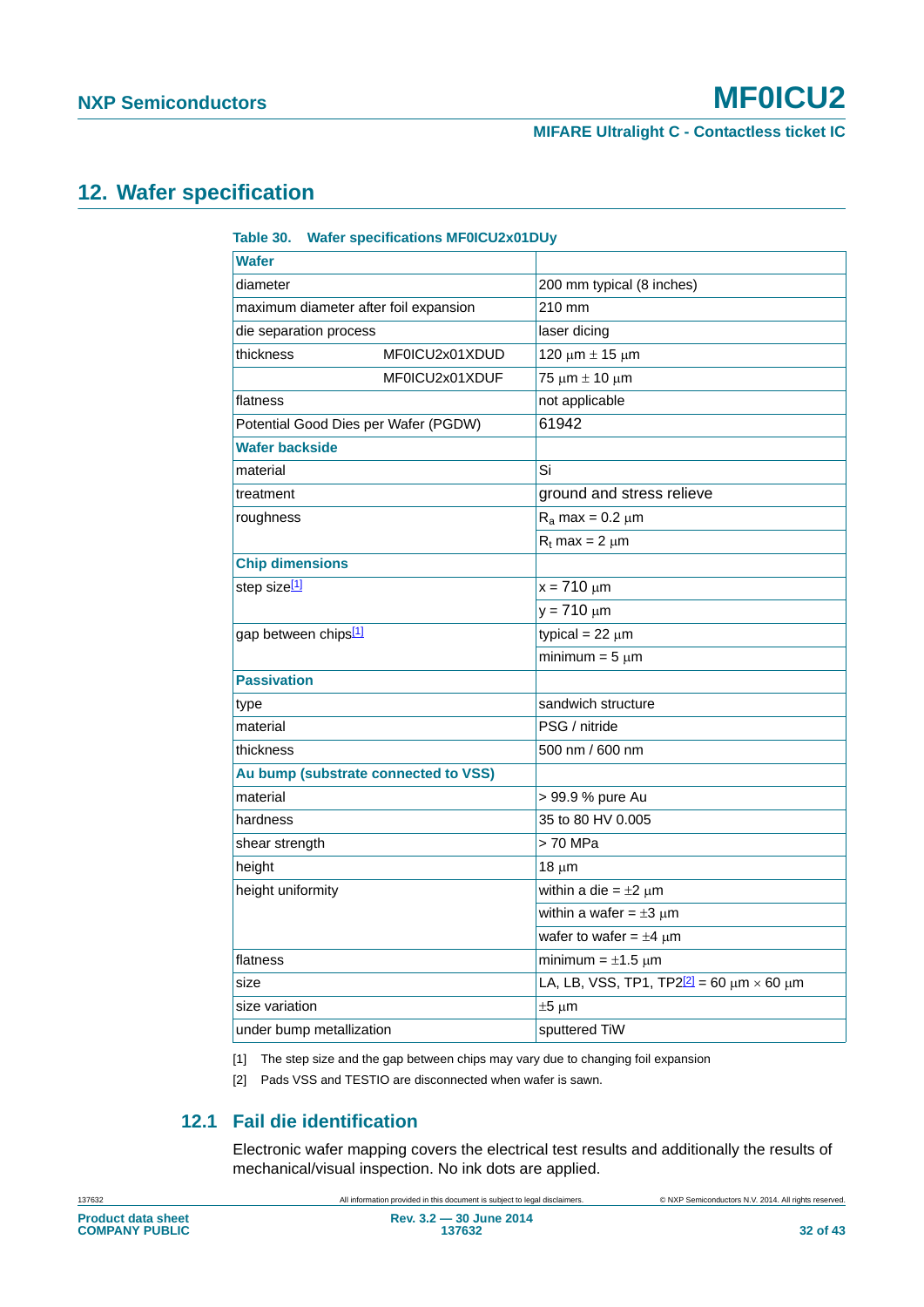#### **MIFARE Ultralight C - Contactless ticket IC**

#### **12.2 Package outline**

For more details on the contactless modules MOA4 and MOA8 please refer to [Ref. 11](#page-36-10) and [Ref. 12](#page-36-11).

<span id="page-32-1"></span>PLLMC: plastic leadless module carrier package; 35 mm wide tape **SOT500-2** SOT500-2

X DA T detail X 0 10 20 mm scale **DIMENSIONS (mm are the original dimensions)**  $\nu$ NIT  $\begin{vmatrix} A^{(1)} \end{vmatrix}$  D For unspecified dimensions see PLLMC-drawing given in the subpackage code. mm 0.33 35.05 34.95 **Note** 1. Total package thickness, exclusive punching burr. **OUTLINE** REFERENCES **EUROPEAN PROJECTION ISSUE DATE VERSION IEC JEDEC JEITA** SOT500-2 03-09-17 06-05-22 - - - - - - - - -

<span id="page-32-0"></span>**Fig 17. Package outline SOT500-2**

137632 All information provided in this document is subject to legal disclaimers. © NXP Semiconductors N.V. 2014. All rights reserved.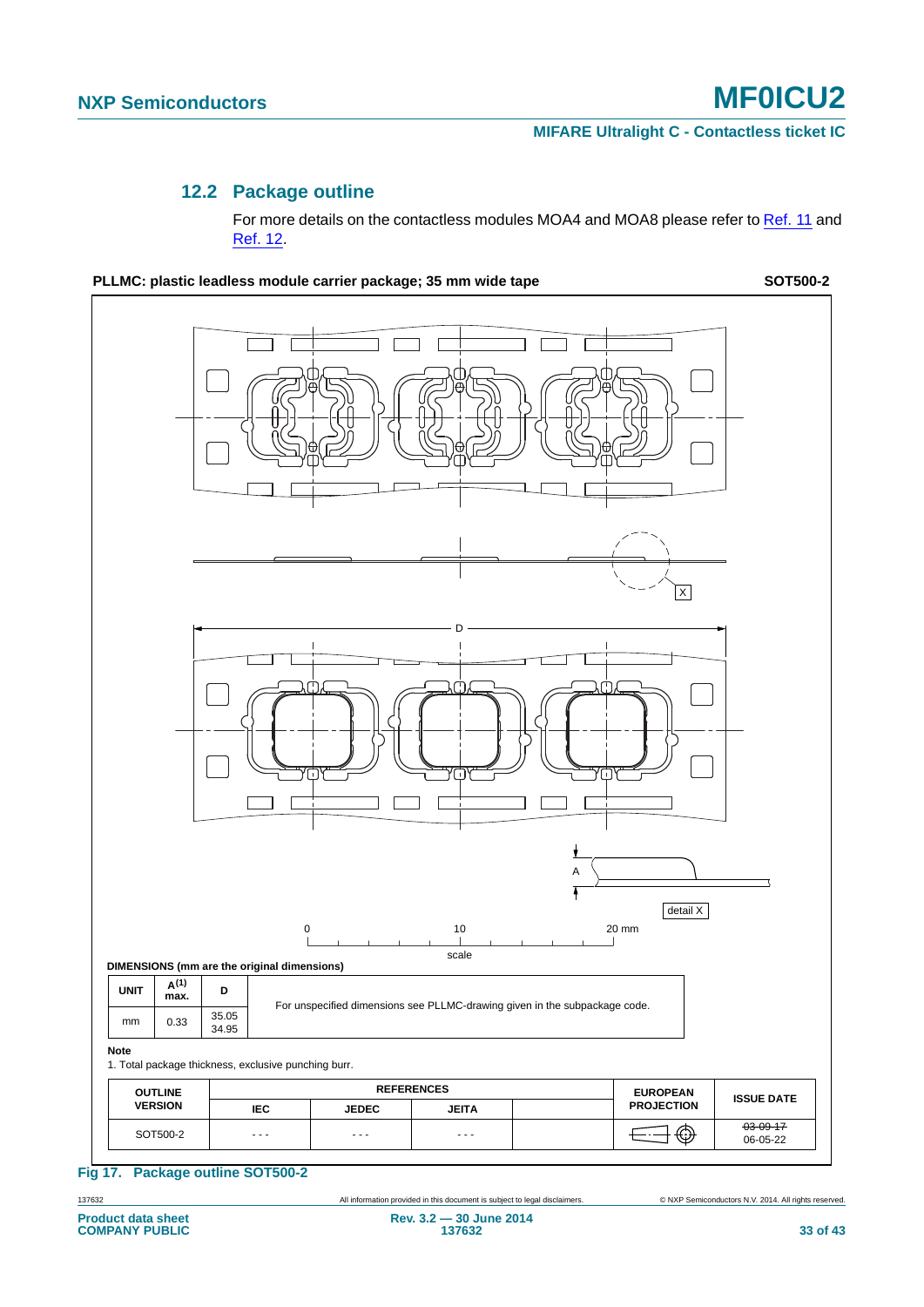#### **MIFARE Ultralight C - Contactless ticket IC**



#### <span id="page-33-0"></span>**Fig 18. Package outline SOT500-4**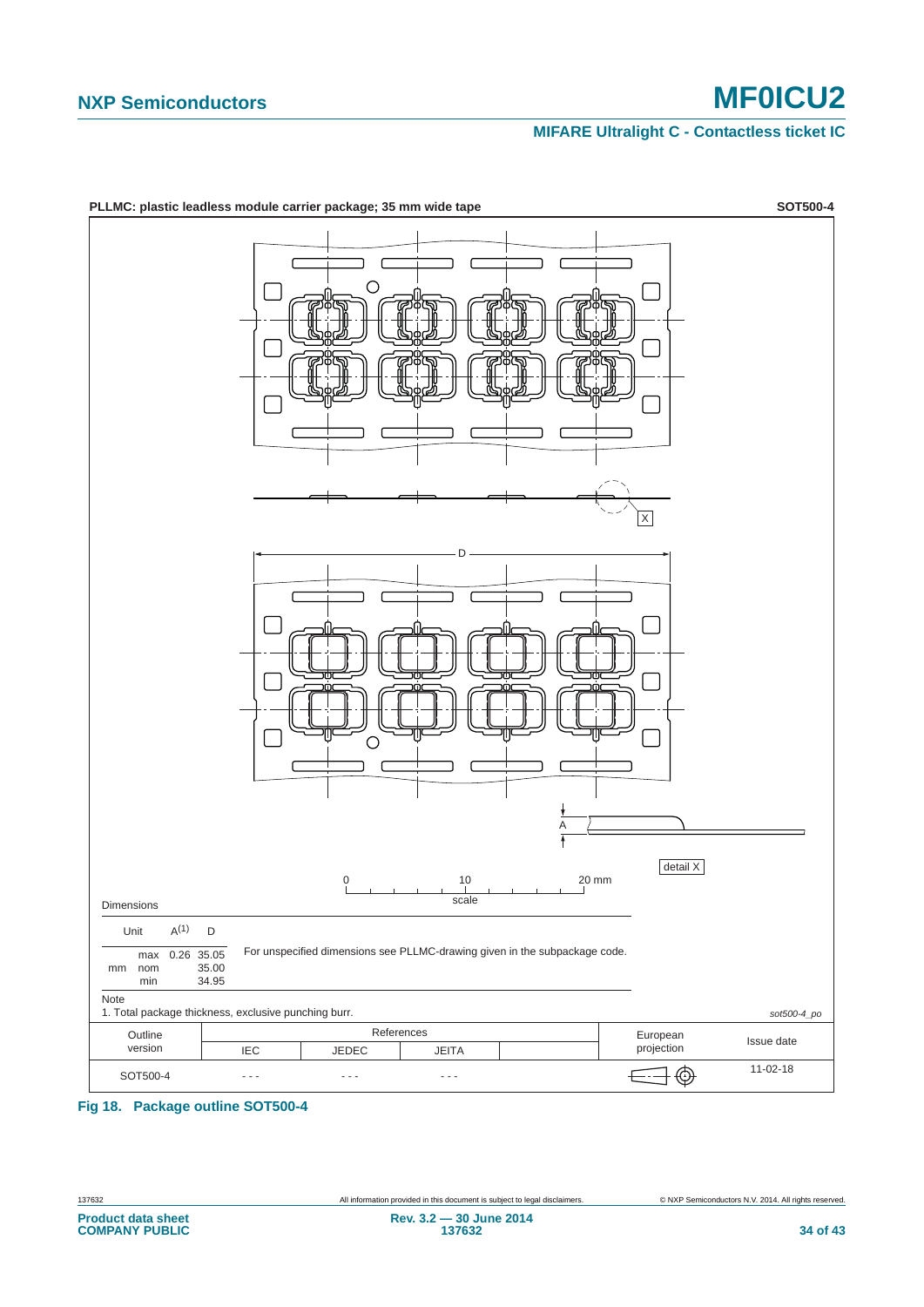#### <span id="page-34-1"></span>**12.3 Bare die outline**

For more details on the wafer delivery forms see [Ref. 13.](#page-36-12)

<span id="page-34-0"></span>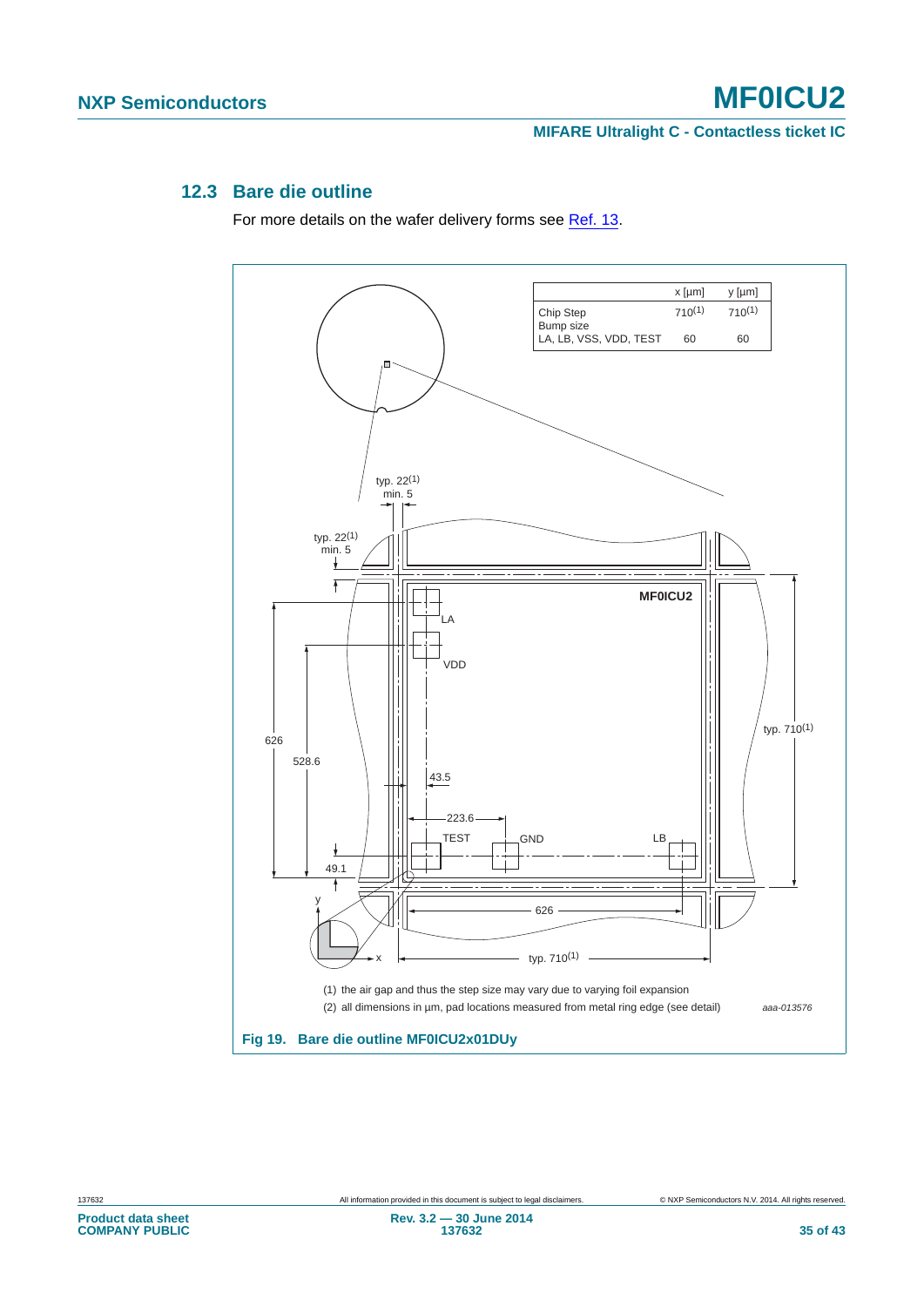**MIFARE Ultralight C - Contactless ticket IC**

## <span id="page-35-1"></span>**13. Abbreviations**

<span id="page-35-0"></span>

| Table 31.      | <b>Abbreviations</b>                                |
|----------------|-----------------------------------------------------|
| <b>Acronym</b> | <b>Description</b>                                  |
| 3DES           | Triple Data Encryption Standard                     |
| <b>ACK</b>     | Positive Acknowledge                                |
| <b>ATQA</b>    | Answer To ReQuest, type A                           |
| <b>BCC</b>     | <b>Block Check Characters byte</b>                  |
| <b>CBC</b>     | <b>Cipher-Block Chaining</b>                        |
| <b>CRC</b>     | <b>Cyclic Redundancy Check</b>                      |
| <b>CT</b>      | Cascade Tag, Type A                                 |
| <b>EEPROM</b>  | Electrically Erasable Programmable Read-Only Memory |
| fc             | carrier frequency 13.56 MHz                         |
| <b>HLTA</b>    | Halt A command                                      |
| IV             | <b>Initial Value</b>                                |
| <b>LSB</b>     | Least Significant Bit                               |
| <b>MSB</b>     | <b>Most Significant Bit</b>                         |
| <b>NAK</b>     | Negative AcKnowledge                                |
| <b>OTP</b>     | One Time Programmable                               |
| Passive ACK    | Implicit acknowledge without PICC answer            |
| <b>PCD</b>     | <b>Proximity Coupling Device</b>                    |
| <b>PICC</b>    | <b>Proximity Integrated Circuit Card</b>            |
| <b>POR</b>     | Power On Reset                                      |
| <b>REQA</b>    | ReQuest Answer, type A                              |
| <b>RF</b>      | Radio Frequency                                     |
| <b>SAK</b>     | Select AcKnowledge, type A                          |
| <b>UID</b>     | Unique Identifier                                   |
| <b>WUPA</b>    | Wake-UP command, type A                             |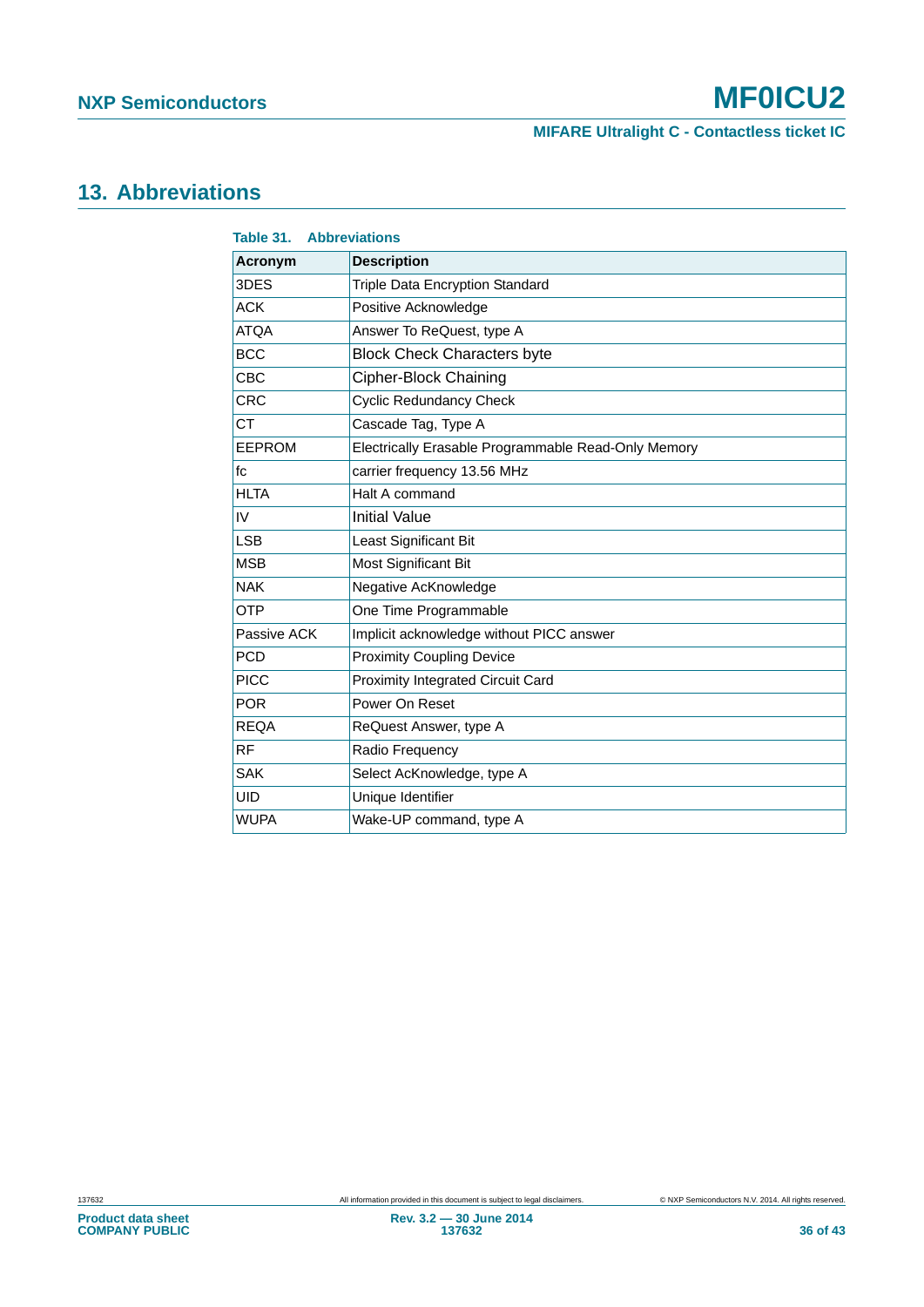### <span id="page-36-3"></span>**14. References**

- <span id="page-36-0"></span>**[1] ISO/IEC 14443-2 —** 2001
- <span id="page-36-1"></span>**[2] ISO/IEC 14443-3 —** 2001
- <span id="page-36-9"></span>**[3] MIFARE Interface Platform Type Identification Procedure —** Application note, BL-ID Doc. No.: 0184\*\*<sup>2</sup>
- <span id="page-36-4"></span>**[4] MIFARE ISO/IEC 14443 PICC Selection —** Application note, BL-ID Doc. No.: 1308\*\*
- **[5] MIFARE Ultralight Features and Hints** Application note, BL-ID Doc. No.: 0731\*\*
- <span id="page-36-5"></span>**[6] MIFARE Ultralight as Type 2 Tag —** Application note, BL-ID Doc. No.: 1303\*\*
- <span id="page-36-2"></span>**[7] MIFARE (Card) Coil Design Guide —** Application note, BL-ID Doc. No.: 0117\*\*
- <span id="page-36-6"></span>**[8] MF0ICU1 Functional specification MIFARE Ultralight — Product data sheet,** BL-ID Doc. No. 0286\*\*
- <span id="page-36-7"></span>**[9] NIST SP800-67: Recommendation for the Triple Data Encryption Algorithm (TDEA) Block Cipher, Version 1.1 May 19, 2008 —** National Institute of Standards and Technology
- <span id="page-36-8"></span>**[10] ISO/IEC 10116: Information technology - Security techniques - Modes of operation for an n-bit block cipher, February 1, 2006 —** International Organization for Standardization
- <span id="page-36-10"></span>**[11] Contactless smart card module specification MOA4 — Delivery Type** Description, BU-ID Document number 0823\*\*[2](#page-36-9)
- <span id="page-36-11"></span>**[12] Contactless smart card module specification MOA8 —** Delivery Type Description, BU-ID Document number 1636\*\*[2](#page-36-9)
- <span id="page-36-12"></span>**[13] General specification for 8" wafer on UV-tape; delivery types —** Delivery Type Description, BU-ID Document number 1005\*\*[2](#page-36-9)

<sup>2. \*\* ...</sup> document version number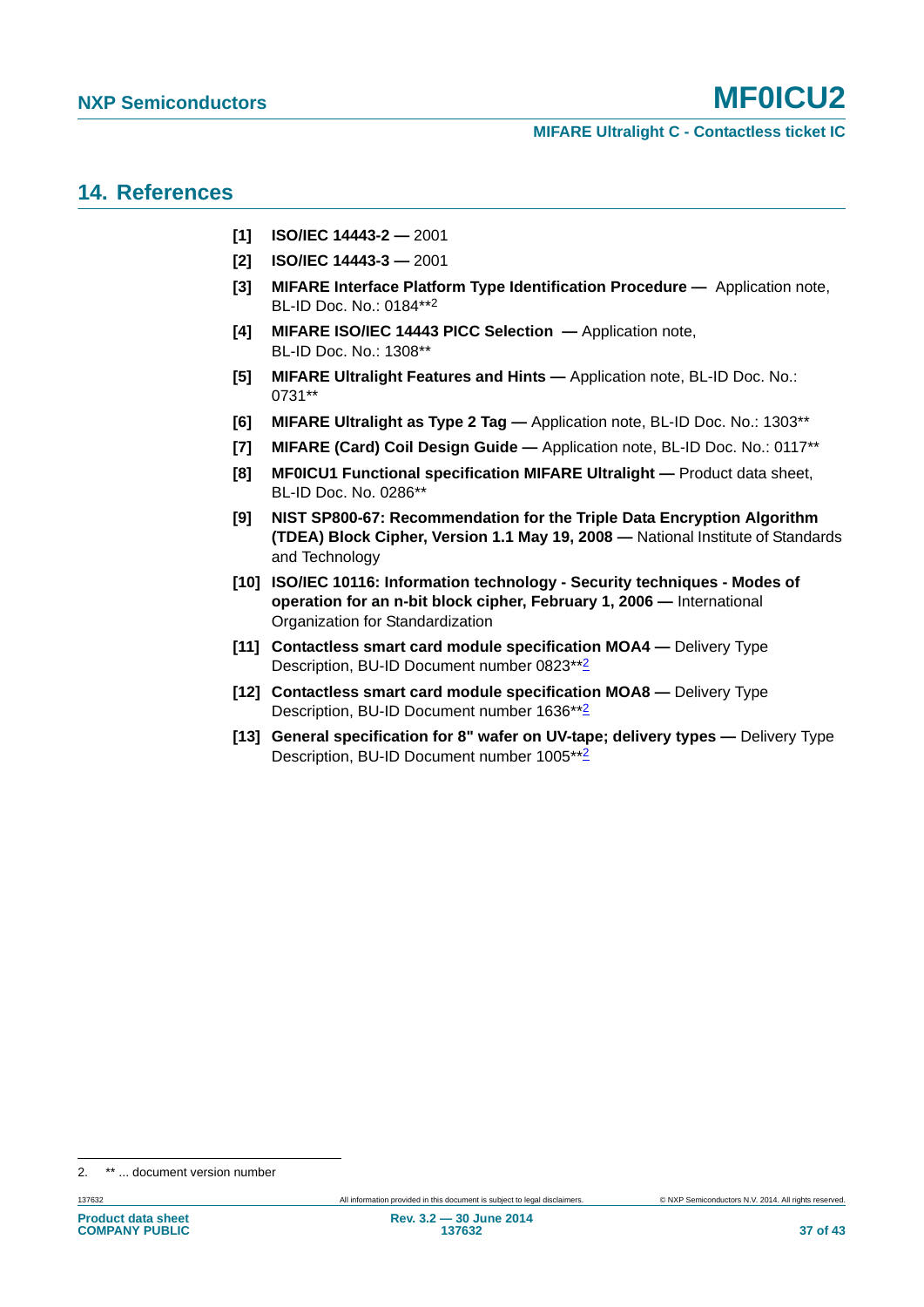## <span id="page-37-1"></span>**15. Revision history**

| <b>Document ID</b>    | Release date                                                                                 | Data sheet status                                         | <b>Change notice</b>                                                                  | <b>Supersedes</b> |  |  |
|-----------------------|----------------------------------------------------------------------------------------------|-----------------------------------------------------------|---------------------------------------------------------------------------------------|-------------------|--|--|
| <b>MF0ICU2 v. 3.2</b> | 20140630                                                                                     | Product data sheet                                        |                                                                                       | 137631            |  |  |
| Modifications:        | <b>Editorial changes</b>                                                                     |                                                           |                                                                                       |                   |  |  |
|                       |                                                                                              | Added 75 $\mu$ m thin wafer and MOA8 delivery types       |                                                                                       |                   |  |  |
|                       | New bare die outline drawing                                                                 |                                                           |                                                                                       |                   |  |  |
|                       |                                                                                              |                                                           | Corrected descriptive text in delivery forms for the 16 pF input capacitance          |                   |  |  |
|                       | Extended EEPROM specification with respect to programming cycle endurance and data retention |                                                           |                                                                                       |                   |  |  |
|                       |                                                                                              | New command descriptions including time-out specification |                                                                                       |                   |  |  |
|                       | Added descriptions for authentication, counter and lock bytes                                |                                                           |                                                                                       |                   |  |  |
|                       |                                                                                              |                                                           | Removed ISO/IEC 14443-3 anticollision and selection commands and referred to standard |                   |  |  |
| 137631                | 20090402                                                                                     | Product data sheet                                        |                                                                                       | 137630            |  |  |
| Modifications:        | Section 16 "Legal information": updated                                                      |                                                           |                                                                                       |                   |  |  |
| 137630                | 20090218                                                                                     | Product data sheet                                        |                                                                                       | 137610            |  |  |
| Modifications:        | General update                                                                               |                                                           |                                                                                       |                   |  |  |
| 137610                | 20080428                                                                                     | Objective data sheet                                      |                                                                                       | 137601            |  |  |
| Modifications:        | • Update of spelling issues                                                                  |                                                           |                                                                                       |                   |  |  |
|                       | Redesign of drawings                                                                         |                                                           |                                                                                       |                   |  |  |
|                       | Update of Section 1.3 "Security" on page 2                                                   |                                                           |                                                                                       |                   |  |  |
| 137601                | 20080404                                                                                     | Objective data sheet                                      |                                                                                       |                   |  |  |

## <span id="page-37-0"></span>**Table 32. Revision history**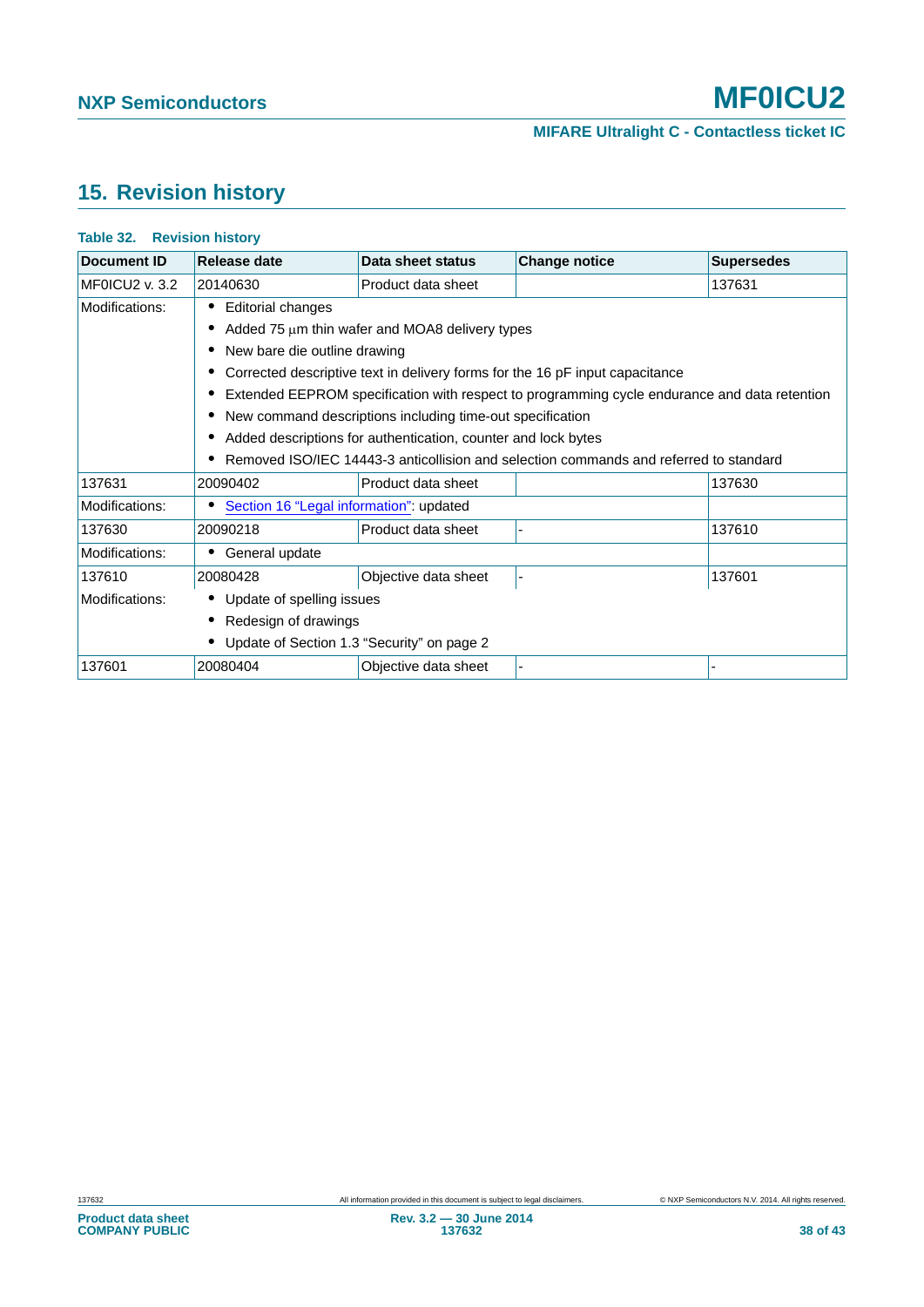### <span id="page-38-0"></span>**16. Legal information**

#### <span id="page-38-4"></span>**16.1 Data sheet status**

| Document status[1][2]          | <b>Product status</b> <sup>[3]</sup> | <b>Definition</b>                                                                     |
|--------------------------------|--------------------------------------|---------------------------------------------------------------------------------------|
| Objective [short] data sheet   | Development                          | This document contains data from the objective specification for product development. |
| Preliminary [short] data sheet | Qualification                        | This document contains data from the preliminary specification.                       |
| Product [short] data sheet     | Production                           | This document contains the product specification.                                     |

<span id="page-38-1"></span>[1] Please consult the most recently issued document before initiating or completing a design.

<span id="page-38-2"></span>[2] The term 'short data sheet' is explained in section "Definitions".

<span id="page-38-3"></span>[3] The product status of device(s) described in this document may have changed since this document was published and may differ in case of multiple devices. The latest product status<br>information is available on the Intern

#### <span id="page-38-5"></span>**16.2 Definitions**

**Draft —** The document is a draft version only. The content is still under internal review and subject to formal approval, which may result in modifications or additions. NXP Semiconductors does not give any representations or warranties as to the accuracy or completeness of information included herein and shall have no liability for the consequences of use of such information.

**Short data sheet —** A short data sheet is an extract from a full data sheet with the same product type number(s) and title. A short data sheet is intended for quick reference only and should not be relied upon to contain detailed and full information. For detailed and full information see the relevant full data sheet, which is available on request via the local NXP Semiconductors sales office. In case of any inconsistency or conflict with the short data sheet, the full data sheet shall prevail.

**Product specification —** The information and data provided in a Product data sheet shall define the specification of the product as agreed between NXP Semiconductors and its customer, unless NXP Semiconductors and customer have explicitly agreed otherwise in writing. In no event however, shall an agreement be valid in which the NXP Semiconductors product is deemed to offer functions and qualities beyond those described in the Product data sheet.

#### <span id="page-38-6"></span>**16.3 Disclaimers**

**Limited warranty and liability —** Information in this document is believed to be accurate and reliable. However, NXP Semiconductors does not give any representations or warranties, expressed or implied, as to the accuracy or completeness of such information and shall have no liability for the consequences of use of such information. NXP Semiconductors takes no responsibility for the content in this document if provided by an information source outside of NXP Semiconductors.

In no event shall NXP Semiconductors be liable for any indirect, incidental, punitive, special or consequential damages (including - without limitation - lost profits, lost savings, business interruption, costs related to the removal or replacement of any products or rework charges) whether or not such damages are based on tort (including negligence), warranty, breach of contract or any other legal theory.

Notwithstanding any damages that customer might incur for any reason whatsoever, NXP Semiconductors' aggregate and cumulative liability towards customer for the products described herein shall be limited in accordance with the *Terms and conditions of commercial sale* of NXP Semiconductors.

**Right to make changes —** NXP Semiconductors reserves the right to make changes to information published in this document, including without limitation specifications and product descriptions, at any time and without notice. This document supersedes and replaces all information supplied prior to the publication hereof.

**Suitability for use —** NXP Semiconductors products are not designed, authorized or warranted to be suitable for use in life support, life-critical or safety-critical systems or equipment, nor in applications where failure or malfunction of an NXP Semiconductors product can reasonably be expected to result in personal injury, death or severe property or environmental damage. NXP Semiconductors and its suppliers accept no liability for inclusion and/or use of NXP Semiconductors products in such equipment or applications and therefore such inclusion and/or use is at the customer's own risk.

**Applications —** Applications that are described herein for any of these products are for illustrative purposes only. NXP Semiconductors makes no representation or warranty that such applications will be suitable for the specified use without further testing or modification.

Customers are responsible for the design and operation of their applications and products using NXP Semiconductors products, and NXP Semiconductors accepts no liability for any assistance with applications or customer product design. It is customer's sole responsibility to determine whether the NXP Semiconductors product is suitable and fit for the customer's applications and products planned, as well as for the planned application and use of customer's third party customer(s). Customers should provide appropriate design and operating safeguards to minimize the risks associated with their applications and products.

NXP Semiconductors does not accept any liability related to any default. damage, costs or problem which is based on any weakness or default in the customer's applications or products, or the application or use by customer's third party customer(s). Customer is responsible for doing all necessary testing for the customer's applications and products using NXP Semiconductors products in order to avoid a default of the applications and the products or of the application or use by customer's third party customer(s). NXP does not accept any liability in this respect.

**Limiting values —** Stress above one or more limiting values (as defined in the Absolute Maximum Ratings System of IEC 60134) will cause permanent damage to the device. Limiting values are stress ratings only and (proper) operation of the device at these or any other conditions above those given in the Recommended operating conditions section (if present) or the Characteristics sections of this document is not warranted. Constant or repeated exposure to limiting values will permanently and irreversibly affect the quality and reliability of the device.

**Terms and conditions of commercial sale —** NXP Semiconductors products are sold subject to the general terms and conditions of commercial sale, as published at<http://www.nxp.com/profile/terms>, unless otherwise agreed in a valid written individual agreement. In case an individual agreement is concluded only the terms and conditions of the respective agreement shall apply. NXP Semiconductors hereby expressly objects to applying the customer's general terms and conditions with regard to the purchase of NXP Semiconductors products by customer.

**No offer to sell or license —** Nothing in this document may be interpreted or construed as an offer to sell products that is open for acceptance or the grant, conveyance or implication of any license under any copyrights, patents or other industrial or intellectual property rights.

137632 All information provided in this document is subject to legal disclaimers. © NXP Semiconductors N.V. 2014. All rights reserved.

**Rev. 3.2 — 30 June 2014 137632 39 of 43**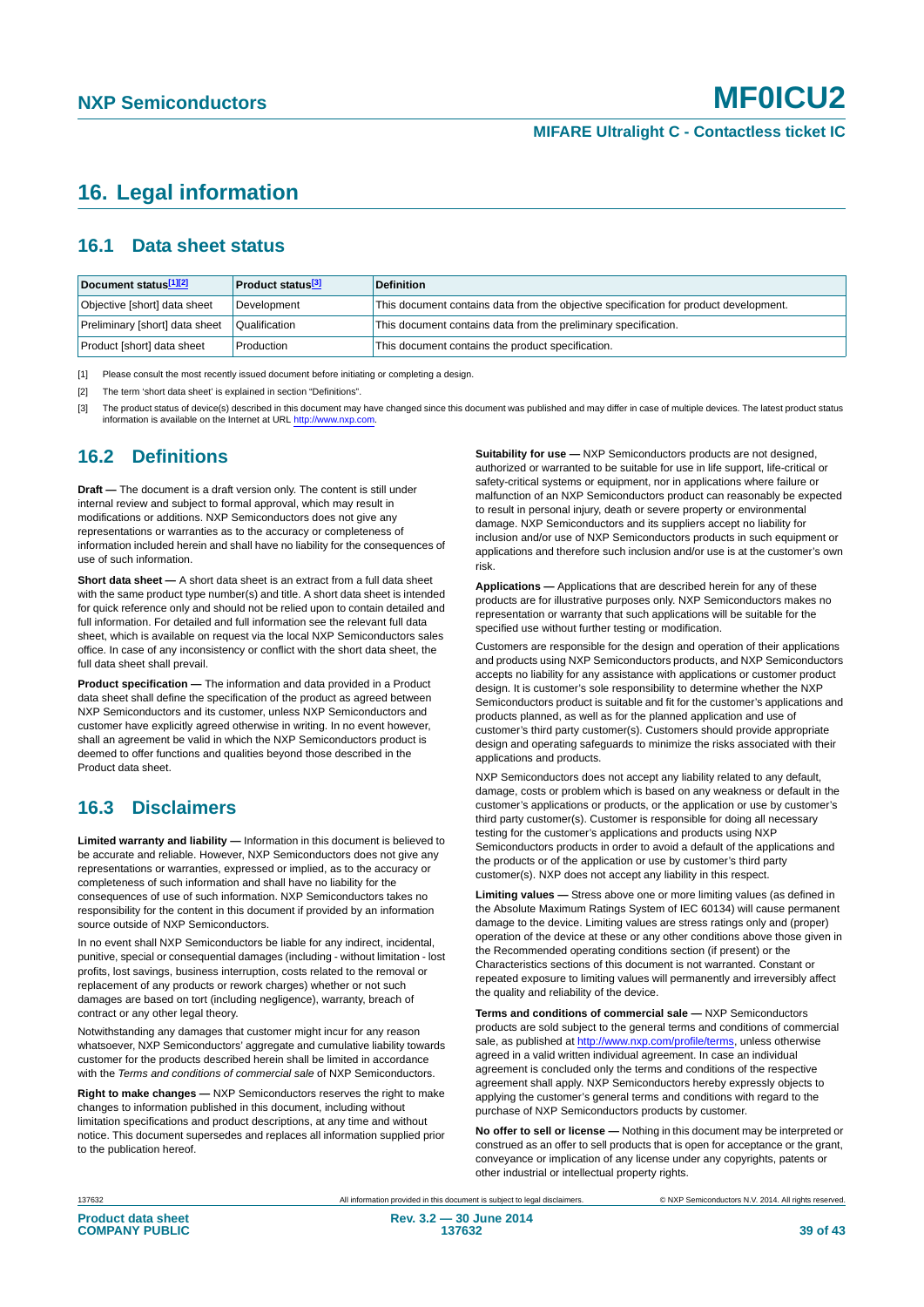#### **MIFARE Ultralight C - Contactless ticket IC**

**Export control —** This document as well as the item(s) described herein may be subject to export control regulations. Export might require a prior authorization from competent authorities.

**Quick reference data —** The Quick reference data is an extract of the product data given in the Limiting values and Characteristics sections of this document, and as such is not complete, exhaustive or legally binding.

**Non-automotive qualified products —** Unless this data sheet expressly states that this specific NXP Semiconductors product is automotive qualified, the product is not suitable for automotive use. It is neither qualified nor tested in accordance with automotive testing or application requirements. NXP Semiconductors accepts no liability for inclusion and/or use of non-automotive qualified products in automotive equipment or applications.

In the event that customer uses the product for design-in and use in automotive applications to automotive specifications and standards, customer (a) shall use the product without NXP Semiconductors' warranty of the product for such automotive applications, use and specifications, and (b) whenever customer uses the product for automotive applications beyond

### <span id="page-39-1"></span>**17. Contact information**

NXP Semiconductors' specifications such use shall be solely at customer's own risk, and (c) customer fully indemnifies NXP Semiconductors for any liability, damages or failed product claims resulting from customer design and use of the product for automotive applications beyond NXP Semiconductors' standard warranty and NXP Semiconductors' product specifications.

**Translations —** A non-English (translated) version of a document is for reference only. The English version shall prevail in case of any discrepancy between the translated and English versions.

#### <span id="page-39-0"></span>**16.4 Trademarks**

Notice: All referenced brands, product names, service names and trademarks are the property of their respective owners.

**MIFARE —** is a trademark of NXP Semiconductors N.V.

**MIFARE Ultralight —** is a trademark of NXP Semiconductors N.V.

For more information, please visit: **http://www.nxp.com**

For sales office addresses, please send an email to: **salesaddresses@nxp.com**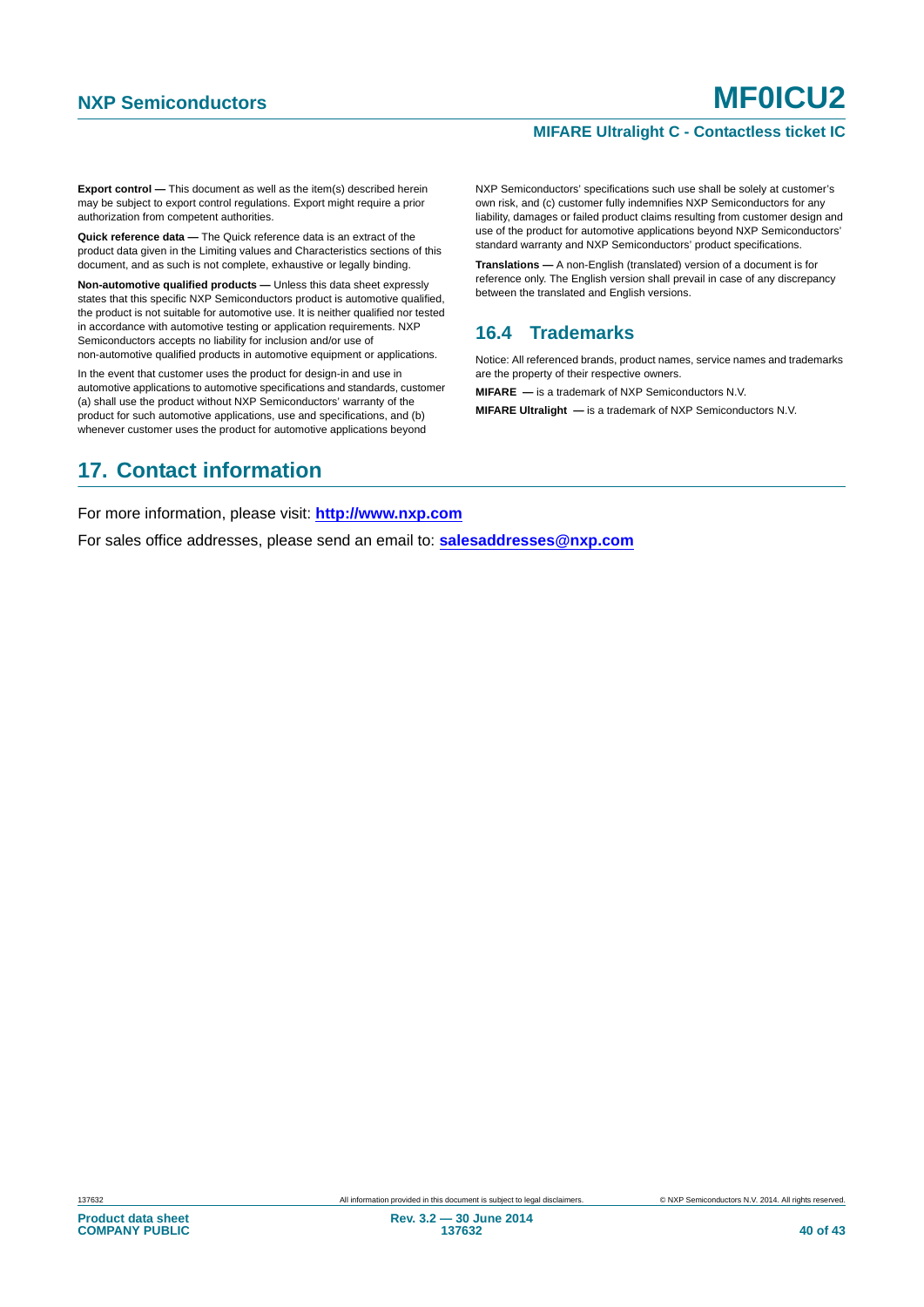### **MIFARE Ultralight C - Contactless ticket IC**

## <span id="page-40-0"></span>**18. Tables**

| Table 1.  | Naming conventions2                                |
|-----------|----------------------------------------------------|
| Table 2.  |                                                    |
| Table 3.  |                                                    |
| Table 4.  |                                                    |
| Table 5.  |                                                    |
| Table 6.  | Functionality of lock bits in lock byte 0 and 1 12 |
| Table 7.  | Functionality of lock bits in lock byte 2 and 3 13 |
| Table 8.  | 3DES authentication15                              |
| Table 9.  | Numerical 3DES authentication example16            |
| Table 10. | Key memory configuration 17                        |
| Table 11. | Memory content based on example                    |
|           | configuration17                                    |
| Table 12. |                                                    |
| Table 13. | Initial memory organization 19                     |
| Table 14. | Command overview 21                                |
| Table 15. |                                                    |
| Table 16. | Summary of relevant data for device                |
|           |                                                    |
| Table 17. | READ command25                                     |
| Table 18. | READ timing25                                      |
| Table 19. |                                                    |
| Table 20. |                                                    |
| Table 21. | COMPATIBILITY WRITE command 28                     |
| Table 22. | COMPATIBILITY_WRITE timing. 28                     |
| Table 23. | AUTHENTICATE part 1 command 29                     |
| Table 24. | AUTHENTICATE part 1 timing 29                      |
| Table 25. | AUTHENTICATE Step 229                              |
| Table 26. | AUTHENTICATE part 2 command 30                     |
| Table 27. | AUTHENTICATE part 2 timing 30                      |
| Table 28. |                                                    |
| Table 29. |                                                    |
| Table 30. | Wafer specifications MF0ICU2x01DUy 32              |
| Table 31. | Abbreviations 36                                   |
| Table 32. |                                                    |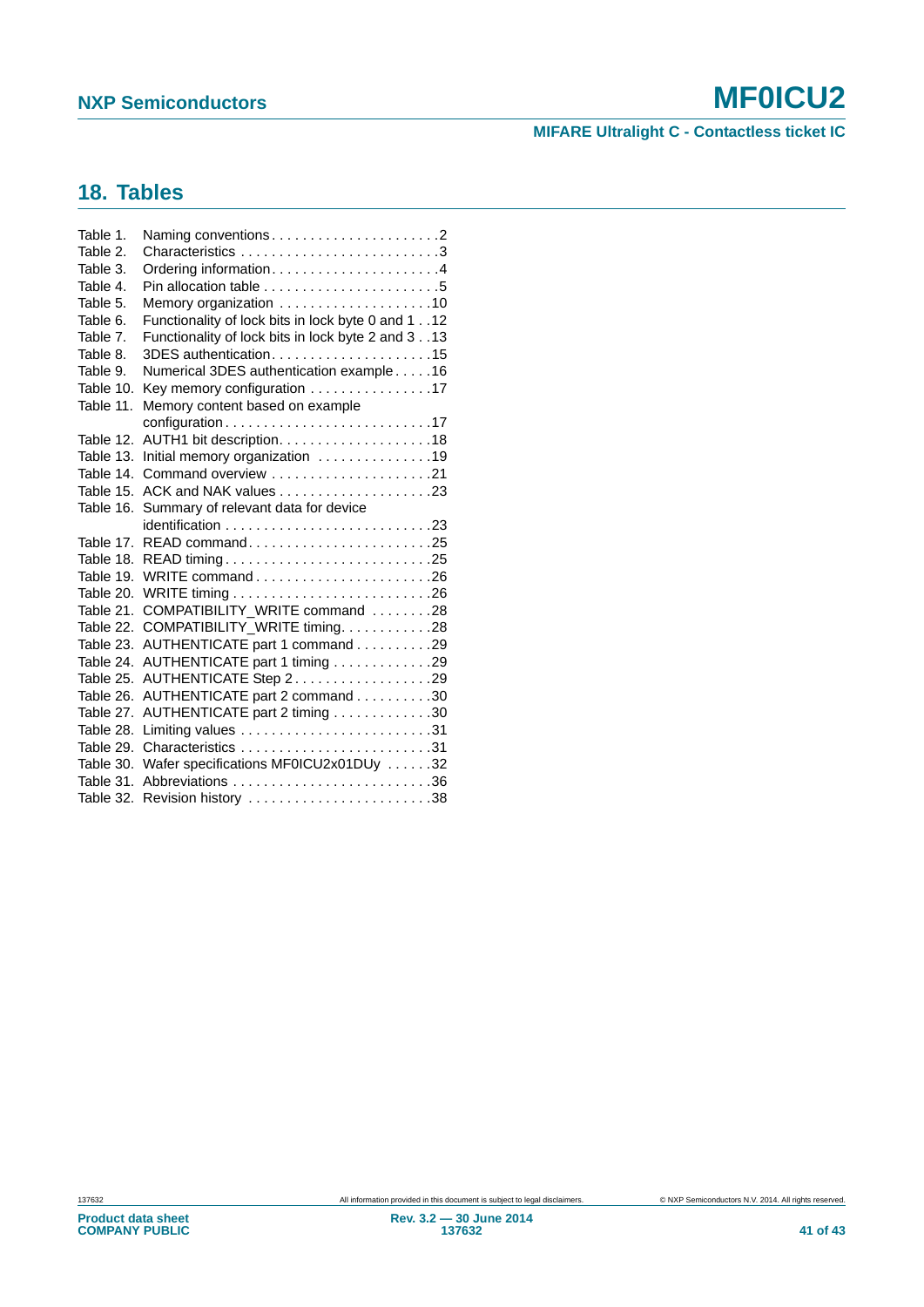## **MIFARE Ultralight C - Contactless ticket IC**

## <span id="page-41-0"></span>**19. Figures**

| Fig 1.  |                                           |
|---------|-------------------------------------------|
| Fig 2.  |                                           |
| Fig 3.  | Contact assignments for SOT500-2 (MOA4) 5 |
| Fig 4.  |                                           |
| Fig 5.  |                                           |
| Fig 6.  |                                           |
| Fig 7.  |                                           |
| Fig 8.  |                                           |
| Fig 9.  |                                           |
| Fig 10. | Frame Delay Time (from PCD to PICC)       |
|         |                                           |
|         | and $T_{ACK}$ and $T_{NAK}$ 22            |
| Fig 11. |                                           |
| Fig 12. |                                           |
| Fig 13. | COMPATIBILITY WRITE part 127              |
| Fig 14. | COMPATIBILITY WRITE part 227              |
| Fig 15. | AUTHENTICATE Step 1 29                    |
| Fig 16. | AUTHENTICATE Step 2 30                    |
| Fig 17. | Package outline SOT500-2 33               |
| Fig 18. | Package outline SOT500-4 34               |
| Fig 19. | Bare die outline MF0ICU2x01DUy. 35        |